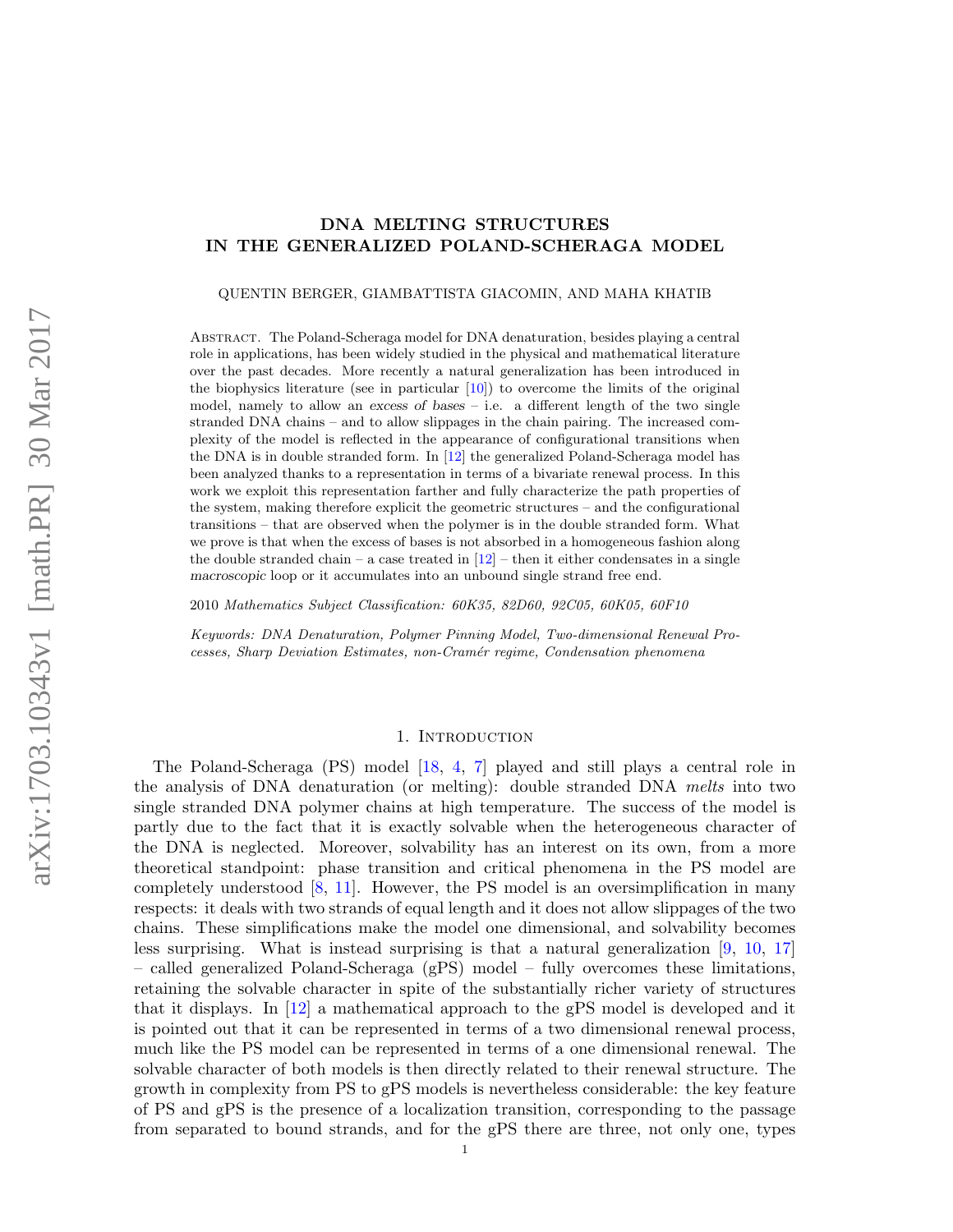of localized trajectories (or configurations). This has been first pointed out, at least in part, in [\[17\]](#page-28-8), where one can find theoretical arguments (based also on a Bose-Einstein condensation analogy) and numerical evidence that "suggest that a temperature-driven conformational transition occurs before the melting transition" [\[17,](#page-28-8) p.3].

In this work we fully characterize the possible localized configurations. The transitions between different types of configurations have been already studied at the level of the free energy in [\[12\]](#page-28-1) where these phenomena have been mathematically identified and interpreted in a Large Deviations framework in terms of  $Cramér$  and non-Cramér strategies. This will be explained in detail below. Here we content ourselves with pointing out that a full analysis of the Cramér regimes is given in  $[12]$ . However, the non-Cramér regime, where the condensation phenomena happen, requires a a substantially finer analysis – moderate deviations and local limit estimates – at the level of the bivariate renewals. These estimates, to which much attention has been devoted in the literature in the one dimensional set-up (see  $\left[1, 5\right]$  $\left[1, 5\right]$  $\left[1, 5\right]$  and references therein), are lacking to the best of our knowledge for higher dimensional renewals and they are not straightforward generalizations. They represent the technical core of this paper.

1.1. The Model and some basic results. We introduce the model in detail only from the renewal representation. The link with the original representation of the model is summed up in Fig. [1](#page-2-0) and its caption, and we refer to [\[12\]](#page-28-1) for more details.

We consider a persistent bivariate renewal process  $\tau = \{(\tau_n^{(1)}, \tau_n^{(2)})\}_{n \geq 0}$ , that is a sequence of random variables such that  $\tau_0 = (0, 0)$ ,  $\{\tau_n - \tau_{n-1}\}_{n=0,2,\dots}$  is IID and such that the inter-arrival law – i.e. the law of  $\tau_1$  –, takes values in  $\mathbb{N}^2 := \{1, 2, \dots\}^2$ .

We set  $\mathbf{P}(\tau_1 = (n, m)) = K(n + m)$  with

$$
K(n) := \frac{L(n)}{n^{2+\alpha}},
$$
\n(1.1)

for some  $\alpha > 0$  and some slowly varying function  $L(\cdot)$ . Moreover  $\sum_{n,m} K(n+m) = 1$ since we assumed the process to be persistent.

We consider two versions of the model: constrained and free. The partition function of the constrained model, or constrained partition function, can be written as

$$
Z_{N,M,h}^{c} := \sum_{n=1}^{N \wedge M} \sum_{\substack{l \in \mathbb{N}^n \\ |l| = N}} \sum_{\substack{t \in \mathbb{N}^n \\ |t| = M}} \prod_{i=1}^{N} \exp(h) K(l_i + t_i), \qquad (1.2)
$$

where  $h \in \mathbb{R}$  is the binding energy, or pinning parameter.

The partition function of the free model, or *free partition function*, is defined by

<span id="page-1-0"></span>
$$
Z_{N,M,h}^f := \sum_{i=0}^N \sum_{j=0}^M K_f(i) K_f(j) Z_{N-i,M-j,h}^c,
$$
\n(1.3)

where  $K_f(n) := \overline{L}(n)n^{-\overline{\alpha}}$  for some  $\overline{\alpha} \in \mathbb{R}$  and slowly varying function  $\overline{L}(\cdot)$ . We assume that  $K_f(0) = 1$  just to prevent this constant from popping up in various formulas: this choice has the side effect of making clear that  $K_f(\cdot)$  is not a probability.

In [\[12\]](#page-28-1) it is shown that for every h and every  $\gamma > 0$ 

$$
\mathbf{F}_{\gamma}(h) := \lim_{\substack{N,M \to \infty \\ M/N \to \gamma}} \frac{1}{N} \log Z_{N,M,h}^c = \lim_{\substack{N,M \to \infty \\ M/N \to \gamma}} \frac{1}{N} \log Z_{N,M,h}^f < \infty ,
$$
 (1.4)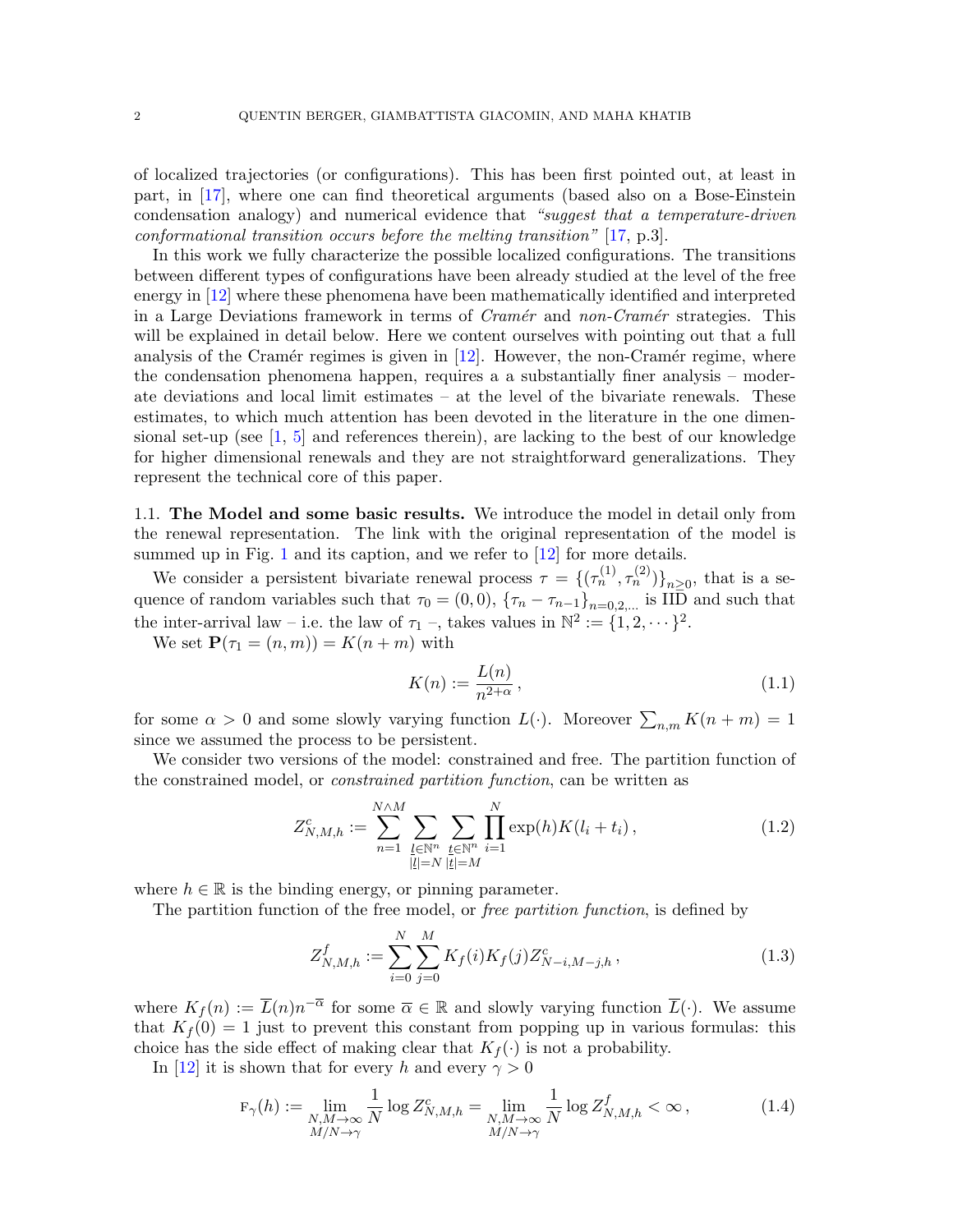

<span id="page-2-0"></span>FIGURE 1. A configuration of the gPS model, with one strand containing 23 bases and the other 14, is represented in two fashions: the natural (or polymer) one and the renewal one. In particular we see that  $(1, 1)$  renewal increments (or inter-arrivals) correspond to bound base pairs and all other increments  $(i, j)$  correspond to unbound regions in the bulk, that we call loops (of total length  $i + j$ , with length i in the first strand and j in the second strand). The term unbound is rather reserved to the terminal portion of the polymer: we refer the free ends as unbound strands. Throughout this work, a polymer trajectory is always given in the renewal representation: it is therefore just a point process in the plane.

which says that the free energy (density) of free and constrained models, with binding energy h and strand length asymptotic ratio equal to  $\gamma$ , coincide. A number of basic properties of  $h \mapsto \mathbb{F}_{\gamma}(h)$  are easily established, notably that it is a convex non decreasing function, equal to zero for  $h \leq 0$  and positive for  $h > 0$ . This already establishes that  $h = 0$  is a critical point, in the sense that  $F_{\gamma}(\cdot)$  is not analytic at the origin.

But [\[12\]](#page-28-1) is not limited to results on the free energy: associated to  $Z_{N,M,h}^c$  and  $Z_N^f$  $_{N,M,h}$ there are two probability measures, that we denote respectively by  $\mathbf{P}_{N,M,h}^c$  and  $\mathbf{P}_{N,M,h}^f$ . They are point measures, like the renewal processes on which they are built. It is standard to see that  $\partial_h \mathbf{F}_{\gamma}(h)$  (which exists except possibly for countably many values of h) yields the  $N \to \infty$  limit of the expected density of points (under  $\mathbf{P}_{N,M,h}^c$  or  $\mathbf{P}_{N,M,h}^f$ ). Hence for  $h < 0$  the density is zero, while for  $h > 0$  the density is positive. This tells us that we are stepping from a regime in which the two strands are essentially fully unbound to a regime in which they are tightly bound. In [\[12\]](#page-28-1) results go well beyond this: it is in particular proven that for  $h < 0$  the number of renewal points is  $O(1)$  and these points are all close to  $(0,0)$  or  $(N, M)$  (see Fig. [2\)](#page-3-0). In the polymer representation, this means that the two DNA strands are completely unbound, except for a few contacts between the bases just close to the extremities. More precisely, it was found in [\[12\]](#page-28-1) that in the free case, if  $\overline{\alpha} < 1 + \alpha/2$ the two strands are free except for  $O(1)$  contacts close to the origin, and if  $\overline{\alpha} > 1 + \alpha/2$ the two free ends are of length  $O(1)$  and a large loop appears in the system, see Fig [2.](#page-3-0)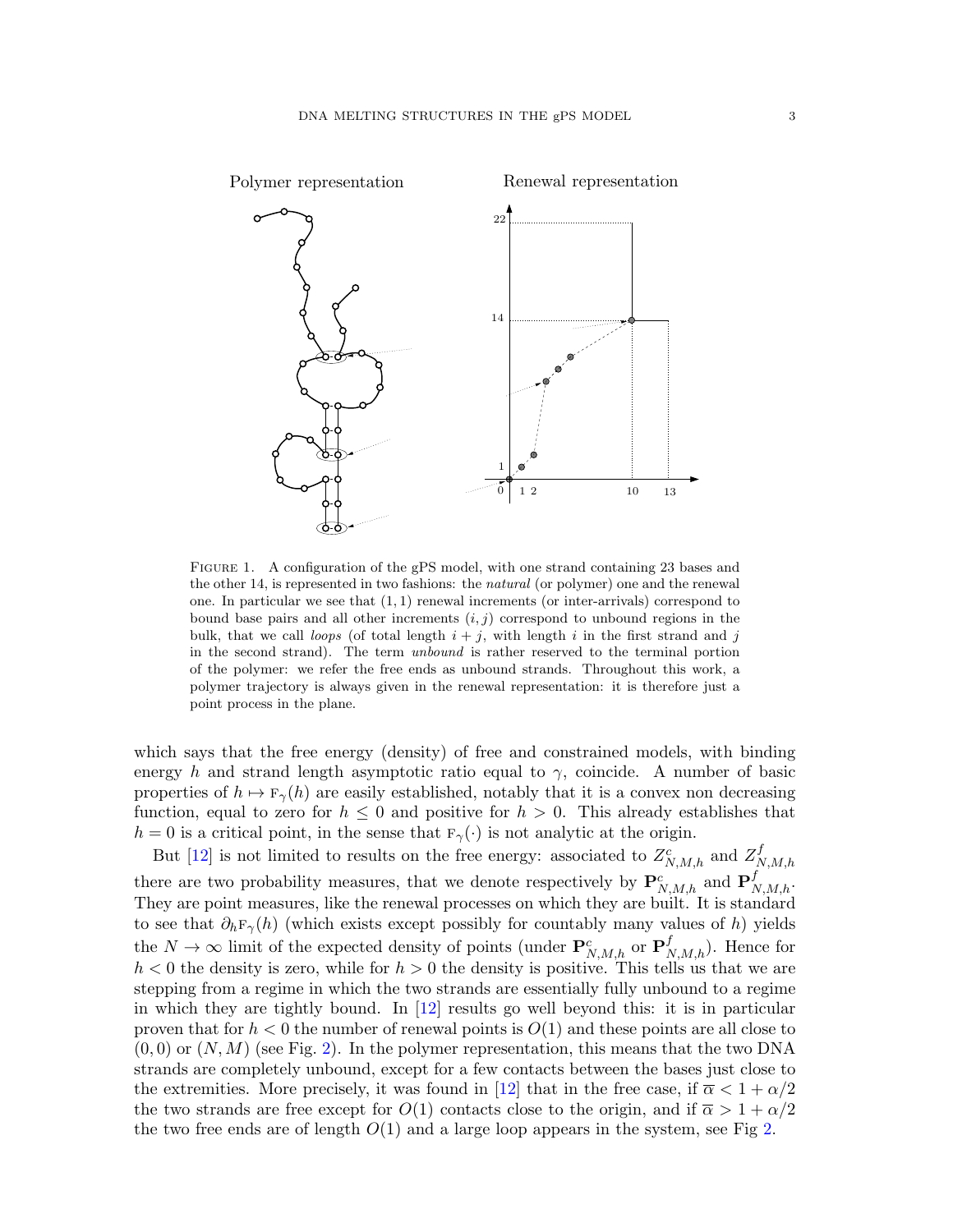

<span id="page-3-0"></span>Figure 2. A schematic image of the two types of observable trajectories of the free gPS model in the delocalized (denaturated, melted) regime, according to whether the exponent  $\overline{\alpha}$  is smaller (left picture) or larger (right picture) than  $1 + \alpha/2$ . In the constrained case only the trajectory on the right is observed, and the small free tails are reduced to zero. This case is treated in [\[12\]](#page-28-1).

On the other hand for  $h > 0$  the situation is radically different. This has has been analyzed in  $[12]$  but only in the Cramér regime. We are now going to discuss this in details.

1.2. **Binding strategies.** A way to get a grip on what is going on for  $h > 0$  is to observe that we can make the elementary manipulation: for every non negative  $\lambda_1$  and  $\lambda_2$ 

$$
Z_{N,M,h}^c = e^{N\lambda_1 + M\lambda_2} \sum_{n=1}^{N\wedge M} \sum_{\substack{l \in \mathbb{N}^n \\ |l| = N}} \sum_{\substack{t \in \mathbb{N}^n \\ |t| = M}} \prod_{i=1}^N \exp\left(h - \lambda_1 l_i - \lambda_2 t_i\right) K(l_i + t_i).
$$
 (1.5)

Since  $h > 0$  we identify a family, in fact a curve in  $[0, \infty)^2$ , of values of  $(\lambda_1, \lambda_2)$  such that

<span id="page-3-1"></span>
$$
\sum_{l,t=1}^{\infty} \exp\left(h - \lambda_1 l - \lambda_2 t\right) K(l+t) = 1, \qquad (1.6)
$$

and [\(1.6\)](#page-3-1) clearly defines a probability distribution that is an inter-arrival distribution for a new bivariate renewal process. At this point is not too difficult to get convinced that  $Z_{N,M,h}^c$  is equal to  $e^{N\lambda_1+M\lambda_2}$  times the probability that this new renewal hits  $(N,M)$ (we call this probability target probability). If we are able to choose  $(\lambda_1, \lambda_2)$  so that the logarithm of the target probability is  $o(N)$ , then of course  $F_{\gamma}(h) = \lambda_1 + \gamma \lambda_2$ . This can actually be done: it amounts to solving a variational problem and the uniqueness of the optimal  $(\lambda_1, \lambda_2)$  follows by convexity arguments. However the solution may be qualitatively different for different values of  $h$ :

- (1) the optimal  $(\lambda_1, \lambda_2)$  belong to  $(0, \infty)^2$ , so both components of the inter-arrival law of the arising renewal have distributions that decay exponentially. We call this Cramér regime because the tilt of the measure (in both components) is efficient in targeting the point  $(N, M)$  to which we are aiming at;
- (2) either  $\lambda_1$  or  $\lambda_2$  is zero, so only one component of the arising inter-arrival law is exponentially tight. For the sake of conciseness we call this for now *non-Cramér* regime because the tilt of the measure (in only one of the component) is only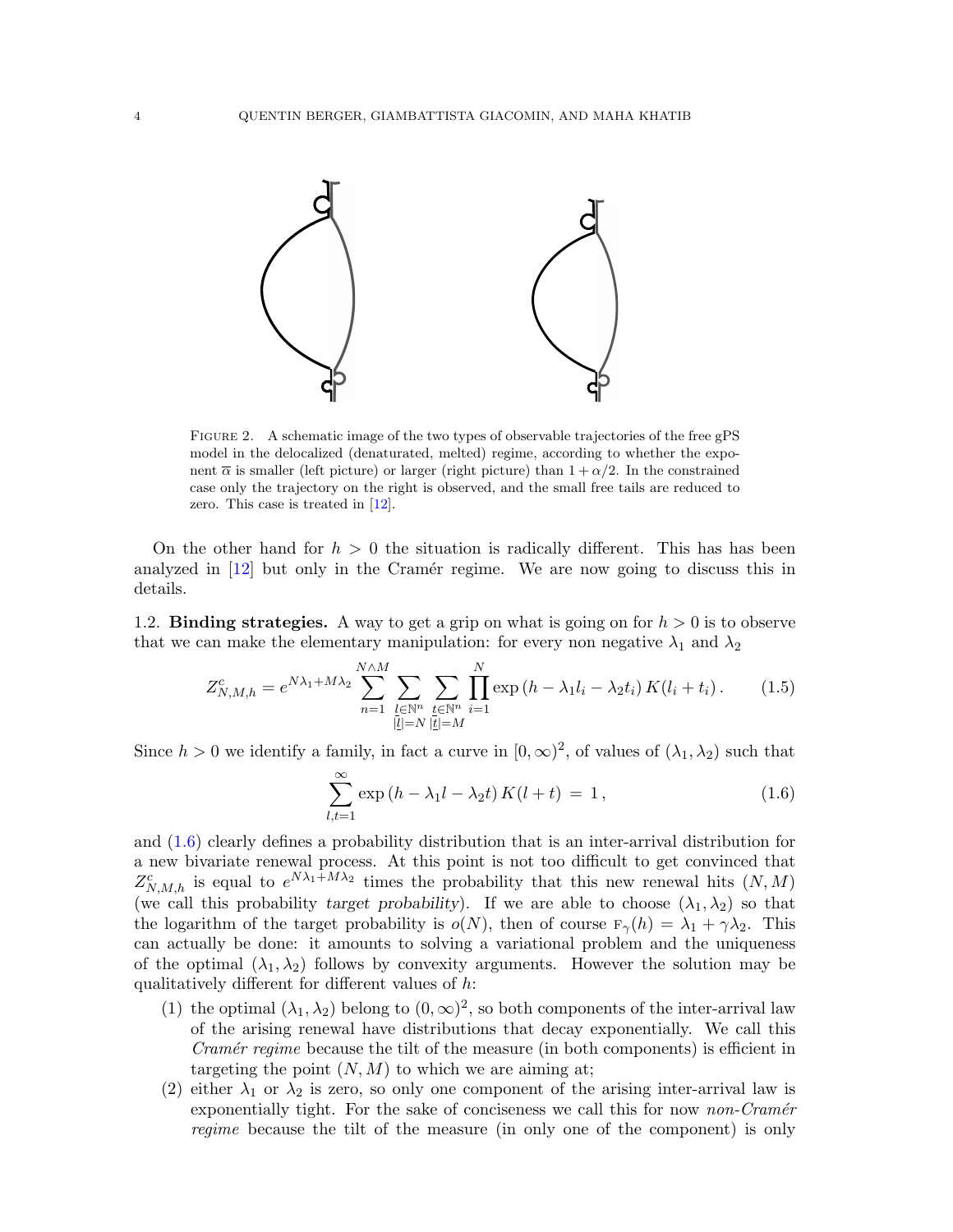partially successful in targeting the point  $(N, M)$ . To be precise there is in reality a boundary region between the two regimes, and the notion of non-Cramér regime will be made more precise just below – this regime is the main issue of this work – so we will not dwell further on this right now.

A full treatment of the Cramér regime is given in  $[12]$ , and the results can be resumed as follows: all loops are small, in fact the largest is  $O(\log N)$ , and the unbound strands are of length  $O(1)$  – see the leftmost case in Fig [3.](#page-7-0)

In this work, we focus on the non-Cramér regime and the reader who wants to have an anticipation on the results can have a look Fig [3.](#page-7-0)

1.3. The non-Cramér regime. In order to make as explicit as possible for which values of  $h > 0$  the system is in the non-Cramér regime, let us define  $N(h) > 0$  as the unique solution of

<span id="page-4-0"></span>
$$
\sum_{n,m=1}^{\infty} K(n+m) \exp(-nN(h)) = \exp(-h).
$$
 (1.7)

This computation amounts to solving the variational problem we were after, in the case in which the problem is not solvable in  $(0, \infty)^2$  and the optimal tilt of the measure involves only one of the two components. From  $(1.7)$  one can extract a number of properties of  $N(\cdot)$ : it is a real analytic, positive, convex and increasing function [\[12\]](#page-28-1). We insist on the fact that, in spite of being defined for every  $h > 0$ ,  $N(h)$  is not always equal to the free energy. More precisely in [\[12\]](#page-28-1) it is shown that  $F_{\gamma}(h) = N(h)$  if and only if  $\gamma \notin (1/\gamma_c(h), \gamma_c(h)),$ where

<span id="page-4-2"></span>
$$
\gamma_c(h) := \frac{\sum_{n,m} mK(n+m) \exp(-nN(h))}{\sum_{n,m} nK(n+m) \exp(-nN(h))}.
$$
\n(1.8)

We refer to [\[12\]](#page-28-1) for more details on the form of the function  $\gamma_c(\cdot)$  and the switching phenomena between the Cram´er and the non-Cram´er regime. In this work, and without loss of generality (by symmetry), we will consider only the case  $\gamma > \gamma_c(h)$ . To be precise we will rather consider the case  $\gamma \geq \gamma_c(h)$  because the phenomenology observed for  $\gamma > \gamma_c(h)$ , that is for  $M - \gamma_c(h)N \geq cN$  for some  $c > 0$  persists also in a part of the window  $M - \gamma_c(h)N = o(N)$  and we will analyze the model also in this window. In different terms: the analysis in the Cramér regime is a Large Deviations analysis, but the whole non-Cramér regime is equivalent from the Large Deviations viewpoint (the issues there are about sharp deviations). So there isn't much conceptual difference between  $M - \gamma_c(h)N \geq cN$  and  $M - \gamma_c(h)N = o(N)$ , up to when  $M - \gamma_c(h)N$  grows too slowly, as we shall see.

Crucial for us is the probability distribution  $\hat{K}_h(\cdot, \cdot)$  defined by

<span id="page-4-1"></span>
$$
\hat{\mathbf{K}}_h(n,m) = K(n+m)e^{h-n\mathbf{N}(h)},
$$
\n(1.9)

which, as announced informally just above, allows to write the partition function as

$$
Z_{N,M,h}^c = \exp(N\mathrm{N}(h))\mathbf{P}((N,M) \in \hat{\tau}_h), \qquad (1.10)
$$

where  $\hat{\tau}_h$  is the bivariate renewal process with inter-arrival distribution  $\hat{K}_h(\cdot, \cdot)$ . Next, we are going to have a closer look at this renewal process.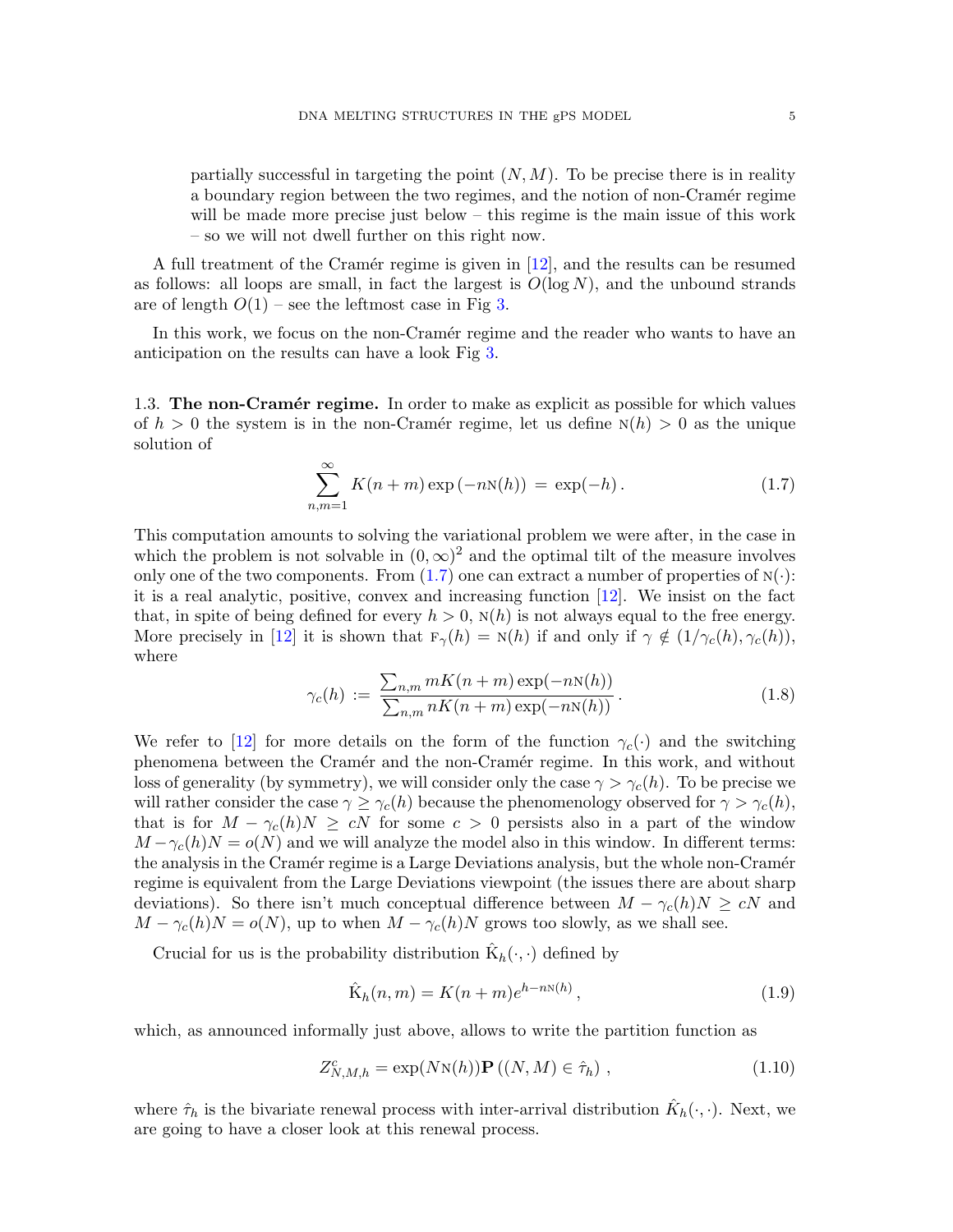1.4. On the bivariate renewal  $\hat{\tau}_h$ . Let us write for conciseness  $N(h) = N_h$  (a practice that we will pick up again in the proofs), and drop the dependence on h in  $\hat{\tau}_h$ :  $\hat{\tau}$  =  $(\hat{\tau}^{(1)}, \hat{\tau}^{(2)})$ . In view of  $(1.9)$ , it is clear that the distribution of this process is not symmetric, we have the marginals

<span id="page-5-1"></span>
$$
\mathbf{P}\left(\hat{\tau}^{(1)}=n\right) = \sum_{m\geq 1} K(n+m) \exp(h - N_h n) \stackrel{n\to\infty}{\sim} \frac{\exp(h)}{(1+\alpha)} \frac{L(n)}{n^{1+\alpha}} e^{-N_h n},
$$

$$
\mathbf{P}\left(\hat{\tau}^{(2)}=m\right) = \sum_{n\geq 1} K(n+m) \exp(h - N_h n) \stackrel{m\to\infty}{\sim} \frac{\exp(h)}{\exp(N_h) - 1} \frac{L(m)}{m^{2+\alpha}}.
$$
(1.11)

Let us also denote (the dependence in  $h$  is implicit)

$$
\hat{\mu}_1 := \mathbf{E}[\hat{\tau}_1^{(1)}] < +\infty, \qquad \hat{\mu}_2 := \mathbf{E}[\hat{\tau}_1^{(2)}] < +\infty \,, \tag{1.12}
$$

so that  $\gamma_c(h) = \hat{\mu}_2/\hat{\mu}_1$ , cf. [\(1.8\)](#page-4-2).

We notice that the process  $\hat{\tau}^{(1)}$  has moments of all orders, and so  $\{\hat{\tau}_n^{(1)}\}_{n=0,1,...}$  is in the domain of attraction of a normal law: we denote  $a_n^{(1)} := \sqrt{n}$  the scaling sequence for  $\hat{\tau}_n^{(1)}$ . On the other hand, the process  $\{\hat{\tau}_n^{(2)}\}_{n=0,1,...}$  is in the domain of attraction of an  $\alpha_2$ -stable law, with  $\alpha_2 := (1 + \alpha) \wedge 2 > 1$ : its scaling sequence  $a_n^{(2)}$  verifies

<span id="page-5-0"></span>
$$
L(a_n^{(2)})(a_n^{(2)})^{-\alpha_2} \sim \frac{1}{n} \text{ if } \alpha_2 < 2 \quad \text{and} \quad \sigma(a_n^{(2)})(a_n^{(2)})^{-2} \sim \frac{1}{n} \text{ if } \alpha_2 = 2 \quad (1.13)
$$

where

$$
\sigma(n) := \mathbf{E}\left[\left(\hat{\tau}_1^{(2)}\right)^2 \mathbf{1}_{\{\hat{\tau}_1^{(2)} \le n\}}\right],\tag{1.14}
$$

and diverges as a slowly varying function if  $\mathbf{E}[(\hat{\tau}_1^{(2)})$  $\binom{1}{1}^2 = +\infty$  (with  $\sigma(n)/L(n) \to +\infty$  [\[3\]](#page-28-11)). In particular,  $a_n^{(2)}$  is regularly varying with exponent  $1/\alpha_2 = (1+\alpha)^{-1} \vee (1/2)$ .

As an additional relevant definition, we select a sequence  $\{m_n^{(2)}\}_{n=1,2,...}$  satisfying

<span id="page-5-2"></span>
$$
\mathbf{P}\left(\hat{\tau}_1^{(2)} > m_n^{(2)}\right) \stackrel{n \to \infty}{\sim} \frac{1}{n},\tag{1.15}
$$

so that  $m_n^{(2)}$  gives the order of  $\max_{1 \leq j \leq n} {\hat{\tau}}_j^{(2)} - \hat{\tau}_{j-1}^{(2)}$  $\binom{2}{j-1}$ . We stress that  $m_n^{(2)}$  is regularly varying with exponent  $(1+\alpha)^{-1}$ , and that  $m_n^{(2)}/a_n^{(2)} \in [1/c, c]$  for some  $c \ge 1$  if  $\alpha < 1$ , but  $m_n^{(2)}/a_n^{(2)} \to 0$  when  $\alpha \geq 1$ : in any case, there is a constant  $c > 0$  such that  $m_n^{(2)} \leqslant ca_n^{(2)}$ for every *n*, i.e.  $m_n^{(2)} = O(a_n^{(2)})$ .

Let us also stress that the bivariate renewal process  $\hat{\tau}_h$  falls in the domain of attraction of an  $(\alpha_1 = 2, \alpha_2)$  stable distribution (see e.g. [\[19\]](#page-28-12) or [\[13\]](#page-28-13)). We have, as  $n \to \infty$ , that  $\int \left( \frac{\hat{\tau}_n^{(1)} - \hat{\mu}_1 n}{\sigma} \right)$  $\frac{\hat{\mu}_1(n)}{a_n^{(1)}}, \frac{\hat{\tau}_n^{(2)} - \hat{\mu}_2 n}{a_n^{(2)}}$  $a_n^{(2)}$  $\setminus$ converges in distribution to Z, a non-degenerate  $(2, \alpha_2)$ -<br>n=1,2,... bivariate stable law. Let us mention that in [\[19\]](#page-28-12) it is proven that:

- If  $\alpha_2 = 2$  (i.e.  $\alpha \geq 1$ ), then Z is a bivariate normal distribution.
- If  $\alpha_2 < 2$  (i.e.  $\alpha \in (0,1)$ ), then Z is a couple of independent normal and  $\alpha_2$ -stable distributions.

We mention that a bivariate local limit theorem is given in [\[6\]](#page-28-14) and multivariate  $(d$ dimensional) renewals are further studied in [\[2\]](#page-28-15): local large deviation estimates are given, as well as strong renewal theorems, i.e. asymptotics of  $\mathbf{P}((n, m) \in \tau)$  as  $(n, m) \to \infty$ , when  $(n, m)$  is close to the favorite direction – the favorite direction exists when  $\mathbf{E}[\tau_1]$  is finite and it is the line  $t \mapsto t\mathbf{E}[\tau_1]$ , and *close to* means at distance of the order of the fluctuations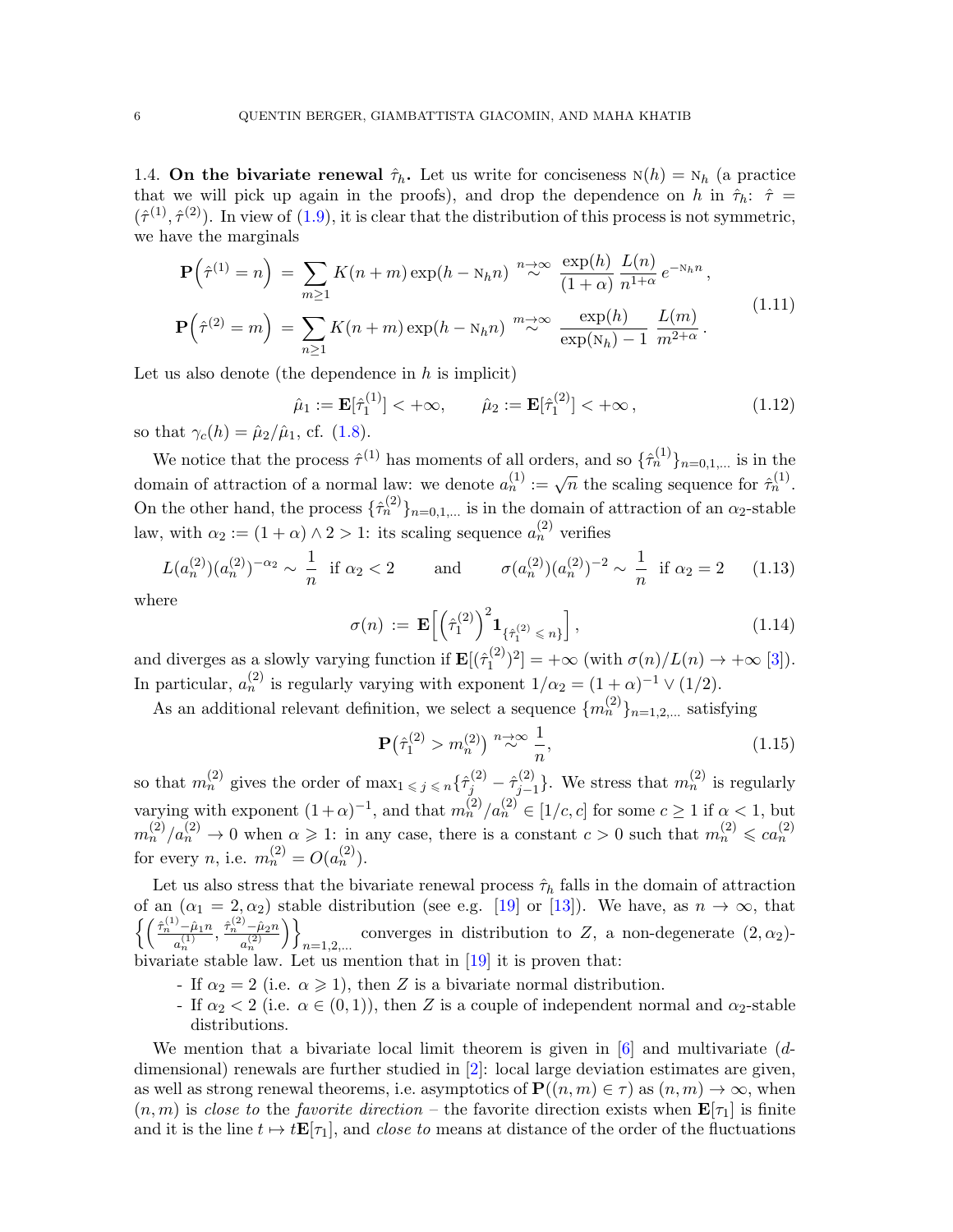around that direction – we refer to [\[2\]](#page-28-15) for further details (estimates when  $(n, m)$  is away from the favorite direction are also given).

<span id="page-6-3"></span>1.5. Non-Cramér regime and big-jump domain. We drop the dependence of  $\gamma_c(h)$ on  $h$ , and we set

$$
t_N := M - \gamma_c N. \tag{1.16}
$$

Of course, having  $\gamma > \gamma_c$  means that  $t_N/N \geq c$  for some  $c > 0$ . But it is natural and essentially not harder to tackle the problem assuming only

<span id="page-6-1"></span>
$$
t_N/a_N^{(2)} \to +\infty \quad \text{as } N \to \infty,\tag{1.17}
$$

with additionally, in the case  $\alpha \geq 1$  (recall the definition of  $\sigma(n)$  after [\(1.13\)](#page-5-0))

<span id="page-6-0"></span>
$$
\left(\frac{t_N}{a_N^{(2)}}\right)^2 \frac{\sigma(a_N)}{\sigma(t_N)} \stackrel{N \to \infty}{\sim} \frac{t_N^2}{N\sigma(t_N)} \geqslant C_0 \log N \quad \text{for a suitable choice of } C_0 > 0. \tag{1.18}
$$

If  $\alpha > 1$ , as well as if  $\alpha = 1$  and  $\sigma(n) = O(1)$  (i.e. if  $\mathbf{E}[(\hat{\tau}_1^{(2)})]$  $\binom{1}{1}^2 < \infty$ ,  $(1.18)$  simply means that  $t_N \geq C'_0 \sqrt{N \log N}$  with  $C'_0$  easily related to  $C_0$ . Note also that [\(1.17\)](#page-6-1) implies  $t_N \gg \sqrt{N \log N}$  if  $\mathbf{E}[(\hat{\tau}_1^{(2)})$  $\binom{2}{1}^2 = \infty.$ 

We stress that the constants  $C_0$  depends only on  $K(\cdot)$  and, for the interested reader, it can be made explicit by tracking the constants in  $(3.33)$  and  $(3.43)$  where the value of  $C_0$ is used. This assumption is made to be sure that we lie in the so called  $big\llsub>join$  domain, as studied for example in the one-dimensional setting in [\[5\]](#page-28-10): in our model it simply means that deviations – and the event we focus on is  $(N, M) \in \hat{\tau}$  – are realized by an atypical deviation on just one of the increment variables  $\hat{\tau}_{i+1} - \hat{\tau}_i$ . As we shall, this happens just under the assumption [\(1.17\)](#page-6-1) for  $\alpha < 1$  and this condition is optimal (see Appendix [B.1\)](#page-25-0). For the case  $\alpha \geq 1$  the extra condition [\(1.18\)](#page-6-0) is not far from being optimal, but it is not: we discuss this point in Appendix [B.2,](#page-26-0) but we do not treat it in full generality because it is a technically demanding issue that leads far from our main purposes.

1.6. Mais results I: polymer trajectories. We are now going to introduce two fundamental events in an informal, albeit precise, fashion. The two events will be rephrased in a more formal way in [\(2.8\)](#page-9-0), once further notations will have been introduced. Choose sequences of positive numbers  $\{u_N\}_{N=1,2,...}$ ,  $\{m_N^+\}_{N=1,2,...}$ ,  $\{a_N^+\}$  ${}_{N}^{+}\}_{N=1,2,...}$  and  $\{\tilde{a}_{N}^{+}$  $_N\}N=1,2,...$ such that

<span id="page-6-2"></span>
$$
u_N \gg 1
$$
,  $t_N \gg m_N^+ \gg m_N^{(2)}$ ,  $t_N \gg a_N^+ \gg a_N^{(2)}$  and  $t_N \gg \tilde{a}_N^+ \gg a_N^{(2)}$ . (1.19)

In practice, and to optimize the result that follows,  $u_N$ ,  $m_N^+/m_N^{(2)}$ ,  $a_N^+$  $N/R_N^{(2)}$  and  $\tilde{a}_N^+$  $N / a_N^{(2)}$ should be chosen tending to  $\infty$  in an arbitrarily slow fashion.

We then define the *Big Loop* event  $E_{BL}^{(N)}$  to be the set of trajectories such that

- (1) there is one loop of size larger than  $t_N a_N^+$  $N<sub>N</sub>$  and smaller than  $t<sub>N</sub> + a<sub>N</sub><sup>+</sup>$  $_N^+$ , so that, to leading order, it is of size  $t_N$ ;
- (2) all other loops are smaller than  $m_N^+$  (hence there is only one largest loop);
- (3) the length of neither of the two unbound strands is larger than  $u_N$ .

The (large or macroscopic) Unbound Strand event  $E_{\text{US}}^{(N)}$  is instead the set of trajectories such that

- (1) all loops are smaller than  $m_N^+;$
- (2) the length of the unbound portion of the shorter strand does not exceed  $u_N$ ;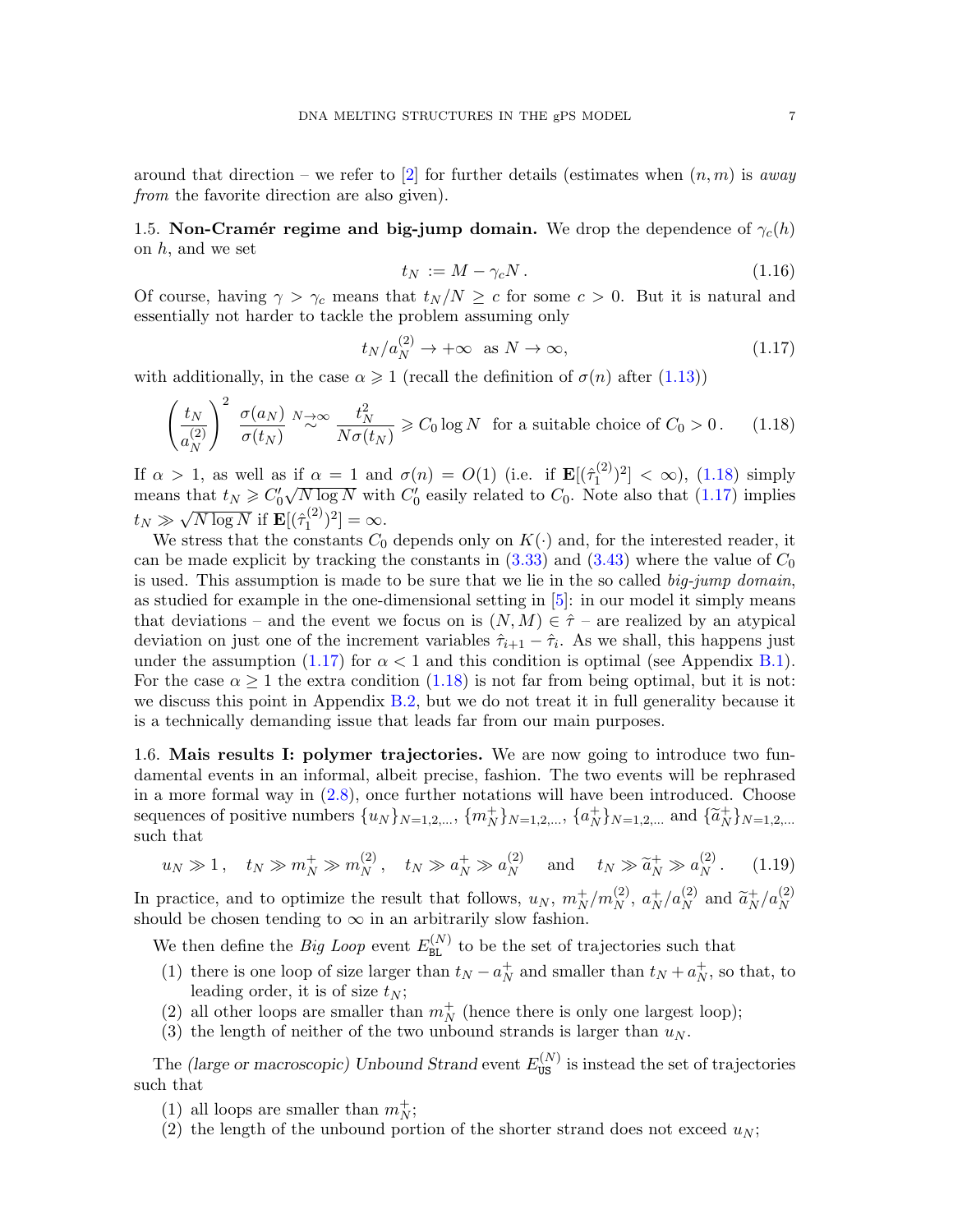(3) the length of the unbound portion of the longer strand is larger than  $t_N - \tilde{a}_N^+$ <br>explicit than the longitude order it is of size to  $_N^+$  and smaller than  $t_N + \tilde{a}_N^+$  $_N^+$ , so that, to leading order, it is of size  $t_N$ .

Note that  $E_{BL}^{(N)} \cap E_{US}^{(N)} = \emptyset$  except, possibly, for finitely many N: the two conditions (1) are incompatible. We refer to Fig. [3](#page-7-0) for a schematic image of these two events.

<span id="page-7-1"></span>**Theorem 1.1.** Under assumptions  $(1.17)$ ,  $(1.18)$  and  $(1.19)$  we have that

$$
\lim_{N \to \infty} \mathbf{P}_{N,M,h}^f\left(E_{\text{BL}}^{(N)} \cup E_{\text{US}}^{(N)}\right) = 1. \tag{1.20}
$$

Moreover

(1) If  $\overline{\alpha} < 1$  (and hence  $\sum_j K_j(j) = \infty$ ) then

$$
\lim_{N \to \infty} \mathbf{P}_{N,M,h}^f\left(E_{\text{US}}^{(N)}\right) = 1. \tag{1.21}
$$

(2) If  $\sum_j K_f(j) < \infty$  (and hence  $\overline{\alpha} \ge 1$ ) then

<span id="page-7-2"></span>
$$
\mathbf{P}_{N,M,h}^{f}\left(E_{\text{US}}^{(N)}\right) \stackrel{N \to \infty}{\sim} \frac{1}{1 + Q_N} \quad \text{and} \quad \mathbf{P}_{N,M,h}^{f}\left(E_{\text{BL}}^{(N)}\right) \stackrel{N \to \infty}{\sim} \frac{Q_N}{1 + Q_N},\tag{1.22}
$$

with

$$
Q_N := c_h N(t_N)^{-(2+\alpha)+\overline{\alpha}} \frac{L(t_N)}{\overline{L}(t_N)} \quad \text{and } c_h := \frac{e^h \sum_{j=0}^{\infty} K_f(j)}{\hat{\mu}_1(e^{N(h)} - 1)}.
$$
 (1.23)

For conciseness the case  $\overline{\alpha} = 1$  with  $\sum_j K_j(j) = +\infty$  is not included in Theorem [1.1,](#page-7-1) but its is treated in full in Appendix [A.](#page-23-0) It is a marginal case in which an anomalous behavior appears: a big loop and a large unbound strand may coexist.



<span id="page-7-0"></span>FIGURE 3. Schematic image of the observable trajectories of the free gPS model in the Cramér regime (left), and in the non-Cramér regime (cf. Theorem [1.1\)](#page-7-1): the Large Unbound Strand event (center, occuring when  $\overline{\alpha} < \alpha + 1$ ) and the Big Loop event (right, occuring when  $\bar{\alpha} > \alpha + 1$ . In the constrained case the Unbound Strand event is not observed, and the free tails are of course absent. What cannot be appreciated in this schematic view is the fact that the small loop distribution has exponential tail in the Cramér regime (hence the largest is  $O(log N)$ ) and that it has power law tail in the non-Cramér regime (hence the largest is  $O(N^a)$  for some  $a \in (0,1)$ :  $O(m_N)$  to be precise).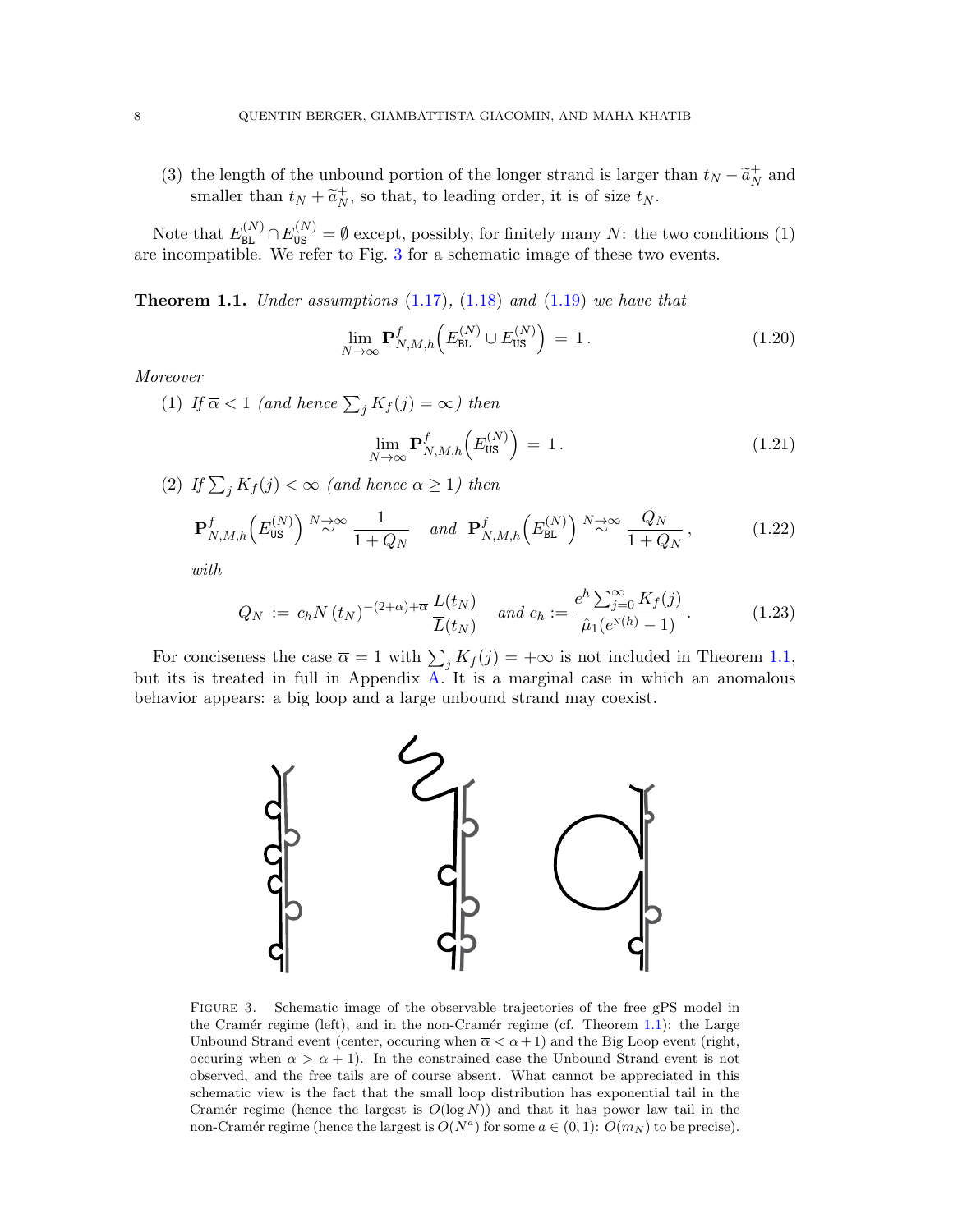It is worth pointing out that, in most of the cases, the expressions in [\(1.22\)](#page-7-2) have a limit – at least if  $\{t_N\}_{N=1,2,...}$  is not too wild (regularly varying is largely sufficient) – and it is either one or zero. In particular when  $t_N \sim cN$  for some  $c > 0$  we have

$$
\lim_{N \to \infty} \mathbf{P}_{N,M,h}^{f}\left(E_{\text{US}}^{(N)}\right) = \begin{cases} 1 & \text{if } \overline{\alpha} < \alpha + 1 \text{ or if } \overline{\alpha} = \alpha + 1 \text{ and } \overline{L}(t) \stackrel{t \to \infty}{\gg} L(t), \\ 0 & \text{if } \overline{\alpha} > \alpha + 1 \text{ or if } \overline{\alpha} = \alpha + 1 \text{ and } \overline{L}(t) \stackrel{t \to \infty}{\ll} L(t). \end{cases} \tag{1.24}
$$

(This is true also in the case  $\overline{\alpha} = 1$  with  $\sum_j K_j(j) = +\infty$ , see [\(A.6\)](#page-25-1)-[\(A.7\)](#page-25-2)). Note that in the case in which  $\bar{\alpha} = \alpha + 1$  and the ratio of the two slowly varying function has a limit which is neither 0 nor  $\infty$ , the limit of the probability of the unbound strand event exists and it is an explicit value in  $(0, 1)$ .

#### 2. Main results II: sharp estimates on the partition functions

In this section, we give the asymptotic behavior of  $e^{-N_{N_h}}Z_{N,M,h}^c = \mathbf{P}((N,M) \in \hat{\tau})$  in the big-jump domain. Then we present the asymptotic behavior of  $Z_{N,M,h}^f$ . Both in the constrained and free case we also give more technical estimates that identify some events to which we can restrict the partition functions without modifying them in a relevant way. Theorem [1.1](#page-7-1) turns out to be a corollary of these technical estimates, as we explain in the final part of the section.

In this section and in the rest of the paper we deal with order statistics and we introduce here the relative definitions. Consider the (non-increasing) order statistics  $\{\mathcal{M}_{1,k}, \mathcal{M}_{2,k}, \ldots, \mathcal{M}_{k,k}\}\$  of the IID family  $\{\hat{\tau}_j^{(2)} - \hat{\tau}_{j-1}^{(2)}\}$  $\{y_{j-1}\}_{j=1,\ldots,k}$ . In particular  $\mathcal{M}_{1,k}$  is a maximum of this finite sequence. We will consider the order statistics also for  $k$  random, notably for  $k = \kappa_N := \max\{i : \hat{\tau}_i^{(1)} \in [0, N]\}.$ 

2.1. On the constrained partition function. We start with an important estimate for the constrained partition function (more precisely for the renewal mass function  $\mathbf{P}((N, M) \in$  $\hat{\tau}$ ), that is essential for the study of the free partition function, as one can imagine from its definition  $(1.3)$ . It is worth insisting on the link between **P** and the measure we are interested in for the constrained case:

<span id="page-8-1"></span>
$$
\mathbf{P}_{N,M,h}^{c}(\cdot) = \mathbf{P}(\cdot | (N,M) \in \hat{\tau}). \tag{2.1}
$$

<span id="page-8-0"></span>**Theorem 2.1.** Assume that  $\alpha > 0$  and [\(1.17\)](#page-6-1). Moreover if  $\alpha \ge 1$  assume also [\(1.18\)](#page-6-0). Then (recall that  $M = \gamma_c N + t_N$ ) we have that

<span id="page-8-2"></span>
$$
\mathbf{P}((N,M) \in \hat{\tau}) = \mathbf{P}\left(\hat{\tau}_{\kappa_N}^{(1)} = N, \ \hat{\tau}_{\kappa_N}^{(2)} = M\right) \stackrel{N \to \infty}{\sim} \frac{N}{\hat{\mu}_1^2} \mathbf{P}\left(\hat{\tau}_1^{(2)} = \lceil t_N \rceil\right). \tag{2.2}
$$

Moreover, for every  $\eta \in (0,1)$  there exist  $\varepsilon_0 > 0$  such that for every  $\varepsilon \in (0,\varepsilon_0)$  and N sufficiently large (how large may depend on  $\varepsilon$ ), we have

$$
\mathbf{P}\left(\mathcal{M}_{1,\kappa_N} - t_N \in \left[ -\frac{a_N^{(2)}}{\varepsilon}, \frac{a_N^{(2)}}{\varepsilon} \right], \, \mathcal{M}_{2,\kappa_N} \le \frac{m_N^{(2)}}{\varepsilon}, \, \hat{\tau}_{\kappa_N}^{(1)} = N, \, \hat{\tau}_{\kappa_N}^{(2)} = M \right) \ge
$$
\n
$$
\ge (1 - \eta) \frac{N}{\hat{\mu}_1^2} \mathbf{P}\left(\hat{\tau}_1^{(2)} = \lceil t_N \rceil\right). \tag{2.3}
$$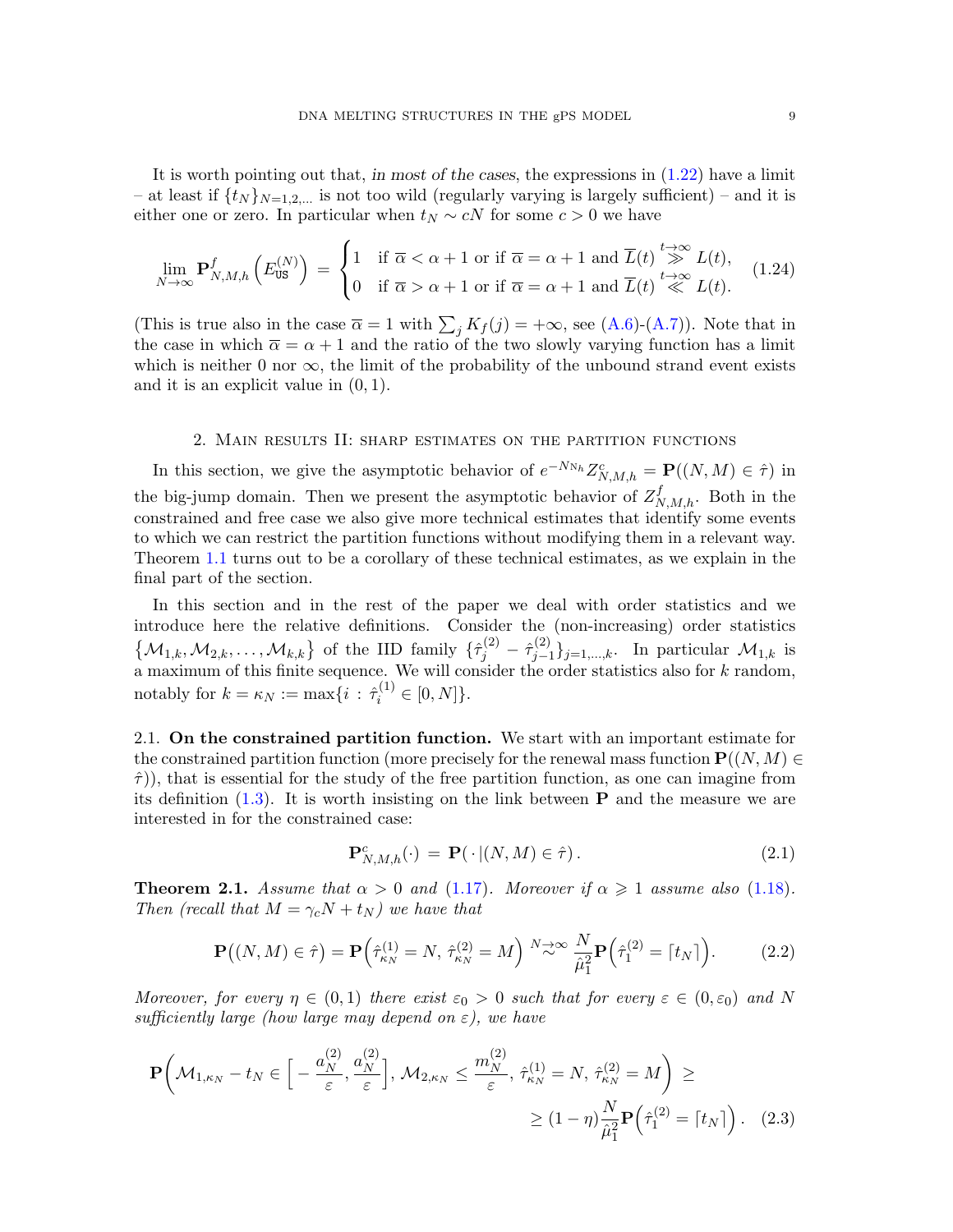2.2. On the free partition function. We now give the behavior of the free partition function and identify trajectories contributing the most to it. Let us introduce some notations:

<span id="page-9-1"></span>
$$
V_1^{(N)} := N - \hat{\tau}_{\kappa_N}^{(1)}, \qquad V_2^{(N)} := M - \hat{\tau}_{\kappa_N}^{(2)}, \tag{2.4}
$$

the lengths of the free parts, see Fig [1.](#page-2-0)

For a set A of allowed trajectories, we define  $Z_{N,M,h}^f(A)$  the partition function restricted to trajectories in A (by restricting the summation over subsets of  $\{1, \ldots N\} \times \{1, \ldots M\}$ to those in A). For example,  $Z_{N,M,h}^f((N,M) \in \hat{\tau}) = Z_{N,M,h}^c$ .

We set  $\overline{K} := \sum_{j=1}^{\infty} K_f(j)$  if the sum is finite, and we set  $\overline{K} = 0$  if  $\sum_j K_j(j) = +\infty$ .

<span id="page-9-3"></span>**Theorem 2.2.** Assume that  $\alpha > 0$  and [\(1.17\)](#page-6-1). Moreover if  $\alpha \geq 1$  assume also [\(1.18\)](#page-6-0) and if  $\overline{\alpha} = 1$  assume that  $\sum_j K_j(j) < \infty$ . Then for  $N \to \infty$ 

$$
e^{-N\mathcal{N}(h)}Z_{N,M,h}^{f} = (1+o(1))\overline{K}\frac{N}{\hat{\mu}_{1}^{2}}\bigg(\sum_{i\geq 0}K_{f}(i)e^{-i\mathcal{N}(h)}\bigg)\mathbf{P}\bigg(\hat{\tau}_{1}^{(2)} = \lceil t_{N} \rceil\bigg) + (1+o(1))\frac{1}{\hat{\mu}_{1}}\bigg(\sum_{i\geq 0}K_{f}(i)e^{-i\mathcal{N}_{h}}\bigg)K_{f}(t_{N}). \quad (2.5)
$$

Moreover, for every  $\eta \in (0,1)$  there exist  $\varepsilon_0 > 0$  such that for every  $\varepsilon \in (0,\varepsilon_0)$  and N sufficiently large (how large may depend on  $\varepsilon$ ), such that

<span id="page-9-2"></span>
$$
e^{-N_{N_h}} Z_{N,M,h}^f\left(V_1^{(N)}, V_2^{(N)} \le \frac{1}{\varepsilon}, \mathcal{M}_{1,\kappa_N} \in \left[t_N - \frac{a_N^{(2)}}{\varepsilon}, t_N + \frac{a_N^{(2)}}{\varepsilon}\right], \mathcal{M}_{2,\kappa_N} \le \frac{m_N^{(2)}}{\varepsilon}\right)
$$
  

$$
\ge (1 - \eta)\overline{K} \frac{N}{\hat{\mu}_1^2} \left(\sum_{i \ge 0} K_f(i)e^{-i\aleph_h}\right) \mathbf{P}\left(\hat{\tau}_1^{(2)} = t_N\right); \quad (2.6)
$$
  

$$
e^{-N_{N_h}} Z_{N,M,h}^f\left(V_1^{(N)} \le \frac{1}{\varepsilon}, V_2^{(N)} \in \left[t_N - \frac{a_N^{(2)}}{\varepsilon}, t_N + \frac{a_N^{(2)}}{\varepsilon}\right], \mathcal{M}_{1,\kappa_N} \le \frac{m_N^{(2)}}{\varepsilon}\right)
$$
  

$$
\ge (1 - \eta)\frac{1}{\hat{\mu}_1} \left(\sum_{i \ge 0} K_f(i)e^{-iN_h}\right) K_f(t_N) \,. \tag{2.7}
$$

<span id="page-9-4"></span>We remark that when  $\overline{\alpha}$  < 1, that is  $\overline{K} = 0$ , the right-hand side of [\(2.5\)](#page-9-1) reduces to one term and [\(2.6\)](#page-9-2) becomes trivial. The case  $\bar{\alpha} = 1$  with  $\sum_j K_j(j) = +\infty$  is treated in Theorem [A.1.](#page-24-0)

2.3. Back to the Big Loop and Unbound Strand events. The notations we have introduced allow a compact formulation of the two key events of Theorem [1.1:](#page-7-1)

<span id="page-9-0"></span>
$$
E_{BL}^{(N)} = \left\{ \mathcal{M}_{1,\kappa_N} \in [t_N - a_N^+, t_N + a_N^+], \, \mathcal{M}_{2,\kappa_N} < m_N^+, \, \max\left( V_1^{(N)}, V_2^{(N)} \right) \le u_N \right\},
$$
\n
$$
E_{US}^{(N)} = \left\{ \mathcal{M}_{1,\kappa_N} < m_N^+, V_1^{(N)} \le u_N, \, V_2^{(N)} \in [t_N - \tilde{a}_N^+, t_N + \tilde{a}_N^+] \right\}.
$$
\n
$$
(2.8)
$$

Proof of Theorem [1.1.](#page-7-1) This is just a book-keeping exercise using the three estimates in Theorem [2.2,](#page-9-3) together with the definition of  $K_f(t_N)$  and the estimate of  $\mathbf{P}(\hat{\tau}_1^{(2)} = [t_N])$ in  $(1.11)$ .

Finally, in the same way, we obtain from Theorem [2.1](#page-8-0) the following complement to Theorem [1.1](#page-7-1) for the constrained case.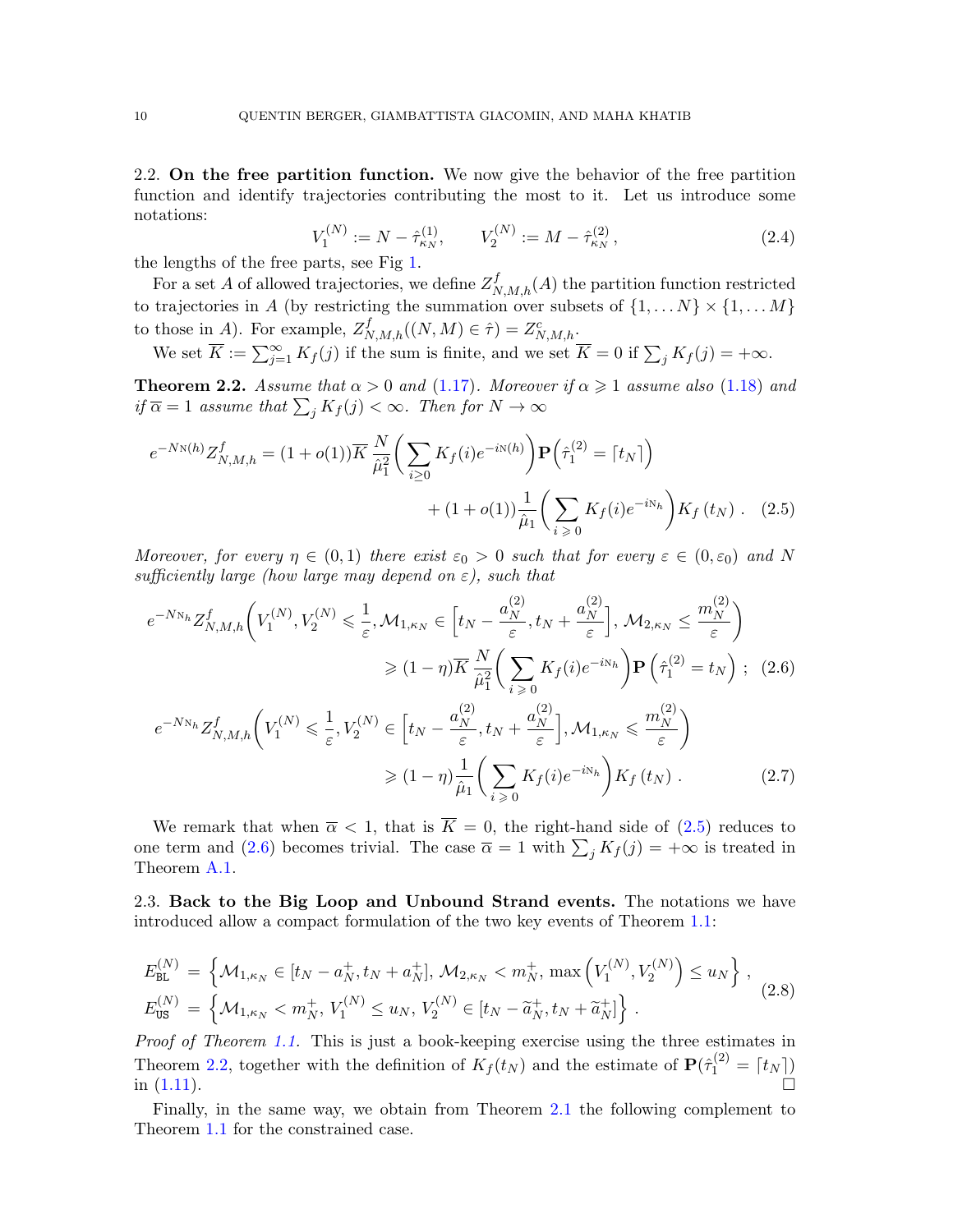**Theorem 2.3.** Under assumptions [\(1.17\)](#page-6-1) (and additionally [\(1.18\)](#page-6-0) if  $\alpha \ge 1$ ) and [\(1.19\)](#page-6-2) we have that

$$
\lim_{N \to \infty} \mathbf{P}_{N,M,h}^c \left( E_{\text{BL},0}^{(N)} \right) = 1, \qquad (2.9)
$$

where  $E_{\text{BL,0}}^{(N)}$  $\epsilon_{\texttt{BL},0}^{(N)}$  is the event  $E_{\texttt{BL}}^{(N)}$  with the more stringent condition that  $\max(V_1^{(N)})$  $Y_1^{(N)}, Y_2^{(N)} = 0.$ 

2.4. A word about the arguments of proof and organization of the remaining sections. As we pointed out at the beginning of the introduction, *condensation phenomena* are widely studied in the mathematical literature (see  $[5, 1]$  $[5, 1]$  $[5, 1]$  and references therein), but not in the multivariate context. The full multivariate context is the object of [\[2\]](#page-28-15), where renewal estimates  $\mathbf{P}((n_1, \ldots, n_d) \in \hat{\tau})$  are given: in particular, in the big-jump domain, only rough (general) bounds are given. Here, we address only the special bivariate case motivated by the application so that we are able to give the exact asymptotic behavior. One of the main difficulties we face is that, on the event  $(N, M) \in \hat{\tau}$ , the number  $\kappa_N$  of renewal points is random and highly constrained by this event. We show that in the big-jump domain considered in Section [1.5,](#page-6-3) the main contribution to the probability  $\mathbf{P}((N, M) \in \hat{\tau})$  comes from trajectories with a number of renewal points that is approximately  $k_N = N/\hat{\mu}_1 + O(\sqrt{N})$ . For this number  $k_N$ ,  $\hat{\tau}_{k_N}^{(1)}$  $\kappa_N^{(1)}$  does not have to deviate from its typical behavior to be equal to N, but  $\hat{\tau}_{k_N}^{(2)}$  $\frac{k_N}{k_N}$  has to deviate from its typical behavior to reach M and it does so by making one single big jump, of order  $t_N + O(a_N^{(2)})$  $\binom{2}{N}$ . In this sense, if we accept that  $\kappa_N$  is forced to be  $N/\hat{\mu}_1 + O(\sqrt{N})$  by the condition  $N \in \hat{\tau}^{(1)}$ , we can focus on  $M \in \hat{\tau}^{(2)}$  and the problem becomes *almost one dimensional*. This turns out to be a lower bound strategy: for a corresponding upper bound we have to show that all other trajectories bring a negligible contribution to  $\mathbf{P}((N, M) \in \hat{\tau})$ .

In the rest of the paper, we estimate separately the constrained and free partition functions. We deal with the constrained partition function in Section [3:](#page-10-0) the main term [\(2.3\)](#page-8-1) in Section [3.1](#page-10-1) and the remaining negligible contributions in Section [3.2.](#page-13-0) The free partition function is dealt with in Section [4:](#page-17-1) the main terms  $(2.6)$  and  $(2.7)$  in Section [4.1](#page-18-0) and the remaining negligible contributions in Section [4.2.](#page-20-0) In Appendix [A](#page-23-0) we complete the analysis of the case  $\bar{\alpha} = 1$ . In Appendix [B](#page-25-3) we discuss the transition from the big-jump regime (a single big jump, with a big deviation of just one of the two components) to the Cramér deviation strategy (no big jump).

To keep things simpler in the rest of the paper, and with some abuse of notation, we will systematically omit the integer part in the formulas.

#### <span id="page-10-2"></span>3. The constrained partition function: proof of Theorem [2.1](#page-8-0)

<span id="page-10-1"></span><span id="page-10-0"></span>3.1. Proof of the lower bound [\(2.3\)](#page-8-1). We start by decomposing the event of interest according to  $\kappa_N = k$ . The probability of such an event, restricted to  $\{\kappa_N = k\}$ , becomes (recall that  $M = \gamma_c N + t_N$ )

$$
\mathbf{P}\left(\mathcal{M}_{1,k} \ge t_N - \frac{a_N^{(2)}}{\varepsilon}, \mathcal{M}_{2,k} \le \frac{m_N^{(2)}}{\varepsilon}, \hat{\tau}_k^{(1)} = N, \hat{\tau}_k^{(2)} = M\right) =
$$
\n
$$
\mathbf{P}\left(\bigcup_{j=1}^k \left\{\hat{\tau}_j^{(2)} - \hat{\tau}_{j-1}^{(2)} \in t_N + I_N, \max_{i \ne j} \left(\hat{\tau}_i^{(2)} - \hat{\tau}_{i-1}^{(2)}\right) \le \frac{m_N^{(2)}}{\varepsilon}, \hat{\tau}_k^{(1)} = N, \hat{\tau}_k^{(2)} = M\right\}\right), \quad (3.1)
$$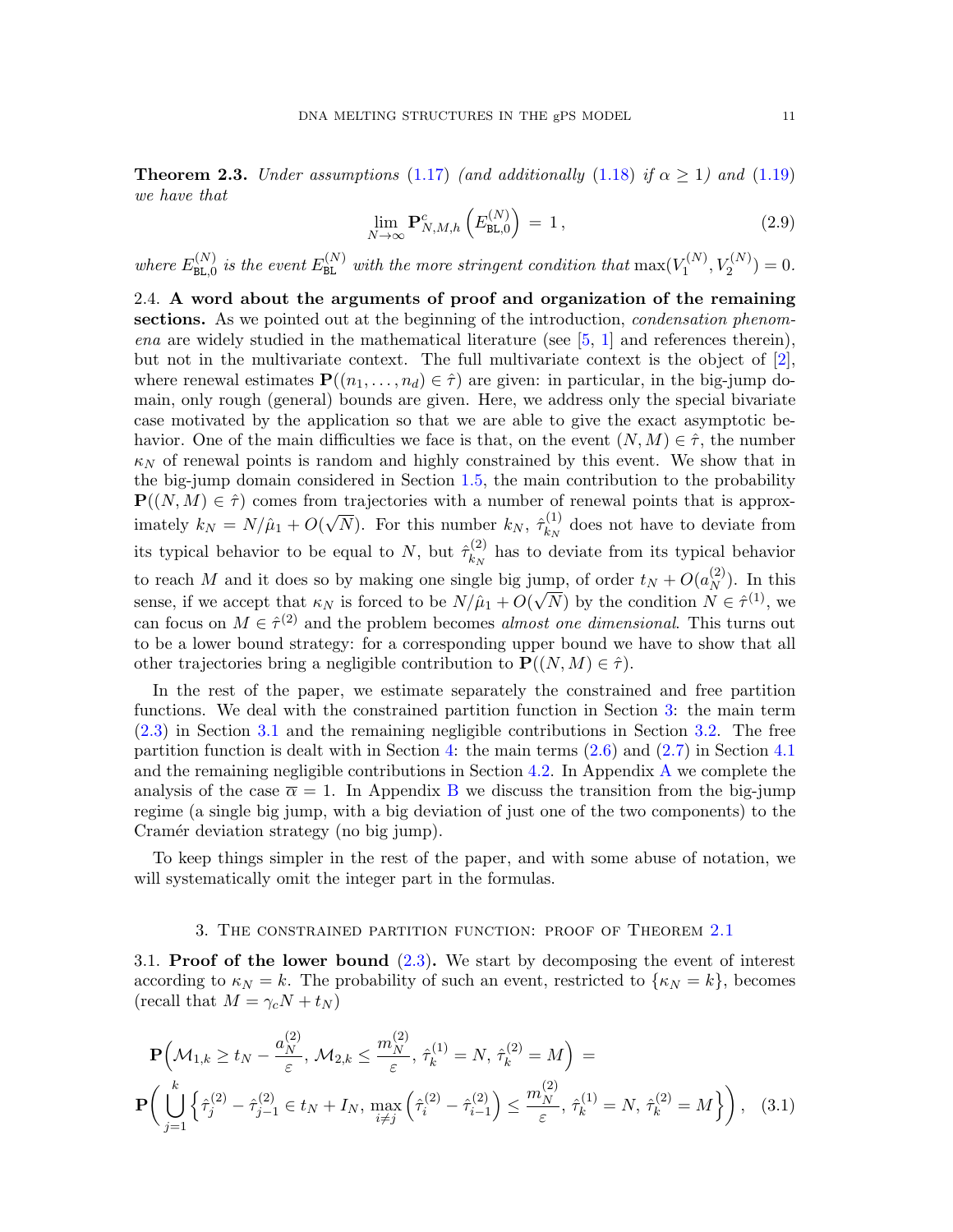where we defined  $I_N := \{-a_N^{(2)}\}$  $\binom{2}{N}$  /  $\varepsilon$ , ...,  $a_N^{(2)}/\varepsilon$ . Since  $t_N - a_N^{(2)}$  $\binom{2}{N}$  /ε is larger than  $m_N^{(2)}$ N /ε (recall that  $m_n^{(2)} \leqslant ca_n^{(2)}$  for every n and  $(1.18)$ ) for N sufficiently large, the union in the right-hand side of  $(3.1)$  is a union of disjoint events that have all the same probability. This term is equal to

$$
k \mathbf{P} \Big( \hat{\tau}_1^{(2)} \in t_N + I_N, \max_{i=2,\dots,k} \Big( \hat{\tau}_i^{(2)} - \hat{\tau}_{i-1}^{(2)} \Big) \le \frac{m_N^{(2)}}{\varepsilon}, \, \hat{\tau}_k^{(1)} = N, \, \hat{\tau}_k^{(2)} = \gamma_c N + t_N \Big) =
$$
  

$$
k \sum_{y \in I_N} \sum_{x \in \mathbb{N}} \mathbf{P} \Big( \hat{\tau}_1^{(2)} = t_N + y, \, \hat{\tau}_1^{(1)} = x \Big) \mathbf{P} \Big( \mathcal{M}_{1,k-1} \le \frac{m_N^{(2)}}{\varepsilon}, \hat{\tau}_{k-1}^{(1)} = N - x, \, \hat{\tau}_{k-1}^{(2)} = \gamma_c N - y \Big) ,
$$
  
(3.2)

where we have used that  $\{(\hat{\tau}_j^{(1)} - \hat{\tau}_1^{(1)}\)$  $\hat{\tau}^{(1)}_j, \hat{\tau}^{(2)}_j - \hat{\tau}^{(2)}_1$  $\{1^{(2)}\}$ <sub>j=2,...,k</sub> and  $\{(\hat{\tau}_j^{(1)}\)$  $\hat{\tau}^{(1)}_j, \hat{\tau}^{(2)}_j$  $\{(\xi_j^{(2)})\}_{j=1,\dots,k-1}$  have the same law.

Since we are after a lower bound we may and do restrict the sum over  $x$  between 1 and  $1/\varepsilon$  and  $y \in I_N := \{-a_N^{(2)}\}$  $\binom{2}{N}$ ,  $\varepsilon, \ldots, \binom{2}{N}$ ,  $\varepsilon$ . And using that  $\mathbf{P}(\hat{\tau}_1^{(2)} = n)$  is regularly varying, we have that uniformly for such x and  $y \in I_N$ 

$$
\mathbf{P}(\hat{\tau}_1^{(2)} = t_N + y, \, \hat{\tau}_1^{(1)} = x) \ge (1 - \delta_N) \, \mathbf{P}(\hat{\tau}_1^{(2)} = t_N) \widetilde{\mathbf{P}}(\hat{\tau}_1^{(1)} = x \, \big| \, \hat{\tau}_1^{(2)} = t_N + y),
$$

where  $\delta_N = \delta_N(\varepsilon) \ge 0$  is such that  $\lim_{N \to \infty} \delta_N = 0$ . If now we set  $p_h(x) := (e^{\aleph_h} - 1)e^{-x\aleph_h}$ , by using  $(1.11)$  we have that

$$
\mathbf{P}\left(\hat{\tau}_1^{(1)} = x \mid \hat{\tau}_1^{(2)} = t_N + y\right) = \frac{\mathbf{P}\left(\hat{\tau}_1^{(1)} = x, \ \hat{\tau}_1^{(2)} = t_N + y\right)}{\mathbf{P}\left(\hat{\tau}_1^{(2)} = t_N + y\right)}
$$
\n
$$
\geq (1 - \delta_N) \frac{p_h(x)K(t_N + x + y)}{K(t_N + y)} \geq (1 - \delta_N)^2 p_h(x),
$$
\n(3.3)

possibly for a different choice of  $\delta_N = \delta_N(\varepsilon)$ . Therefore, going back to [\(3.1\)](#page-10-2) we see that (again, by redefining  $\delta_N$ )

$$
\mathbf{P}\Big(\mathcal{M}_{1,k} \in t_N + I_N, \, \mathcal{M}_{2,k} \le \frac{m_N^{(2)}}{\varepsilon}, \, \hat{\tau}_k^{(1)} = N, \, \hat{\tau}_k^{(2)} = M\Big) \ge (1 - \delta_N)k \, \mathbf{P}\big(\hat{\tau}_1^{(2)} = t_N\big) \sum_{x=1}^{1/\varepsilon} p_h(x) \mathbf{P}\Big(\mathcal{M}_{1,k-1} \le \frac{m_N^{(2)}}{\varepsilon}, \hat{\tau}_{k-1}^{(1)} = N - x, \, \hat{\tau}_{k-1}^{(2)} - \gamma_c N \in I_N\Big).
$$
(3.4)

We now sum over the values of k and we restrict to  $k \in [(N/\hat{\mu}_1) - \sqrt{N/\varepsilon}, (N/\hat{\mu}_1) + \sqrt{N/\varepsilon}] \cap$  $\mathbb{Z} := J_N$ . Hence, redefining  $\delta_N$ , the left-hand side of [\(2.3\)](#page-8-1) is bounded from below by

<span id="page-11-0"></span>
$$
(1 - \delta_N) \mathbf{P} \left( \hat{\tau}_1^{(2)} = t_N \right) \frac{N}{\hat{\mu}_1} \sum_{x=1}^{1/\varepsilon} p_h(x) P_\varepsilon(x) , \qquad (3.5)
$$

where we defined, with  $n_N^+$  $N^+_{N} := \max J_N,$ 

$$
P_{\varepsilon}(x) := \sum_{k \in J_N} \mathbf{P} \bigg( \max_{i=1,\dots,n_N^+} \left( \hat{\tau}_i^{(2)} - \hat{\tau}_{i-1}^{(2)} \right) \leq \frac{m_N^{(2)}}{\varepsilon}, \hat{\tau}_{k-1}^{(1)} = N - x, \ \hat{\tau}_{k-1}^{(2)} - \gamma_c N \in I_N \bigg) \ (3.6)
$$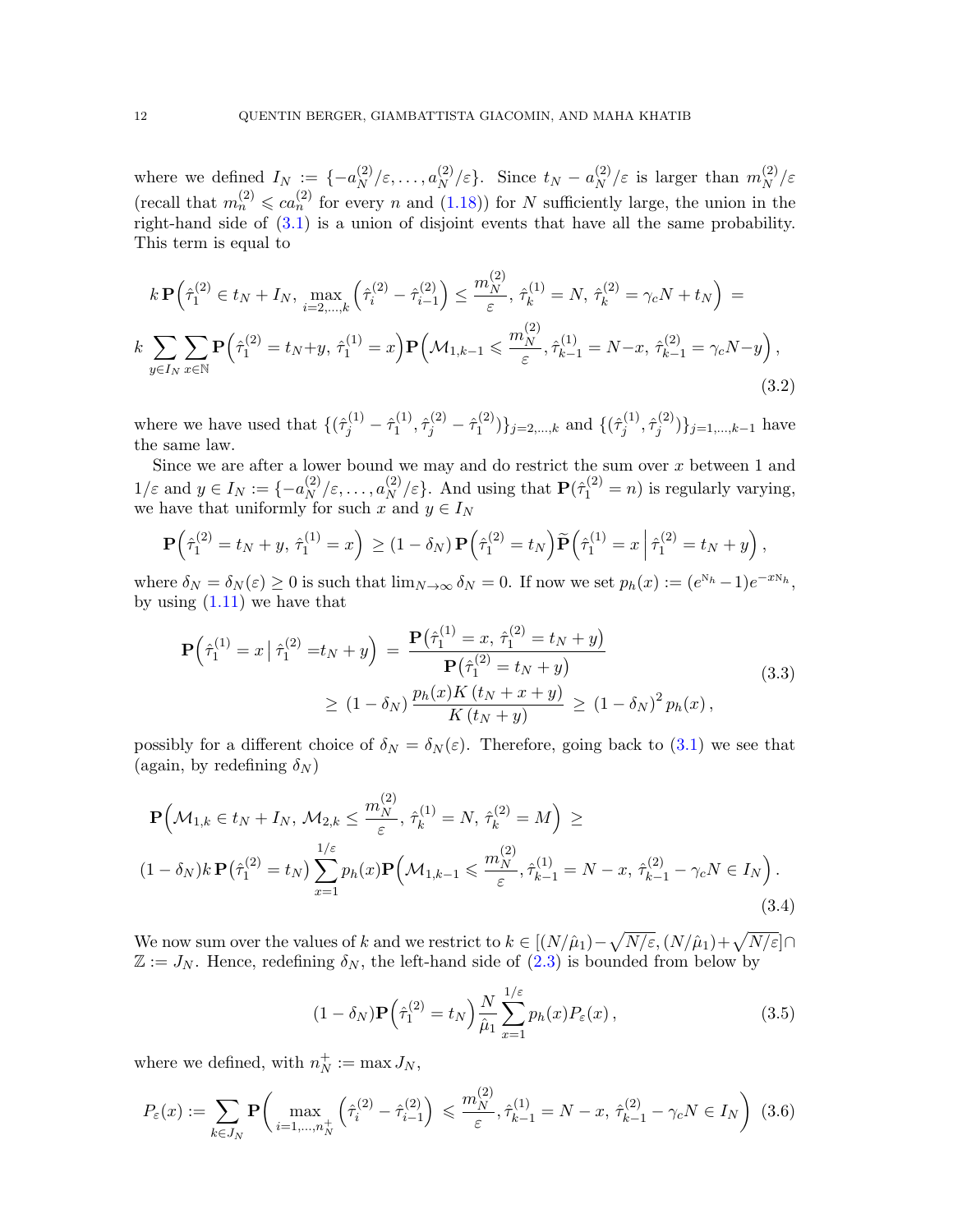For  $P_{\varepsilon}(x)$ , we observe right away that by introducing also  $n_N^ \bar{N} := \min J_N$  – note that  $n_N^{\pm}$ N are equal to  $(N/\hat{\mu}_1) \pm \sqrt{N/\varepsilon}$  – we have

<span id="page-12-2"></span>
$$
P_{\varepsilon}(x) \geq \sum_{k \in J_N} \mathbf{P} \bigg( \mathcal{M}_{1,n_N^+} \leq \frac{m_N^{(2)}}{\varepsilon}, \hat{\tau}_{k-1}^{(1)} = N - x \bigg) - \sum_{k \in J_N} \mathbf{P} \bigg( \mathcal{M}_{1,n_N^+} \leq \frac{m_N^{(2)}}{\varepsilon}, \hat{\tau}_{k-1}^{(1)} = N - x, \ \hat{\tau}_{n_N^+}^{(2)} - \gamma_c N > \frac{a_N^{(2)}}{\varepsilon} \bigg) - \sum_{k \in J_N} \mathbf{P} \bigg( \mathcal{M}_{1,n_N^+} \leq \frac{m_N^{(2)}}{\varepsilon}, \hat{\tau}_{k-1}^{(1)} = N - x, \ \hat{\tau}_{n_N^-}^{(2)} - \gamma_c N < \frac{a_N^{(2)}}{\varepsilon} \bigg) \geq \mathbf{P} \left( E_1 \cap E_2(x) \right) - \mathbf{P} \left( E_3^+ \right) - \mathbf{P} \left( E_3^- \right) ,
$$

where

$$
E_1 := \left\{ \mathcal{M}_{1,n_N^+} \leqslant \frac{m_N^{(2)}}{\varepsilon} \right\}, \qquad E_2(x) := \left\{ \exists k \in J_N \text{ such that } \hat{\tau}_{k-1}^{(1)} = N - x \right\}, \quad (3.8)
$$

and

$$
E_3^+ := \left\{ \hat{\tau}_{n_N^+}^{(2)} - \gamma_c N > \frac{a_N^{(2)}}{\varepsilon} \right\}, \qquad E_3^- := \left\{ \hat{\tau}_{n_N^-}^{(2)} - \gamma_c N < \frac{a_N^{(2)}}{\varepsilon} \right\}. \tag{3.9}
$$

We now estimate separately the probability of these events.

 $E_1$  has probability close to one. For this, we use that  $\mathbf{P}(\hat{\tau}_1^{(2)} > n)$  is regularly varying with index  $(1+\alpha)^{-1}$  together with the definition  $(1.15)$  of  $m_n^{(2)}$  to obtain that for N larger than some constant  $N_0 = N_0(\varepsilon)$  we have  $\mathbf{P}\left(\hat{\tau}_1^{(2)} > \frac{1}{\varepsilon}m_N^{(2)}\right)$  $\binom{2}{N} \leq 2\varepsilon^{1+\alpha}N^{-1}$ . Therefore, we have for  $N \ge N_0$ 

<span id="page-12-1"></span>
$$
\mathbf{P}(E_1) \geq (1 - 2\varepsilon^{1+\alpha} N^{-1})^{n_N^+} \geq e^{-3\varepsilon^{1+\alpha}}.
$$
 (3.10)

where we used that  $n_N^+ \leq N$  and  $\varepsilon$  small.

 $E_2(x)$  has probability close to  $1/\hat{\mu}_1$ . The probability of  $E_2(x)$  is estimated by writing

<span id="page-12-0"></span>
$$
\mathbf{P}\left(E_2(x)\right) = \mathbf{P}(N - x \in \hat{\tau}^{(1)}) - \sum_{k < n_N^-} \mathbf{P}\left(\hat{\tau}_k^{(1)} = N - x\right) - \sum_{k > n_N^+} \mathbf{P}\left(\hat{\tau}_k^{(1)} = N - x\right)
$$
\n
$$
\geq \mathbf{P}(N - x \in \hat{\tau}^{(1)}) - \mathbf{P}\left(\hat{\tau}_{n_N^-}^{(1)} \geq N - \frac{1}{\varepsilon}\right) - \mathbf{P}\left(\hat{\tau}_{n_N^+}^{(1)} \leq N\right),\tag{3.11}
$$

where for the second term we used that  $\mathbf{P}(\exists k < n_N^- \text{ s.t. } \hat{\tau}_k^{(1)} = N - x) \leqslant \mathbf{P}(\hat{\tau}_{n_N^-}^{(1)})$  $\frac{n(N+1)}{n(N+1)} \geq N-1$ together with the fact that  $x \leq 1/\varepsilon$  (and similarly for the last term).

First, because the inter-arrivals of  $\hat{\tau}^{(1)}$  are exponentially integrable,  $|\mathbf{P}(N \in \hat{\tau}^{(1)}) 1/\hat{\mu}_1 \leq \exp(-cN)$  for  $N \geq N_0$  with  $c > 0$  and  $N_0$  that depend on the inter-arrival law [\[15\]](#page-28-16). Therefore, uniformly in  $x = 1, \ldots, 1/\varepsilon$ , we have that for N sufficiently large  $P(N - x \in \hat{\tau}^{(1)}) \geq 1/\hat{\mu}_1 - e^{-cN/2}.$ 

For the remaining terms in [\(3.11\)](#page-12-0) it is just a matter of using the Central Limit Theorem. In fact, recalling that  $n_N^- = N/\hat{\mu}_1 - \sqrt{N/\varepsilon}$ , we have

$$
\mathbf{P}\left(\hat{\tau}_{n_N}^{(1)} \ge N - \frac{1}{\varepsilon}\right) = \mathbf{P}\left(\hat{\tau}_{n_N}^{(1)} - \hat{\mu}_1 n_N \ge \hat{\mu}_1 \varepsilon^{-1/2} \sqrt{N} - \frac{1}{\varepsilon}\right) \le e^{-c\varepsilon^{-1}},\tag{3.12}
$$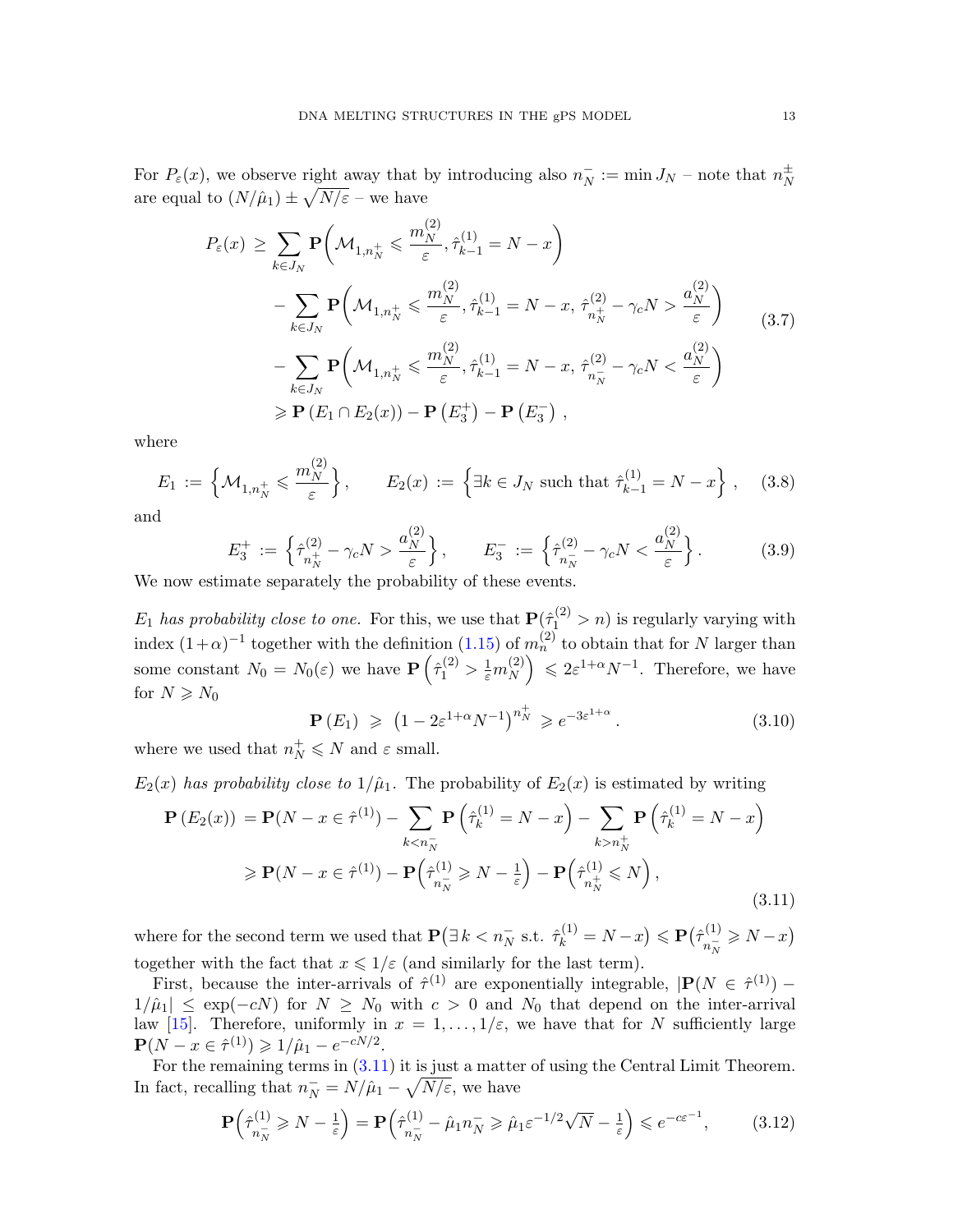for N larger than some  $N_0 = N_0(\varepsilon)$ . On the other hand, we also have that

$$
\mathbf{P}\left(\hat{\tau}_{n_N^+}^{(1)} \leqslant N\right) = \mathbf{P}\left(\hat{\tau}_{n_N^+}^{(1)} - \hat{\mu}_1 n_N^+ \leqslant -\hat{\mu}_1 \varepsilon^{-1/2} \sqrt{N}\right) \leqslant e^{-c'\varepsilon^{-1}},\tag{3.13}
$$

provided again that N is large enough.

Therefore we have proven that for every  $\eta \in (0,1)$  there exists  $\varepsilon_0$  and  $N_0 : (0,1) \to \mathbb{N}$ such that for  $\varepsilon \in (0, \varepsilon_0)$  and  $N \geq N_0(\varepsilon)$  we have

<span id="page-13-1"></span>
$$
\min_{x=1,\ldots,1/\varepsilon} \mathbf{P}\left(E_2(x)\right) \ge \frac{1-\eta}{\hat{\mu}_1}.\tag{3.14}
$$

 $E_3^{\pm}$  have a small probability. This is a consequence of the convergence to stable limit law. In fact, using that  $\gamma_c = \hat{\mu}_2 / \hat{\mu}_1$  so that  $\gamma_c N = \hat{\mu}_2 n_N^+ - \hat{\mu}_2 \sqrt{N/\varepsilon}$ , we get

$$
E_3^+ = \left\{ \hat{\tau}_{n_N^+}^{(2)} - \hat{\mu}_2 n_N^+ > \frac{a_N^{(2)}}{\varepsilon} - \hat{\mu}_2 \sqrt{N/\varepsilon} \right\} \subset \left\{ \hat{\tau}_{n_N^+}^{(2)} - \hat{\mu}_2 n_N^+ > \frac{a_N^{(2)}}{2\varepsilon} \right\},\tag{3.15}
$$

where the last inclusion holds provided that  $\varepsilon$  is sufficiently small, since there is a constant c such that  $a_N^{(2)} \geqslant c\sqrt{N}$  for all N (we actually simply need N to be large if  $a_N^{(2)}$ )  $\binom{2}{N}/\sqrt{N} \rightarrow +\infty$ for  $N \to \infty$ , which is the case when  $\mathbf{E}[(\hat{\tau}_1^{(2)})$  $\binom{1}{1}^2 = +\infty$ . Very much in the same way we get also to

$$
E_3^- \subset \left\{ \hat{\tau}_{n_N^-}^{(2)} - \hat{\mu}_2 n_N^- < -\frac{a_N^{(2)}}{2\varepsilon} \right\}.
$$
 (3.16)

Since  $(\hat{\tau}_{\pm}^{(2)}$  $\hat{\mu}_N^{(2)}-\hat{\mu}_2 n_N^\pm$  $(\frac{1}{N})/a_{n^{\pm}_{N}}^{(2)}$  converges in law for  $N \to \infty$  to a stable limit variable Y, and using that  $a_N^{(2)}$  $\binom{2}{N}$ / $a_{n^{\pm}_{N}}^{(2)} \rightarrow \hat{\mu}_1^{1/\alpha_2}$  $1/\alpha_2$  (since  $n_N^{\pm} \sim N/\mu_1$  and  $a_N^{(2)}$ )  $_N^{(2)}$  is regularly varying with exponent  $\alpha_2^{-1}$ , recall  $\alpha_2 := \min(1 + \alpha, 2)$ , it is straightforward to see that

<span id="page-13-2"></span>
$$
\limsup_{N \to \infty} \mathbf{P}(E_3^+) \le \mathbf{P}\left(Y \ge \frac{\hat{\mu}_1^{1/\alpha_2}}{2\varepsilon}\right) \text{ and } \limsup_{N \to \infty} \mathbf{P}(E_3^-) \le \mathbf{P}\left(Y \le -\frac{\hat{\mu}_1^{1/\alpha_2}}{2\varepsilon}\right), \quad (3.17)
$$
  
which are both vanishing as  $\varepsilon \searrow 0$ .

which are both vanishing as  $\varepsilon \searrow 0$ .

We therefore see that [\(3.10\)](#page-12-1), [\(3.14\)](#page-13-1) and [\(3.17\)](#page-13-2) yield that, provided that  $\varepsilon_0$  is small enough, for every  $\varepsilon < \varepsilon_0$  and N large enough (how large depends on  $\varepsilon$ ),  $P_{\varepsilon}(x) \geqslant (1-\eta)/\mu_1$ uniformly for  $x \in \{1, \ldots, 1/\varepsilon\}$ . If we now go back to  $(3.5)$  and  $(3.7)$ , and using that  $\sum_{x \geq 1} p_h(x) = 1$ , we obtain[\(2.3\)](#page-8-1).

<span id="page-13-0"></span>3.2. **Proof of**  $(2.2)$ . In view of  $(2.3)$ , we simply need to give an upper bound on the probability  $\mathbf{P}((N, \gamma_c N + t_N) \in \hat{\tau})$ . Fix some  $\varepsilon > 0$ . First step. We control

<span id="page-13-3"></span>
$$
\mathbf{P}\Big(\mathcal{M}_{1,\kappa_N} > (1-\varepsilon)t_N, \hat{\tau}_{\kappa_N}^{(1)} = N, \hat{\tau}_{\kappa_N}^{(2)} = \gamma_c N + t_N\Big) \n\leq \sum_{k=1}^N k \sum_{y > -\varepsilon t_N} \sum_{x \in \mathbb{N}} \mathbf{P}\left(\hat{\tau}_1^{(2)} = t_N + y, \hat{\tau}_1^{(1)} = x\right) \mathbf{P}\left(\hat{\tau}_{k-1}^{(1)} = N - x, \hat{\tau}_{k-1}^{(2)} = \gamma_c N - y\right).
$$
\n(3.18)

Recalling [\(1.9\)](#page-4-1) and [\(1.11\)](#page-5-1), we have that there is some  $N_0 = N_0(\varepsilon)$  and some  $\eta = \eta_{\varepsilon}$ (with  $\eta_{\varepsilon} \to 0$  as  $\varepsilon \downarrow 0$ ), such that for all  $N \ge N_0$ ,  $x \le 1/\varepsilon$  and  $y > -\varepsilon t_N$  we have

$$
\mathbf{P}\left(\hat{\tau}_1^{(2)} = t_N + y, \ \hat{\tau}_1^{(1)} = x\right) = \frac{L\left(t_N + y + \right)}{\left(t_N + y + x\right)^{2+\alpha}} e^{h - xN_h} \leqslant (1+\eta)\mathbf{P}\left(\hat{\tau}_1^{(2)} = t_N\right)p_h(x), \ (3.19)
$$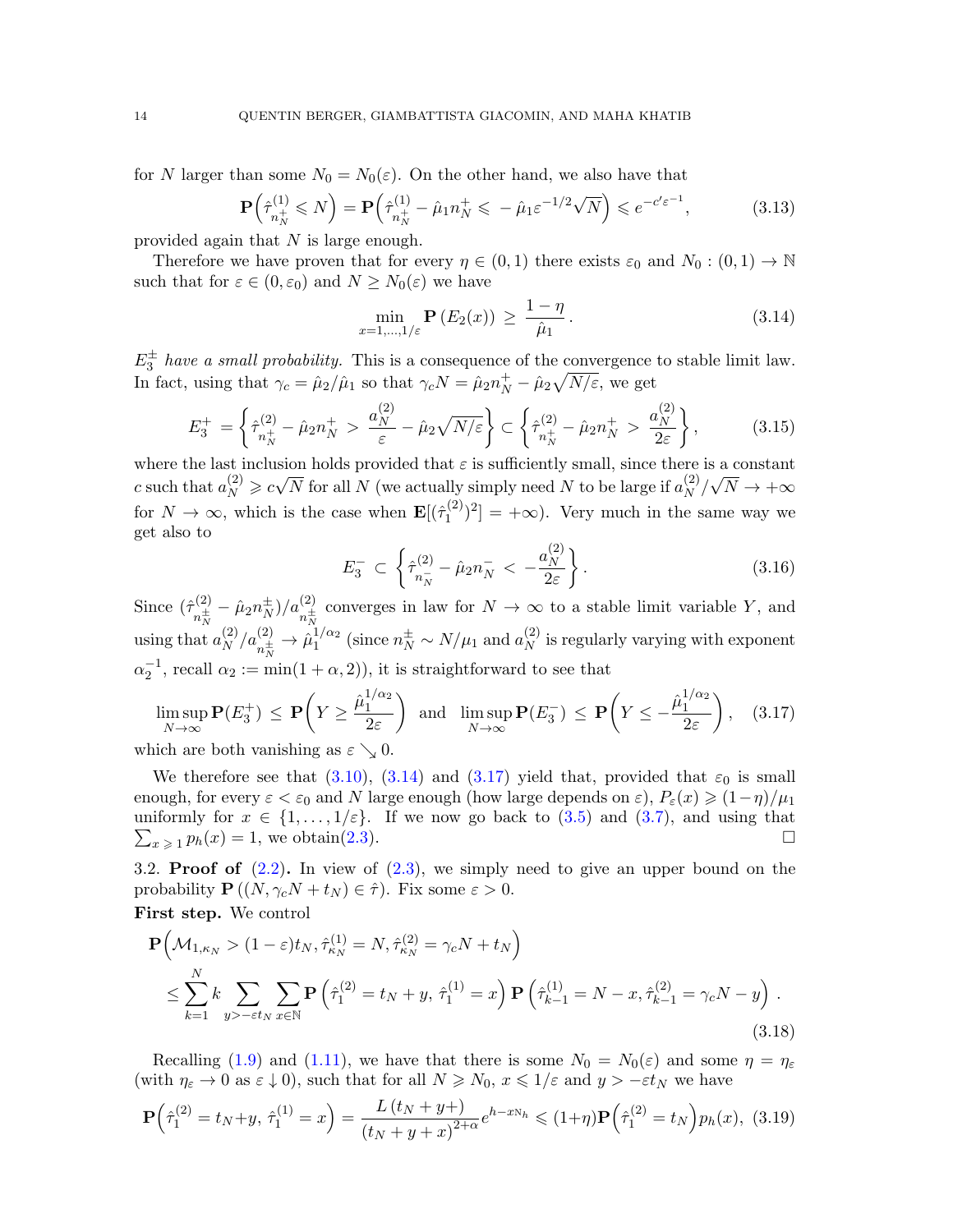where we recall that  $p_h(x) := (e^{\kappa_h} - 1)e^{-x\kappa_h}$ . Note that we also have that there is a constant c such that uniformly for  $x \in \mathbb{N}$ 

<span id="page-14-1"></span>
$$
\mathbf{P}\left(\hat{\tau}_1^{(2)} = z, \ \hat{\tau}_1^{(1)} = x\right) \leqslant cL(z)z^{-(2+\alpha)}p_h(x). \tag{3.20}
$$

We can use that to get that uniformly for  $y \geq -t_N/2$  (so that  $t_N + y \geq t_N/2$ ) we have that for any  $x \geqslant 1$ 

<span id="page-14-0"></span>
$$
\mathbf{P}\left(\hat{\tau}_1^{(2)} = t_N + y, \ \hat{\tau}_1^{(1)} = x\right) \leqslant c' p_h(x) \mathbf{P}\left(\hat{\tau}_1^{(2)} = t_N\right). \tag{3.21}
$$

Then, dividing [\(3.18\)](#page-13-3) according to whether  $x \leq 1/\varepsilon$  or  $x > 1/\varepsilon$  (and summing over  $y > \varepsilon t_N$ , we obtain the following upper bound

$$
(1+\eta)\sum_{x=1}^{1/\varepsilon} p_h(x)\mathbf{P}\left(\hat{\tau}_1^{(2)} = t_N\right)\sum_{k=1}^N k \mathbf{P}\left(\hat{\tau}_{k-1}^{(1)} = N - x\right) + c \sum_{x=1/\varepsilon}^N p_h(x)\mathbf{P}\left(\hat{\tau}_1^{(2)} = t_N\right)\sum_{k=1}^N k \mathbf{P}\left(\hat{\tau}_{k-1}^{(1)} = N - x\right). \tag{3.22}
$$

The second term is bounded from above by

$$
cN\mathbf{P}\left(\hat{\tau}_1^{(2)} = t_N\right) \sum_{x>1/\varepsilon} p_h(x) = c e^{-N_h/\varepsilon} \times N\mathbf{P}\left(\hat{\tau}_1^{(2)} = t_N\right). \tag{3.23}
$$

In the first term  $(3.22)$ , we split the sum according to whether k is smaller or greater than  $(1 + \varepsilon)N/\hat{\mu}_1$ : we get that

$$
\sum_{k=1}^{N} k \mathbf{P} \left( \hat{\tau}_{k-1}^{(1)} = N - x \right)
$$
\n
$$
\leq (1 + \varepsilon) \frac{N}{\hat{\mu}_1} \mathbf{P} \left( N - x \in \hat{\tau}^{(1)} \right) + N \mathbf{P} \left( \exists k > (1 + \varepsilon) N / \hat{\mu}_1 \text{ s.t. } \hat{\tau}_{k-1}^{(1)} = N - x \right)
$$
\n
$$
\leq (1 + \varepsilon)^2 \frac{N}{\hat{\mu}_1^2} + N \mathbf{P} \left( \hat{\tau}_{(1 + \varepsilon) N / \hat{\mu}_1}^{(1)} \leq N - x \right),
$$
\n(3.24)

where we used that in the first part  $k \leq (1+\varepsilon)N/\hat{\mu}_1$ , and the renewal theorem to get that  $\mathbf{P}(N-x \in \hat{\tau}^{(1)}) \leq (1+\varepsilon)N/\hat{\mu}_1$  uniformly for  $x \leq 1/\varepsilon$  and N large enough (how large depends on  $\varepsilon$ ). The second term is exponentially small since it is a large deviation for  $\hat{\tau}^{(1)}$ (x here is bounded by  $1/\varepsilon$ ). Recalling that  $\sum p_h(x) = 1$ , the first term [\(3.22\)](#page-14-0) is therefore bounded from above by

$$
(1+\eta)\left((1+\varepsilon)^2 + e^{-c_{\varepsilon}N}\right)\frac{N}{\hat{\mu}_1^2}\mathbf{P}\left(\hat{\tau}_1^{(2)} = t_N\right),\tag{3.25}
$$

In the end, the left-hand side of  $(3.18)$  is bounded by

$$
\left(1+\eta'_{\varepsilon}\right)\frac{N}{\hat{\mu}_1^2}\mathbf{P}\left(\hat{\tau}_1^{(2)}=t_N\right) \qquad \text{with } \eta'_{\varepsilon} \stackrel{\varepsilon \to 0}{\to} 0. \tag{3.26}
$$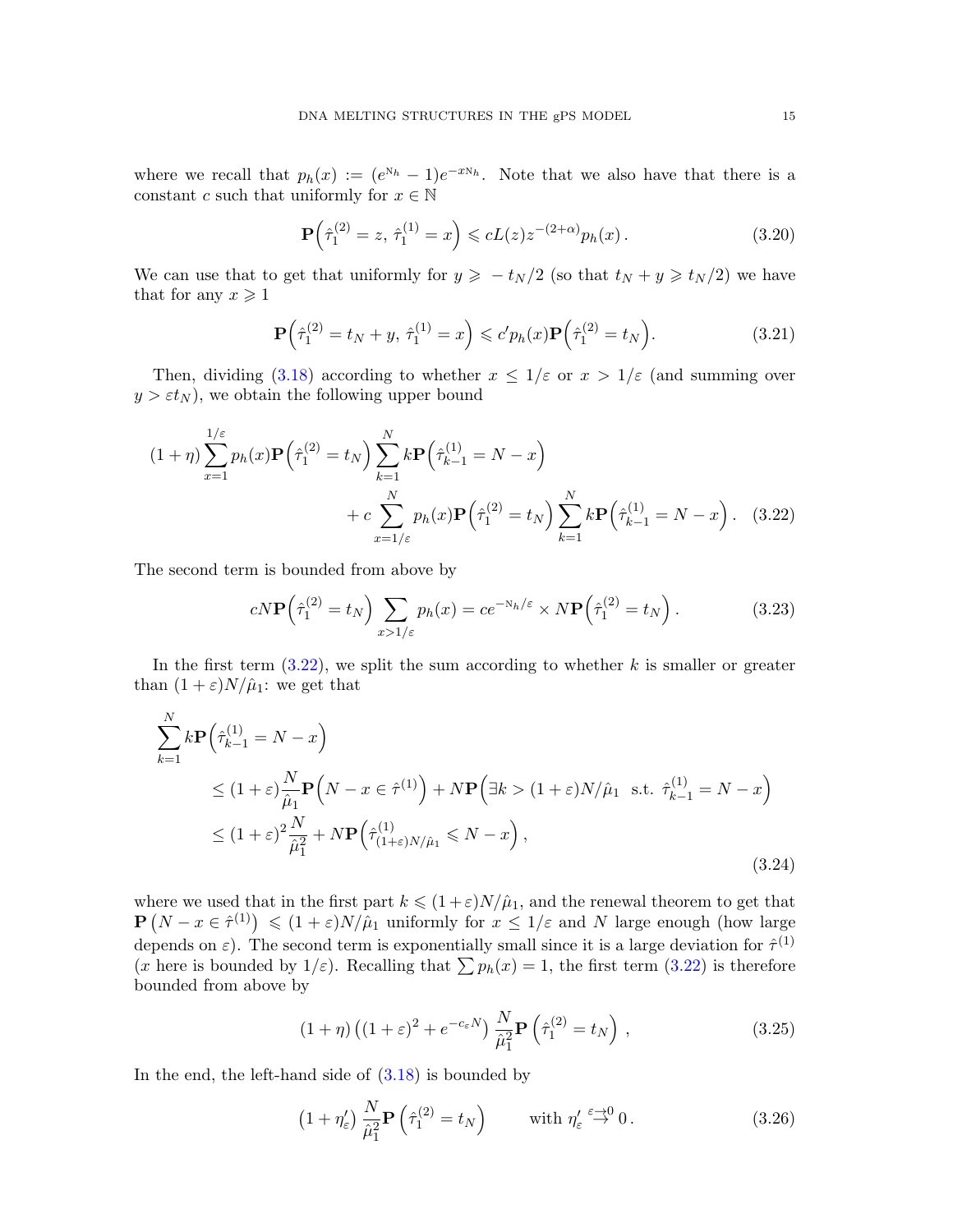Second step. It remains to control

$$
\mathbf{P}\Big(\mathcal{M}_{1,\kappa_N} \leq (1-\varepsilon)t_N, \hat{\tau}_{\kappa_N}^{(1)} = N, \hat{\tau}_{\kappa_N}^{(2)} = \gamma_c N + t_N\Big)
$$
\n
$$
= \mathbf{P}\Big(\mathcal{M}_{1,\kappa_N} \in (\varepsilon t_N, (1-\varepsilon)t_N), \hat{\tau}_{\kappa_N}^{(1)} = N, \hat{\tau}_{\kappa_N}^{(2)} = \gamma_c N + t_N\Big)
$$
\n
$$
+ \mathbf{P}\Big(\mathcal{M}_{1,\kappa_N} \leq \varepsilon t_N, \hat{\tau}_{1}^{(1)} - N, \hat{\tau}_{2}^{(2)} - \gamma N + t_N\Big)
$$
\n(3.27)

<span id="page-15-2"></span><span id="page-15-1"></span>
$$
+ \mathbf{P} \Big( \mathcal{M}_{1,\kappa_N} \le \varepsilon t_N, \hat{\tau}_{\kappa_N}^{(1)} = N, \hat{\tau}_{\kappa_N}^{(2)} = \gamma_c N + t_N \Big) \,. \tag{3.28}
$$

The first term in the right-hand side, that is  $(3.27)$ , is smaller than

$$
\sum_{k=1}^{N} k \sum_{z=\epsilon t_N}^{(1-\epsilon)t_N} \sum_{x \in \mathbb{N}} \mathbf{P}(\hat{\tau}_1^{(2)} = z, \hat{\tau}^{(1)} = x) \mathbf{P}(\hat{\tau}_{k-1}^{(2)} = \gamma_c N + t_N - z, \hat{\tau}_{k-1}^{(1)} = N - x)
$$
\n
$$
\leq c \varepsilon^{(2+\alpha)} N \mathbf{P}(\hat{\tau}_1^{(2)} = t_N) \sum_{x \in \mathbb{N}} p_h(x) \sum_{k=1}^{N} \mathbf{P}(\hat{\tau}_{k-1}^{(2)} \geq \gamma_c N + \varepsilon t_N, \hat{\tau}_{k-1}^{(1)} = N - x)
$$
\n(3.29)

where we used [\(3.20\)](#page-14-1) uniformly for  $z \geq \varepsilon t_N$  and then summed over z to get the first inequality. Then, we split the last sum into two parts. For  $k \leq k_N^{(\varepsilon)}$  $N^{(\varepsilon)} \, := N/\hat{\mu}_1 + \varepsilon^2 t_N,$  we have

$$
\sum_{k=1}^{k_N^{(\varepsilon)}} \mathbf{P}\left(\hat{\tau}_{k-1}^{(2)} \geq \gamma_c N + \varepsilon t_N, \hat{\tau}_{k-1}^{(1)} = N - x\right) \leqslant \mathbf{P}\left(\hat{\tau}_{k_N^{(\varepsilon)}}^{(2)} \geqslant \gamma_c N + \varepsilon t_N\right). \tag{3.30}
$$

Then, provided that  $\varepsilon$  has been fixed small enough so that  $\gamma_c N + \varepsilon t_N \geq \hat{\mu}_2 k_N^{(\varepsilon)} + \frac{1}{2}$  $rac{1}{2}\varepsilon t_N,$ and since  $t_N/a_N^{(2)} \to +\infty$  (and  $a_{k_{\xi}}^{(2)}$ )  $k_N^{(\varepsilon)}$  $\leqslant a_N^{(2)}$  $\binom{2}{N}$ , we have

$$
\limsup_{N \to \infty} \mathbf{P}\left(\hat{\tau}_{k_N^{(\varepsilon)}}^{(2)} \geq \gamma_c N + \varepsilon t_N\right) = 0. \tag{3.31}
$$

On the other hand, for  $k \geq k_N^{(\varepsilon)}$  $N^{(\varepsilon)}$ , we have

$$
\sum_{k=k_N^{(\varepsilon)}+1}^N \mathbf{P}\Big(\hat{\tau}_{k-1}^{(1)} = N - x\Big) \leqslant \mathbf{P}\Big(\hat{\tau}_{k_N^{(\varepsilon)}}^{(1)} \leqslant N - x\Big) \leqslant \mathbf{P}\Big(\hat{\tau}_{k_N^{(\varepsilon)}}^{(1)} \leqslant \hat{\mu}_1 k_N^{(\varepsilon)} - \hat{\mu}_1 \varepsilon^2 t_N\Big),\tag{3.32}
$$

and since  $t_N/\sqrt{N} \to +\infty$ , also this terms goes to 0 as  $N \to \infty$ . In the end, we get that the term [\(3.27\)](#page-15-1) is negligible compared to  $N\mathbf{P}(\hat{\tau}_1^{(2)} = t_N)$ .

Then, it remains to bound [\(3.28\)](#page-15-2), and a first observation is that we can restrict it to having  $\kappa_N \leqslant k_N^+$  $N^+_{N} := N/\hat{\mu}_1 + t_N/(4\hat{\mu}_2)$ . Indeed, we have that

<span id="page-15-0"></span>
$$
\mathbf{P}\Big(\mathcal{M}_{1,\kappa_N} \leq \varepsilon t_N, \hat{\tau}_{\kappa_N}^{(1)} = N, \, \hat{\tau}_{\kappa_N}^{(2)} = \gamma_c N + t_N, \kappa_N \geq k_N^+\Big) \leq \mathbf{P}\Big(\hat{\tau}_{\kappa_N}^{(1)} = N, \kappa_N \geq k_N^+\Big) \leq \mathbf{P}\Big(\hat{\tau}_{k_N^+}^{(1)} \leq N\Big) \leq \exp\Big(-c\left(N - \hat{\mu}_1 k_N^+\right)^2 / k_N^+\Big) \leq \exp\Big(-c'\left(t_N\right)^2 / N\Big),
$$
\n(3.33)

which decays faster than  $N\mathbf{P}(\hat{\tau}_1^{(2)} = t_N)$  because of assumption [\(1.18\)](#page-6-0), provided that  $C_0$ had been chosen large enough.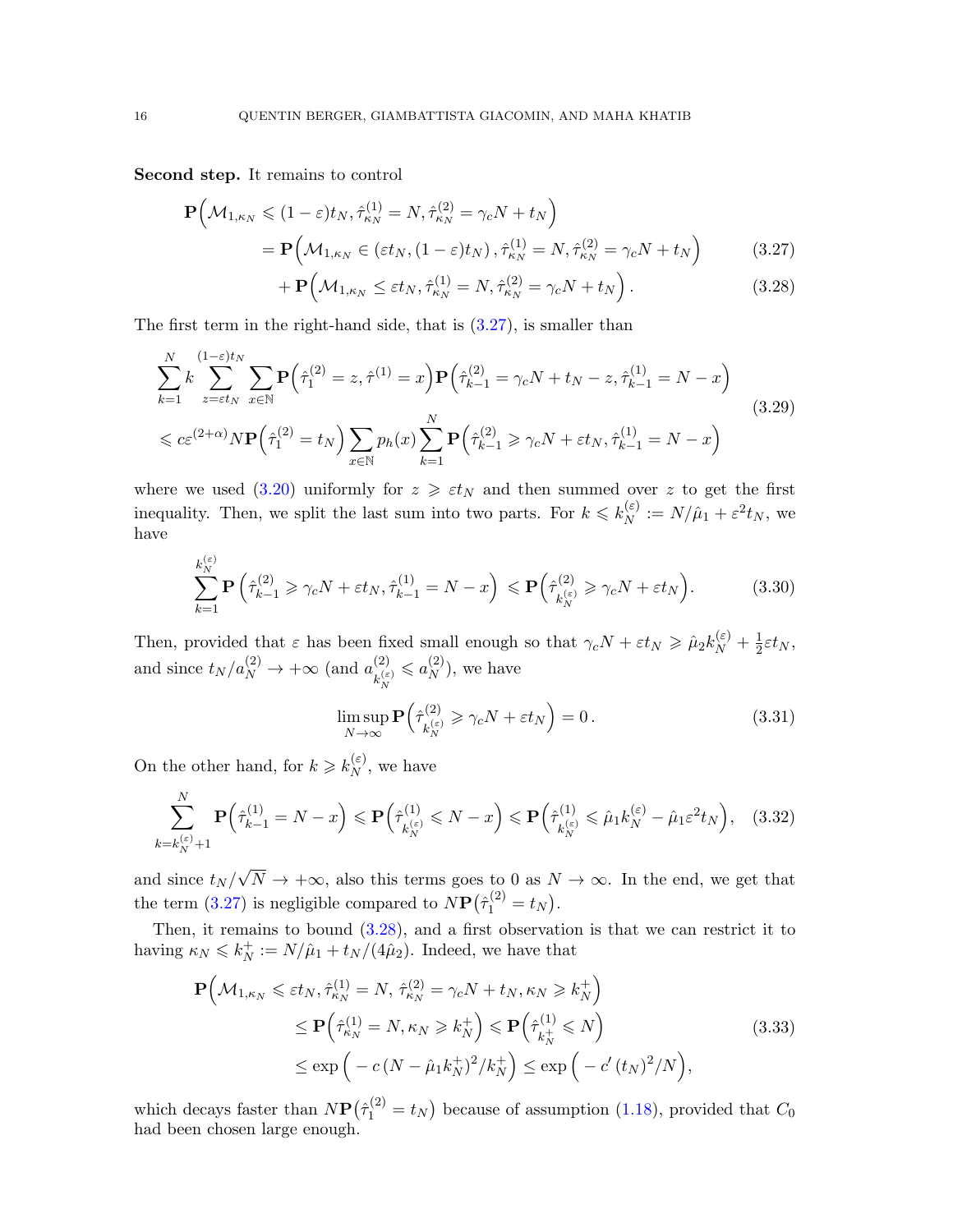It remains to control

$$
\sum_{k=1}^{k_N^+} \mathbf{P}\Big(\mathcal{M}_{1,k} \leqslant \varepsilon t_N, \hat{\tau}_k^{(1)} = N, \hat{\tau}_k^{(2)} = \gamma_c N + t_N\Big).
$$
 (3.34)

We write that each term in the sum is

$$
\sum_{j=\log_2(1/\varepsilon)}^{q_n} \mathbf{P}\left(\mathcal{M}_{1,k} \in (2^{-(j+1)}t_N, 2^{-j}t_N], \hat{\tau}_k^{(1)} = N, \hat{\tau}_k^{(2)} = \gamma_c N + t_N\right),\tag{3.35}
$$

where  $q_N$  is the smallest integer such that  $2^{-(q_N+1)}t_N < 1$ , so  $q_N = O(\log_2 N)$ . Then, using  $(3.20)$ , each term in the sum (i.e. for every k and j) is bounded by a constant (not depending on  $j$  and  $k$ ) times

$$
k \sum_{z=2^{-(j+1)}t_N}^{2^{-j}t_N} \sum_{x \in \mathbb{N}} \frac{L(2^{-j}t_N)}{(2^{-j}t_N)^{(2+\alpha)}} p_h(x) \times
$$
  
\n
$$
\mathbf{P}\left(\hat{\tau}_{k-1}^{(1)} = N - x, \hat{\tau}_{k-1}^{(2)} = \gamma_c N + t_N - z, \mathcal{M}_{1,k-1} \leq 2^{-j}t_N\right)
$$
  
\n
$$
\leq \frac{NL(t_N)}{t_N^{2+\alpha}} \sum_{x \in \mathbb{N}} p_h(x) 2^{j(3+\alpha)} \mathbf{P}\left(\hat{\tau}_{k-1}^{(1)} = N - x, \hat{\tau}_{k-1}^{(2)} \geq \gamma_c N + \frac{t_N}{2}, \mathcal{M}_{1,k-1} \leq 2^{-j}t_N\right),
$$
\n(3.36)

where we used that provided that  $t_N$  is large enough,  $L(2^{-j}t_N) \leq 2^{j}L(t_N)$  (this is a direct consequence of Potter's bound for slowly varying functions [\[3,](#page-28-11) Th. 1.5.6]) and summed over z. Recovering the sum over  $k$  and  $j$ , we therefore need to show that

$$
\sum_{k=1}^{k_N^+} \sum_{j=\log_2(1/\varepsilon)}^{q_n} \sum_{x \in \mathbb{N}} p_h(x) 2^{j(3+\alpha)} \mathbf{P} \Big( \hat{\tau}_{k-1}^{(1)} = N - x, \hat{\tau}_{k-1}^{(2)} \ge \gamma_c N + t_N/2, \mathcal{M}_{1,k-1} \le 2^{-j} t_N \Big)
$$
\n(3.37)

is small for N large.

Then, for every j, we define  ${\{\bar{\tau}_k\}}_{k=0,1,...}$  (with distribution  $\bar{\mathbf{P}}^{(j)}$ , carrying the dependence on j) as an i.i.d. sum of k variables with distribution  $(\hat{\tau}_1^{(1)})$  $\{\hat{\tau}_1^{(1)}, \hat{\tau}_1^{(2)}\mathbf{1}_{\{\hat{\tau}_1^{(2)} \leq 2^{-j} t_N\}}\}$ : we therefore obtain that for  $k \leq k_N^+$ N

$$
\mathbf{P}\left(\hat{\tau}_{k-1}^{(1)} = N - x, \hat{\tau}_{k-1}^{(2)} \ge \gamma_c N + t_N/2, \mathcal{M}_{1,k-1} \le 2^{-j} t_N\right) \n\le \mathbf{P}^{(j)}\left(\bar{\tau}_{k-1}^{(1)} = N - x, \bar{\tau}_{k-1}^{(2)} \ge \gamma_c N + t_N/2\right) \le \mathbf{P}^{(j)}\left(\bar{\tau}_{k-1}^{(1)} = N - x, \bar{\tau}_{k}^{(2)} \ge \gamma_c N + t_N/2\right).
$$
\n(3.38)

Using this inequality and summing it over k in [\(3.37\)](#page-16-0), (and then using that  $\sum_x p_h(x) = 1$ ), we obtain that  $(3.37)$  is smaller than

<span id="page-16-1"></span><span id="page-16-0"></span>
$$
\sum_{j=\log_2(1/\varepsilon)}^{q_n} 2^{j(3+\alpha)} \bar{\mathbf{P}}^{(j)} \left( \bar{\tau}_{k_N^+}^{(2)} \ge \hat{\mu}_2 k_N^+ + t_N/4 \right), \tag{3.39}
$$

where we used that  $\gamma_c N \ge \hat{\mu}_2 k_N^+ - \frac{1}{4}$  $\frac{1}{4}t_N$ . Then, we may use a Fuk-Nagaev inequality, see for example in  $[16]$ , to control the last probability – we regroup the inequalities we need under the following Lemma.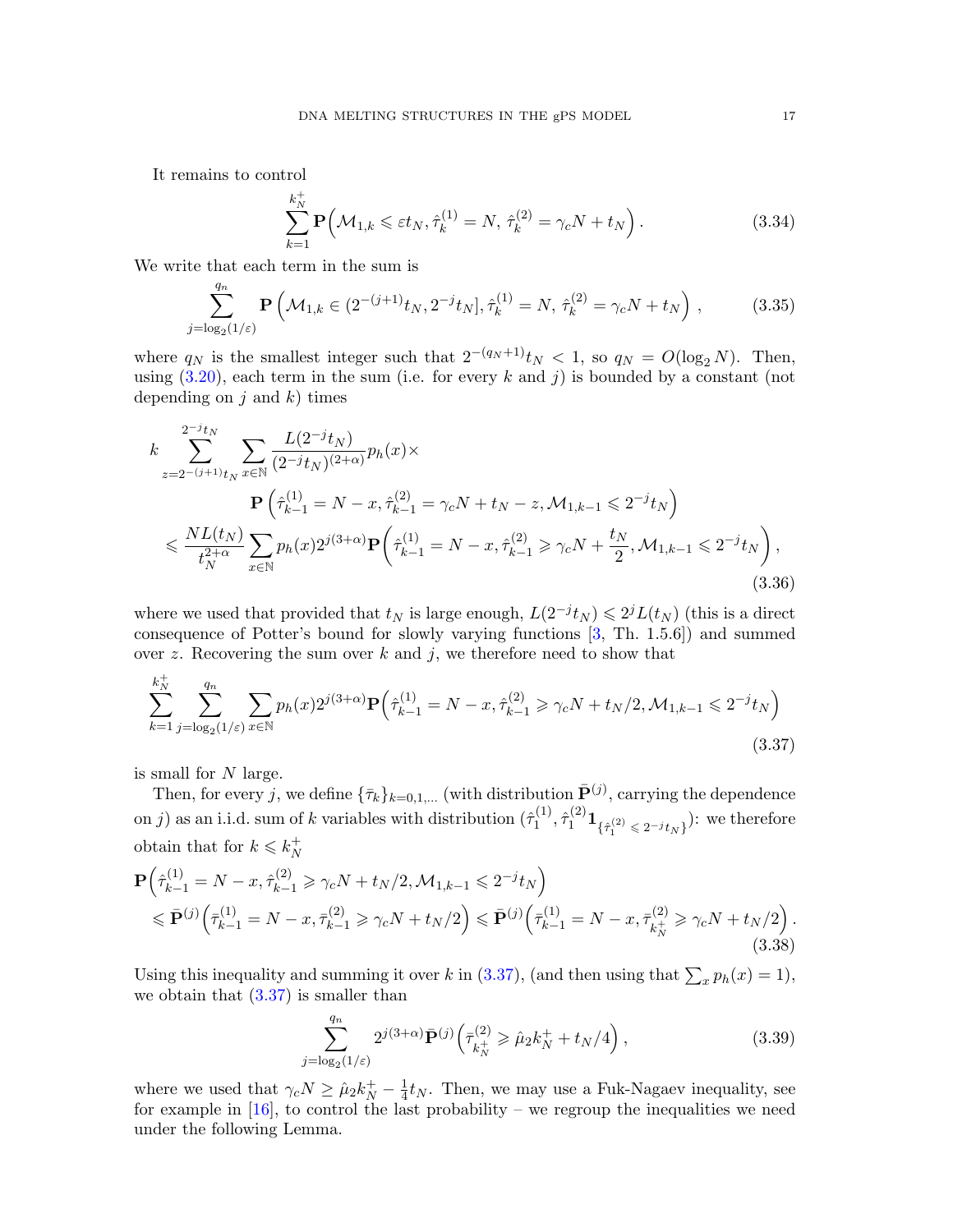<span id="page-17-2"></span>**Lemma 3.1.** Let  $\{X_i\}_{i=1,2,...}$  be a sequence of i.i.d. non negative r.v. with  $P(X_1 > x) \sim$  $\varphi(x)x^{-\rho}$  with  $\rho > 1$  and  $\varphi(\cdot)$  a slowly varying function. Denote  $\mu := \mathbf{E}[X]$  and  $\sigma(y) =$  $\mathbf{E}[X_1^2 \mathbf{1}_{\{X_1 \le y\}}]$ . We have that there exists a constant  $c > 0$  such that for any  $y \le x$ 

$$
\mathbf{P}\bigg(\sum_{i=1}^{n} X_i \mathbf{1}_{\{X_i \le y\}} - \mu n \ge x\bigg) \le \left(c \frac{ny^{1-\rho} \varphi(y)}{x}\right)^{cx/y} + e^{-cx^2/n\sigma(y)} \mathbf{1}_{\{\rho \ge 2\}}.\tag{3.40}
$$

Lemma [3.1](#page-17-2) is taken from [\[16,](#page-28-17) Theorem 1.2] ( $\rho \in (1,2)$ ) and [16, Corollary 1.6] ( $\rho \ge 2$ ).

Applying this lemma to  $X_1 = \hat{\tau}_1^{(2)}$  $\mathcal{L}^{(2)}$  (i.e.  $\rho = 1 + \alpha$  and  $\varphi(\cdot)$  a constant times  $L(\cdot)$ ), and  $x = \varepsilon t_N$ ,  $y = 2^{-j}t_N$ , we get that (using that  $\sigma(y) \le \sigma(x)$  and  $k_N^+ \le N$  for the term  $\alpha \ge 1$ )

<span id="page-17-3"></span>
$$
\bar{\mathbf{P}}^{(j)}\Big(\bar{\tau}_{k_N^+}^{(2)} \ge \mu_2 k_N^+ + t_N/4\Big) \le \left(\frac{c}{\varepsilon} 2^{-j\alpha} N(t_N)^{-(1+\alpha)} L\left(2^{-j} t_N\right)\right)^{c \varepsilon 2^j} + e^{-c'' \frac{t_N^2}{N\sigma(t_N)}} \mathbf{1}_{\{\alpha \ge 1\}}.
$$
\n(3.41)

For the first term, we use that for N large enough,  $2^{-j\alpha}L(2^{-j}t_N) \leq L(t_N)$ , so that it is bounded by

$$
\left(\frac{c}{\varepsilon}N(t_N)^{-(1+\alpha)}L(t_N)\right)^{c\varepsilon 2^j} = \left(\frac{c}{\varepsilon}N\mathbf{P}\left(\hat{\tau}_1^{(2)} > t_N\right)\right)^{c\varepsilon 2^j} \leqslant e^{-2^j} \tag{3.42}
$$

where the second inequality holds for N large enough (how large depends on  $\varepsilon$ ), since  $N\mathbf{P}(\hat{\tau}_1^{(2)} > t_N) \to 0$  as  $N \to \infty$ , simply because  $t_N/m_N^{(2)} \ge ct_N/a_N^{(2)} \to +\infty$ , recall [\(1.15\)](#page-5-2).

In the end, summing  $(3.41)$  for  $j \in [\log_2(1/\varepsilon), q_n]$ , we get that  $(3.39)$  is bounded by

<span id="page-17-0"></span>
$$
\sum_{j=\log_2(1/\varepsilon)}^{q_n} 2^{j(3+\alpha)} \left( e^{-2^j} + e^{-c''t_N^2/N\sigma(t_N)} \mathbf{1}_{\{\alpha \ge 1\}} \right) \leqslant e^{-c/\varepsilon} + (q_n) N^{3+\alpha} e^{-c''t_N^2/N\sigma(t_N)} \mathbf{1}_{\{\alpha \ge 1\}},
$$
\n(3.43)

and the second term is small when  $N \to +\infty$  thanks to assumption [\(1.18\)](#page-6-0), provided that the constant  $C_0$  has been fixed large enough in the case  $\alpha \ge 1$ . the constant  $C_0$  has been fixed large enough in the case  $\alpha \geq 1$ .

### 4. THE FREE PARTITION FUNCTION: PROOF OF THEOREM [2.2](#page-9-3)

<span id="page-17-1"></span>We will first prove [\(2.5\)](#page-9-1) for the case  $\sum_j K_j(j) < \infty$ . Many estimates are in common with the case  $\sum_j K_j(j) = \infty$  that we treat right after, and we will stress along the proof when the estimates are dependent or not on the fact that  $\sum_j K_j(j) < \infty$ . Also, the proof of the lower bounds  $(2.6)$  and  $(2.7)$  are contained in the proof of  $(2.5)$  as we explain along the way.

Proof of Theorem [2.2.](#page-9-3) As announced, we start with the proof of  $(2.5)$  and assume  $\sum_j K_j(j) < \infty$ . Let us fix  $\eta > 0$ , and  $\varepsilon > 0$  small, how small depends on  $\eta$  as will be stressed in the proof.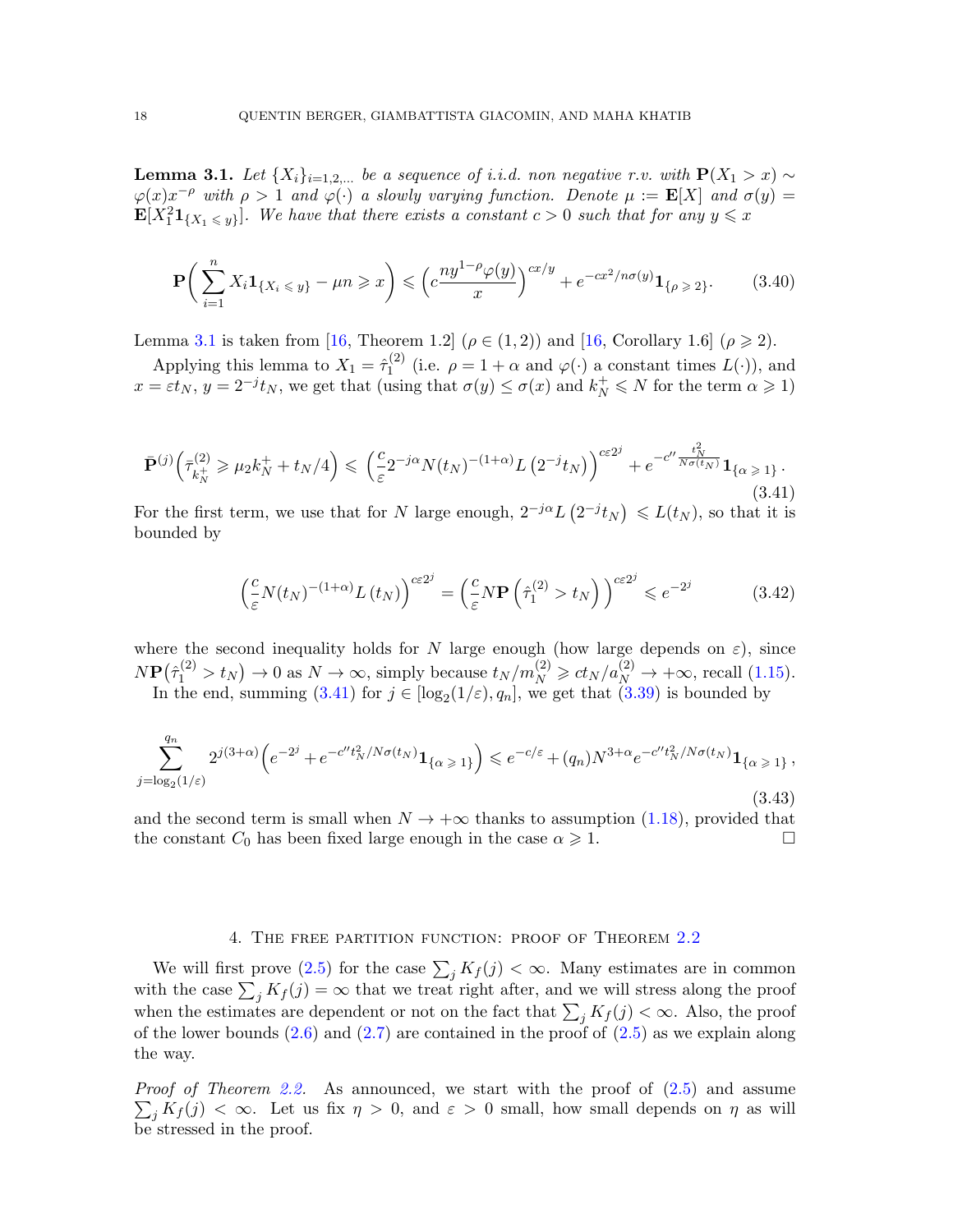<span id="page-18-2"></span>We decompose the free partition function into several parts:

$$
Z_{N,M,h}^{f} = I + II + III + IV + V
$$
  
\nwith 
$$
I = Z_{N,M,h}^{f}(V_{1}^{(N)} \ge 1/\varepsilon)
$$
  
\n
$$
II = Z_{N,M,h}^{f}(V_{1}^{(N)} < 1/\varepsilon; V_{2}^{(N)} \le 1/\varepsilon)
$$
  
\n
$$
III = Z_{N,M,h}^{f}(V_{1}^{(N)} < 1/\varepsilon; V_{2}^{(N)} \in (1/\varepsilon, t_N - \frac{1}{\varepsilon} a_N^{(2)}))
$$
  
\n
$$
IV = Z_{N,M,h}^{f}(V_{1}^{(N)} < 1/\varepsilon; V_{2}^{(N)} \in [t_N - \frac{1}{\varepsilon} a_N^{(2)}, t_N + \frac{1}{\varepsilon} a_N^{(2)}])
$$
  
\n
$$
V = Z_{N,M,h}^{f}(V_{1}^{(N)} < 1/\varepsilon; V_{2}^{(N)} > t_N + \frac{1}{\varepsilon} a_N^{(2)}).
$$
  
\n(4.1)

The main contribution comes from the terms II and IV. We first estimate these terms, before showing that all the other ones are negligible compared to max(II,IV).

## <span id="page-18-0"></span>4.1. Main terms, and proof of  $(2.6)$  and  $(2.7)$ .

Analysis of II and proof of  $(2.6)$ . This term can be written as

<span id="page-18-1"></span>
$$
\text{II} := \sum_{i < 1/\varepsilon} \sum_{j \leqslant 1/\varepsilon} K_f(i) K_f(j) e^{(N-i)N_h} \mathbf{P}((N-i, M-j) \in \hat{\tau}),\tag{4.2}
$$

and it is just a matter of estimating  $P((N-i, M-j) \in \hat{\tau})$  uniformly for  $0 \leq i, j \leq 1/\varepsilon$ . We have from Theorem [2.1,](#page-8-0) uniformly for  $i, j \leq 1/\varepsilon$ ,

$$
\mathbf{P}((N-i, M-j) \in \hat{\tau}) \stackrel{N \to \infty}{\sim} \frac{N-i}{\hat{\mu}_1^2} \mathbf{P}(\hat{\tau}_1^{(2)} = M - j - \gamma_c(N-j)) \sim \frac{N}{\hat{\mu}_1^2} \mathbf{P}(\hat{\tau}_1^{(2)} = t_N). \tag{4.3}
$$

Hence,

<span id="page-18-3"></span>
$$
\mathcal{II} \sim \frac{N}{\hat{\mu}_1^2} \mathbf{P}(\hat{\tau}_1^{(2)} = t_N) e^{N N_h} \sum_{i \leq 1/\varepsilon} e^{-i N_h} K_f(i) \sum_{j \leq 1/\varepsilon} K_f(j). \tag{4.4}
$$

Hence, if  $\overline{K} = \sum_{j \leq \lfloor 1/\varepsilon \rfloor} K_f(j) < +\infty$ , we get that provided that  $\varepsilon$  has been fixed small enough (depending on  $\eta$ ), for all N sufficiently large,

$$
\Pi \ge (1 - \eta) \overline{K} \frac{N}{\hat{\mu}_1^2} e^{N_{N_h}} \Big( \sum_{i \ge 0} e^{-i N_h} K_f(i) \Big) \mathbf{P}(\hat{\tau}_1^{(2)} = t_N),
$$
  
\n
$$
\Pi \le (1 + \eta) \overline{K} \frac{N}{\hat{\mu}_1^2} e^{N_{N_h}} \Big( \sum_{i \ge 0} e^{-i N_h} K_f(i) \Big) \mathbf{P}(\hat{\tau}_1^{(2)} = t_N).
$$
\n(4.5)

The lower bound  $(2.6)$  is obtained simply by using the estimate  $(2.3)$  instead of  $(2.2)$ in [\(4.2\)](#page-18-1): the straightforward details are left to the reader.

Analysis of IV and proof of  $(2.7)$ . It can be written as

IV = 
$$
\sum_{i \leq 1/\varepsilon} \sum_{j=t_N - \frac{1}{\varepsilon} a_N^{(2)}}^{t_N + \frac{1}{\varepsilon} a_N^{(2)}} K_f(i) K_f(j) e^{(N-i)N_h} \mathbf{P}((N-i, M-j) \in \hat{\tau}).
$$
 (4.6)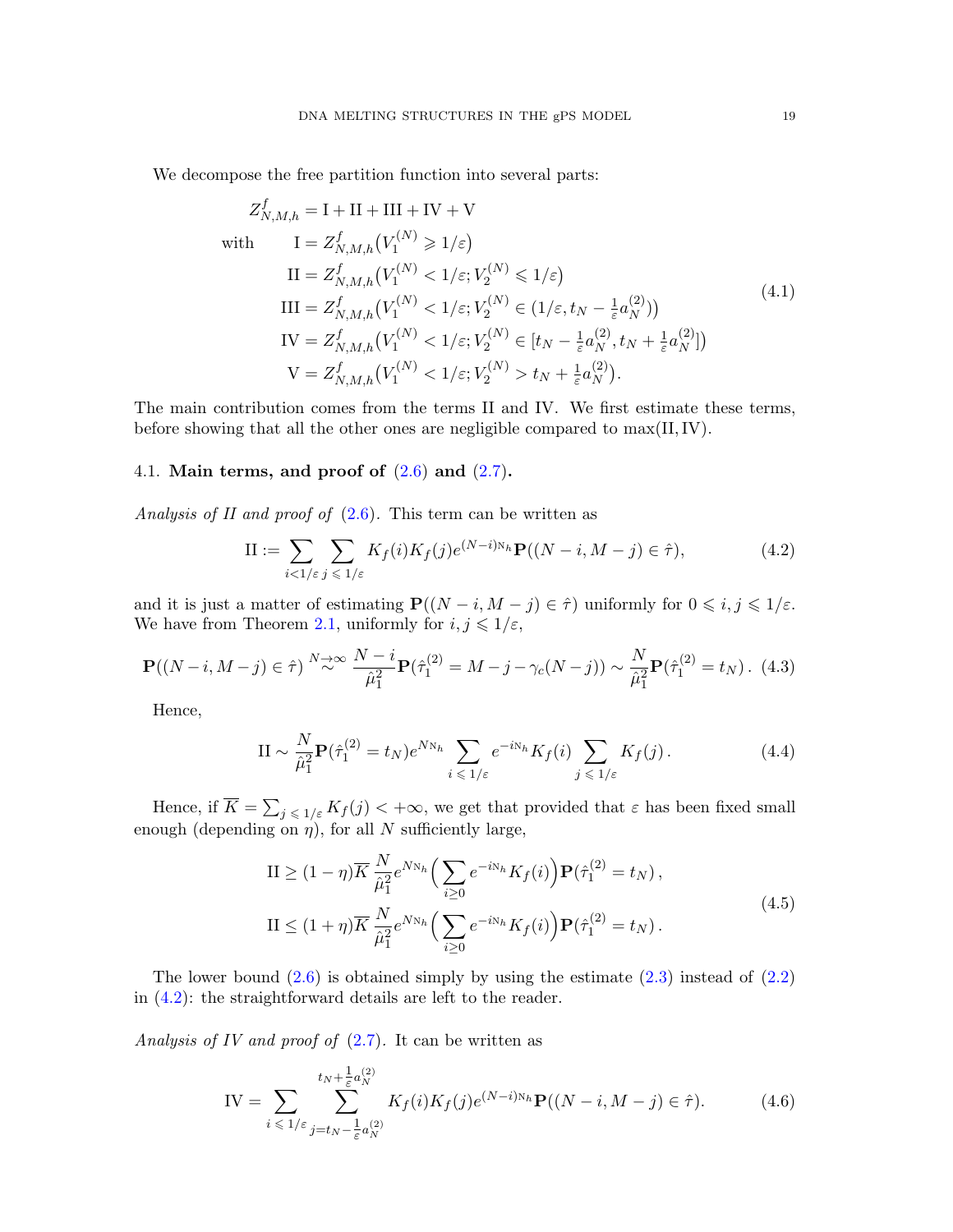We have that uniformly for  $j \in [t_N - \frac{1}{\varepsilon}]$  $\frac{1}{\varepsilon} a_N^{(2)}$  $_N^{(2)}, t_N+\frac{1}{\varepsilon}$  $\frac{1}{\varepsilon} a_N^{(2)}$  $\binom{[2]}{N}, K_f(j) \sim K_f(t_N)$ . We can therefore focus on estimating, uniformly for  $i \leq 1/\varepsilon$ 

$$
\sum_{j=t_N-\frac{1}{\varepsilon}a_N^{(2)}}^{t_N+\frac{1}{\varepsilon}a_N^{(2)}} \mathbf{P} \big( (N-i, M-j) \in \hat{\tau} \big)
$$
\n
$$
= \mathbf{P} \Big( \text{for some } k, \ \hat{\tau}_k^{(1)} = N-i, \hat{\tau}_k^{(2)} \in [\gamma_c N - \frac{1}{\varepsilon}a_N^{(2)}, \gamma_c N + \frac{1}{\varepsilon}a_N^{(2)}] \Big),
$$

and now we prove that this term is close to  $1/\hat{\mu}_1$ . In fact we have

$$
\mathbf{P}\Big(\text{for some }k,\ \hat{\tau}_k^{(1)} = N - i, \hat{\tau}_k^{(2)} \in [\gamma_c N - \frac{1}{\varepsilon} a_N^{(2)}, \gamma_c N + \frac{1}{\varepsilon} a_N^{(2)}]\Big) \n= \mathbf{P}(N - i \in \hat{\tau}^{(1)}) - \mathbf{P}\Big(\text{for some }k,\ \hat{\tau}_k^{(1)} = N - i, \hat{\tau}_k^{(2)} \notin [\gamma_c N - \frac{1}{\varepsilon} a_N^{(2)}, \gamma_c N + \frac{1}{\varepsilon} a_N^{(2)}]\Big),
$$

and we now show that, provided that  $\varepsilon$  had been fixed small enough, uniformly for  $i \leq 1/\varepsilon$ and N large enough:

$$
\mathbf{P}\left(\hat{\tau}_k^{(1)} = N - i, \hat{\tau}_k^{(2)} < \gamma_c N - \frac{1}{\varepsilon} a_N^{(2)} \text{ for some } k\right) \le \eta\,,\tag{4.7}
$$

<span id="page-19-1"></span><span id="page-19-0"></span>
$$
\mathbf{P}\left(\hat{\tau}_k^{(1)} = N - i, \hat{\tau}_k^{(2)} > \gamma_c N + \frac{1}{\varepsilon} a_N^{(2)} \text{ for some } k\right) \le \eta. \tag{4.8}
$$

This will be enough, since by the Renewal Theorem we have that  $P(N - i \in \hat{\tau}^{(1)}) \to \hat{\mu}_1^{-1}$ uniformly for  $i \leqslant 1/\varepsilon$ .

To treat [\(4.7\)](#page-19-0), define  $k_N := \frac{1}{\hat{\mu}_1} N - \frac{1}{2\hat{\mu}_1}$  $\frac{1}{2\hat{\mu}_2\varepsilon}a_N^{(2)}$ <sup>(2)</sup>: we have uniformly for  $i \leq 1/\varepsilon$ 

$$
\mathbf{P}\left(\text{for some } k, \ \hat{\tau}_k^{(1)} = N - i, \hat{\tau}_k^{(2)} < \gamma_c N - \frac{1}{\varepsilon} a_N^{(2)}\right)
$$
\n
$$
= \mathbf{P}\left(\text{for some } k \leq k_N, \ \hat{\tau}_k^{(1)} = N - i, \hat{\tau}_k^{(2)} < \gamma_c N - \frac{1}{\varepsilon} a_N^{(2)}\right)
$$
\n
$$
+ \mathbf{P}\left(\text{for some } k \geq k_N, \ \hat{\tau}_k^{(1)} = N - i, \hat{\tau}_k^{(2)} < \gamma_c N - \frac{1}{\varepsilon} a_N^{(2)}\right)
$$
\n
$$
\leq \mathbf{P}\left(\hat{\tau}_{k_N}^{(1)} \geq N - 1/\varepsilon\right) + \mathbf{P}\left(\hat{\tau}_{k_N}^{(2)} < \gamma_c N - \frac{1}{\varepsilon} a_N^{(2)}\right). \tag{4.9}
$$

Now, it is easy to see that the two terms in the last line are small: we indeed have that for arbitrary  $\eta' > 0$ , one can choose  $\varepsilon$  small enough so that for all N large enough,

<span id="page-19-2"></span>
$$
\mathbf{P}\left(\hat{\tau}_{k_N}^{(1)} \ge N - 1/\varepsilon\right) = \mathbf{P}\left(\hat{\tau}_{k_N}^{(1)} \ge \hat{\mu}_1 k_N + \frac{\hat{\mu}_1}{2\hat{\mu}_2 \varepsilon} a_N^{(2)} - 1/\varepsilon\right) \le \eta',
$$
  
and 
$$
\mathbf{P}\left(\hat{\tau}_{k_N}^{(2)} < \gamma_c N - \frac{1}{\varepsilon} a_N^{(2)}\right) = \mathbf{P}\left(\hat{\tau}_{k_N}^{(2)} < \hat{\mu}_2 k_N - \frac{1}{2\varepsilon} a_N^{(2)}\right) \le \eta'.
$$
 (4.10)

For the first line, we used that  $\frac{\hat{\mu}_1}{2\hat{\mu}_2 \varepsilon} a_N^{(2)} - 1/\varepsilon \geq \varepsilon^{-1/2} \sqrt{N} \geq \varepsilon^{-1/2} \sqrt{k_N}$  provided that N is large enough (and  $\varepsilon$  small), and then simply Chebichev's inequality. For the second line, we used that  $\gamma_c = \hat{\mu}_2 / \hat{\mu}_1$  to get that  $\gamma_c N = \hat{\mu}_2 k_N + \frac{1}{2s}$  $\frac{1}{2\varepsilon} a_N^{(2)}$  $_N^{(2)}$ , and then the approximation of  $(a_{k_{\rm M}}^{(2)}$  $(k_N)^{-1}(\hat{\tau}_{k_N} - k_N \hat{\mu}_2)$  by an  $\alpha_2$ -stable distribution, as done in [\(3.17\)](#page-13-2).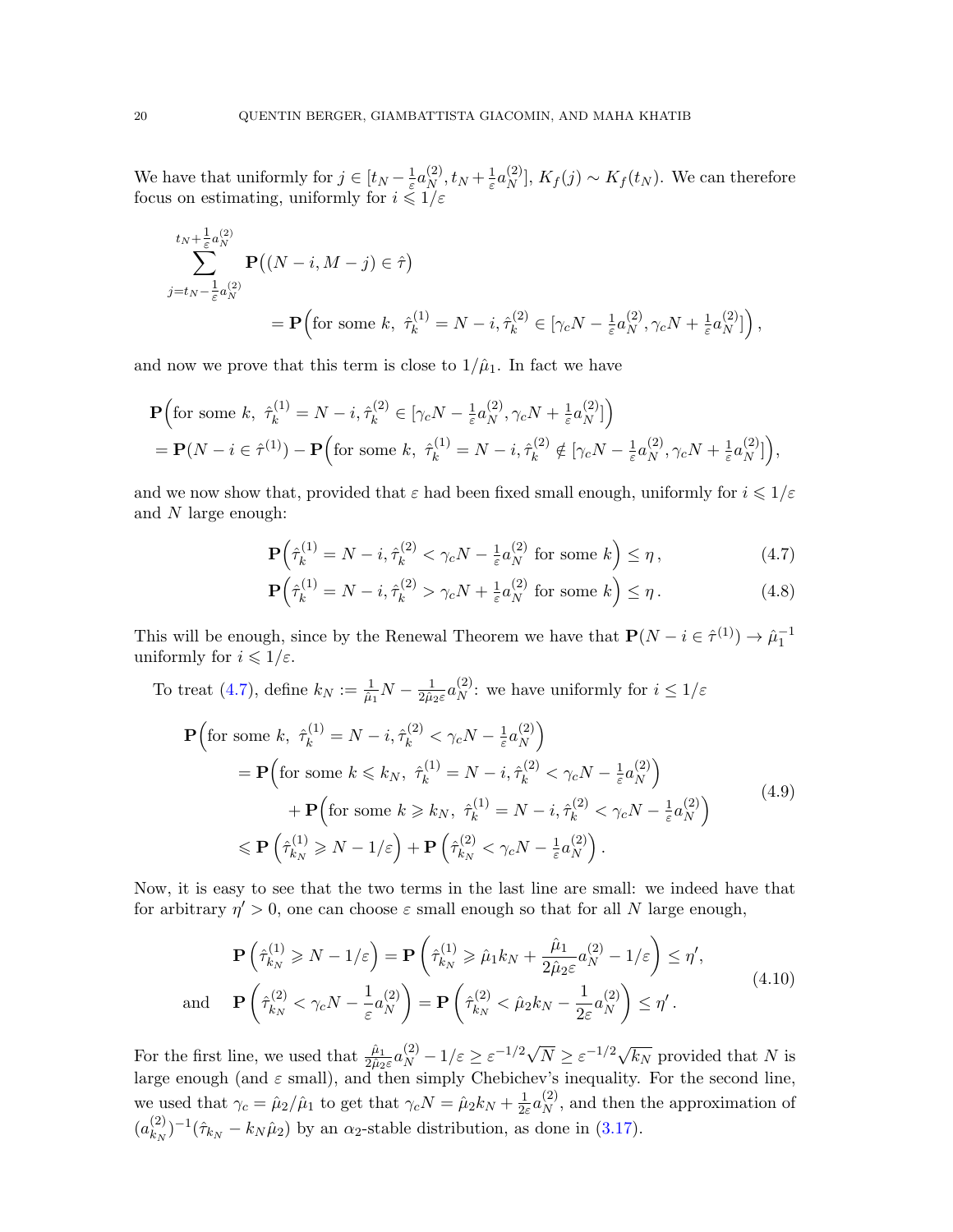For [\(4.8\)](#page-19-1), we define  $k'_{N} = \frac{1}{\hat{\mu}_{1}}$  $\frac{1}{\hat{\mu}_1}N+\frac{1}{2\hat{\mu}_2}$  $\frac{1}{2\hat{\mu}_2\varepsilon}a_N^{(2)}$  $_{N}^{(2)}$ , and similarly to what is done above, we have  $\mathbf{P} \Big( \text{for some } k, \ \hat{\tau}_k^{(1)} = N - i, \hat{\tau}_k^{(2)} > \gamma_c N + \frac{1}{\varepsilon}$  $\frac{1}{\varepsilon} a_N^{(2)}$  $\binom{2}{N}$ 

$$
\leqslant \mathbf{P}\left(\hat{\tau}_{k'_N}^{(1)}\leqslant N-i\right)+\mathbf{P}\left(\hat{\tau}_{k'_N}^{(2)}>\gamma_cN+\tfrac{1}{\varepsilon}a_N^{(2)}\right),
$$

and both terms are smaller than  $\eta'$  provided that  $\varepsilon$  had been fixed small enough and N is large, for the same reasons as in [\(4.10\)](#page-19-2).

In the end, we get that provided that  $\varepsilon$  had been fixed small enough, for all sufficiently large N

$$
IV \ge (1 - \eta) \frac{1}{\hat{\mu}_1} K_f(t_N) e^{N N_h} \sum_{i \le 1/\varepsilon} e^{-i N_h} K_f(i),
$$
  
\n
$$
IV \le (1 + \eta) \frac{1}{\hat{\mu}_1} K_f(t_N) e^{-N N_h} \sum_{i \le 1/\varepsilon} e^{-i N_h} K_f(i).
$$
\n(4.11)

<span id="page-20-1"></span>Obviously, since the last sum converges, we can replace it with the infinite sum, and simply replace  $\eta$  by  $2\eta$  provided that  $\varepsilon$  is small enough. This competes the analysis of IV.

For what concerns  $(2.7)$  we simply need to show that

$$
\begin{split} \text{IVb} &:= Z_{N,M,h}^f\Big(V_1^{(N)} \le \frac{1}{\varepsilon}, V_2^{(N)} \in \big[t_N - \frac{1}{\varepsilon} a_N^{(2)}, t_N + \frac{1}{\varepsilon} a_N^{(2)}\big], \mathcal{M}_{1,\kappa_N} > \frac{1}{\varepsilon} m_N^{(2)}\Big) \\ &= \sum_{i \le 1/\varepsilon} \sum_{j=t_N - \frac{1}{\varepsilon} a_N^{(2)}}^{\varepsilon_{j,N}} K_f(i) K_f(j) e^{(N-i)N_h} \mathbf{P}\Big((N-i, M-j) \in \hat{\tau}, \mathcal{M}_{1,\kappa_N} > \frac{1}{\varepsilon} m_N^{(2)}\Big). \end{split}
$$

is negligible compared to  $(4.11)$ . But again, uniformly for the range of j considered, we have  $K_f(j) \leq 2K_f(t_N)$  (provided that N is large enough). Then, dropping the event  $N - i \in \hat{\tau}^{(1)}$ , and summing over j, we get that

$$
IVb \leq 2K_f(t_N)e^{N_{N_h}} \Big(\sum_{i \leq 1/\varepsilon} K_f(i)e^{-i_{N_h}}\Big) \mathbf{P}\Big(\mathcal{M}_{1,\kappa_N} > \frac{1}{\varepsilon}m_N^{(2)}\Big).
$$

Then, using that  $\kappa_N \leq N$ , we get that

$$
\mathbf{P}\left(\mathcal{M}_{1,\kappa_N} > \frac{1}{\varepsilon}m_N^{(2)}\right) \leq \mathbf{P}\left(\max_{1 \leq k \leq N} (\hat{\tau}_k^{(2)} - \hat{\tau}_{k-1}^{(2)}) > \frac{1}{\varepsilon}m_N^{(2)}\right) \leq N \mathbf{P}\left(\hat{\tau}_1^{(2)} > \frac{1}{\varepsilon}m_N^{(2)}\right),
$$

which can be made arbitrarily small by choosing  $\varepsilon$  small (uniformly in N), thanks to the definition [\(1.15\)](#page-5-2) of  $m_N^{(2)}$  $_N^{(2)}$ . Hence IVb is negligible compared to IV. We also stress here that to estimate IV – in particular to obtain  $(4.11)$  $(4.11)$  –, we did not make use of the assumption  $\sum K_f(i) < +\infty$ .

<span id="page-20-0"></span>4.2. Remaining terms. It remains to estimate the terms I, III and V in [\(4.1\)](#page-18-2), and show that they are negligible compared to  $(4.4)$  or  $(4.11)$ . We start by parts III and V.

Analysis of III. Assume that N is large enough, so that  $\frac{1}{\varepsilon} a_N^{(2)} \leqslant \frac{1}{2}$  $\frac{1}{2}$ t<sub>N</sub> we write

$$
\text{III} \leq Z_{N,M,h}^f\Big(V_1^{(N)} < 1/\varepsilon; V_2^{(N)} \in (1/\varepsilon, \frac{1}{2}t_N)\Big) \quad \text{(denoted IIIa)}+ Z_{N,M,h}^f\Big(V_1^{(N)} < 1/\varepsilon; V_2^{(N)} \in (\frac{1}{2}t_N, t_N - \frac{1}{\varepsilon}a_N^{(2)})\Big) \quad \text{(denoted IIIb)}\tag{4.12}
$$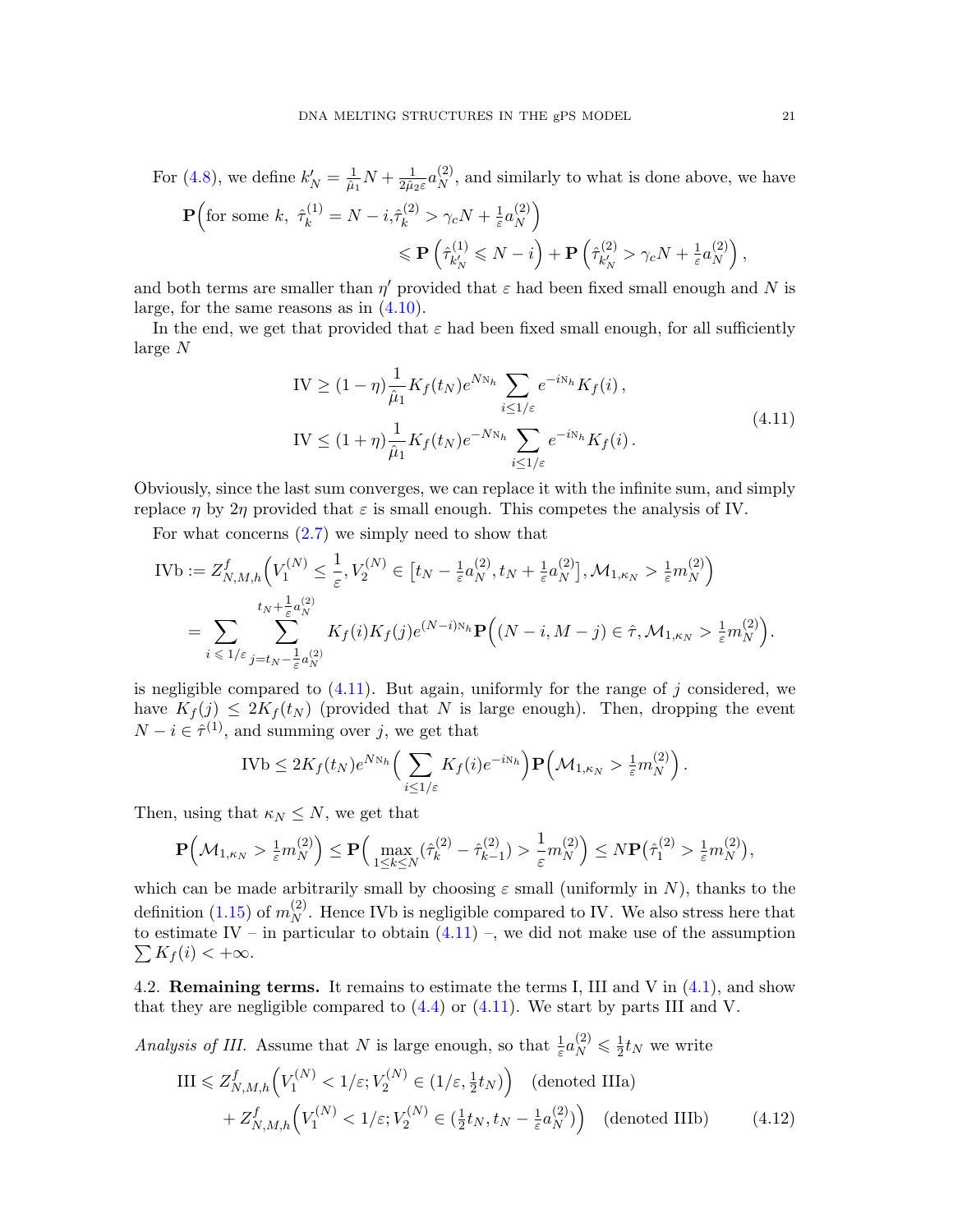The first term is

$$
\text{IIIa} = \sum_{i<1/\varepsilon} \sum_{j=1/\varepsilon}^{t_N/2} K_f(i) K_f(j) e^{(N-i)N_h} \mathbf{P}\big((N-i, M-j) \in \hat{\tau}\big). \tag{4.13}
$$

Now we can bound, uniformly for  $i < 1/\varepsilon$  and  $j \leq t_N/2$  (so that  $(M-j)-\gamma_c(N-i) \geq t_N/4$ for  $N$  sufficiently large, and we can apply Theorem [2.1\)](#page-8-0)

<span id="page-21-0"></span>
$$
\mathbf{P}\big((N-i, M-j) \in \hat{\tau}\big) \leqslant cN \sup_{m \geqslant t_N/4} \mathbf{P}(\hat{\tau}_1^{(2)} = m) \leqslant c' N \mathbf{P}(\hat{\tau}_1^{(2)} = t_N). \tag{4.14}
$$

Hence we get

<span id="page-21-1"></span>
$$
\text{IIIa} \le c' N \mathbf{P} \left(\hat{\tau}_1^{(2)} = t_N\right) e^{N N_h} \sum_i e^{-i N_h} K_f(i) \sum_{j=1/\varepsilon}^{t_N/2} K_f(j),\tag{4.15}
$$

and in the case when  $\sum K_f(j) < +\infty$ , the last sum can be made arbitrarily small by choosing  $\varepsilon$  small. Hence, recalling [\(4.4\)](#page-18-3), we get that IIIa  $\leq \eta \times$  II for all N sufficiently large, provided that  $\varepsilon$  is small enough.

For the term IIIb, we use that  $K_f(j) \leq cK_f(t_N)$  uniformly for  $j \geq t_N/2$ , to get that

$$
\begin{split} \text{IIIb} &\leq \sum_{i \leq 1/\varepsilon} \sum_{j=t_N/2}^{t_N - \frac{1}{\varepsilon} a_N^{(2)}} K_f(i) c K_f(t_N) e^{(N-i)N_h} \mathbf{P}\left((N-i, M-j) \in \hat{\tau}\right) \\ &\leq c \, K_f(t_N) e^{N N_h} \sum_{i \leq 1/\varepsilon} e^{-i N_h} K_f(i) \mathbf{P}\left(\text{for some } k, \ \hat{\tau}_k^{(1)} = N-i, \hat{\tau}_k^{(2)} > \gamma_c N + \frac{1}{\varepsilon} a_N^{(2)}\right). \end{split} \tag{4.16}
$$

Since we have seen in [\(4.8\)](#page-19-1) that the last probability is smaller than some arbitrary  $\eta'$  for all N large enough (provided that  $\varepsilon > 0$  is small enough), uniformly for all  $i \leq 1/\varepsilon$  we have that IIIb  $\leq \eta \times$  IV (recall [\(4.11\)](#page-20-1)). We stress that, here again, we do not make use of the assumption  $\sum K_f (i) < +\infty$ .

In the end, we obtain that III  $\leq \eta \times (II + IV)$  (provided that N is large enough).

Analysis of V. We proceed analogously as above: using that  $K_f(j) \leq cK_f(t_N)$  uniformly for  $j \geq t_N$ , we get that

<span id="page-21-2"></span>
$$
V \leqslant \sum_{i \leqslant 1/\varepsilon} \sum_{j \geqslant t_N + \frac{1}{\varepsilon} a_N^{(2)}} K_f(i) c K_f(t_N) e^{(N-i)N_h} \mathbf{P} \left( (N-i, M-j) \in \hat{\tau} \right)
$$
  

$$
\leqslant c K_f(t_N) e^{N N_h} \sum_{i \leqslant 1/\varepsilon} e^{-i N_h} K_f(i) \mathbf{P} \left( \text{for some } k, \ \hat{\tau}_k^{(1)} = N-i, \hat{\tau}_k^{(2)} < \gamma_c N - \frac{1}{\varepsilon} a_N^{(2)} \right).
$$

Now we again recall [\(4.7\)](#page-19-0), which tells that the last probability is smaller than some arbitrary  $\eta'$  for all N large enough (provided that  $\varepsilon > 0$  is small enough, uniformly for all  $i \leq 1/\varepsilon$ ). In the end, in view of [\(4.11\)](#page-20-1), we get that  $V \leq \eta \times IV$ , and here again we did not make use of the assumption  $\sum K_f (i) < +\infty$ .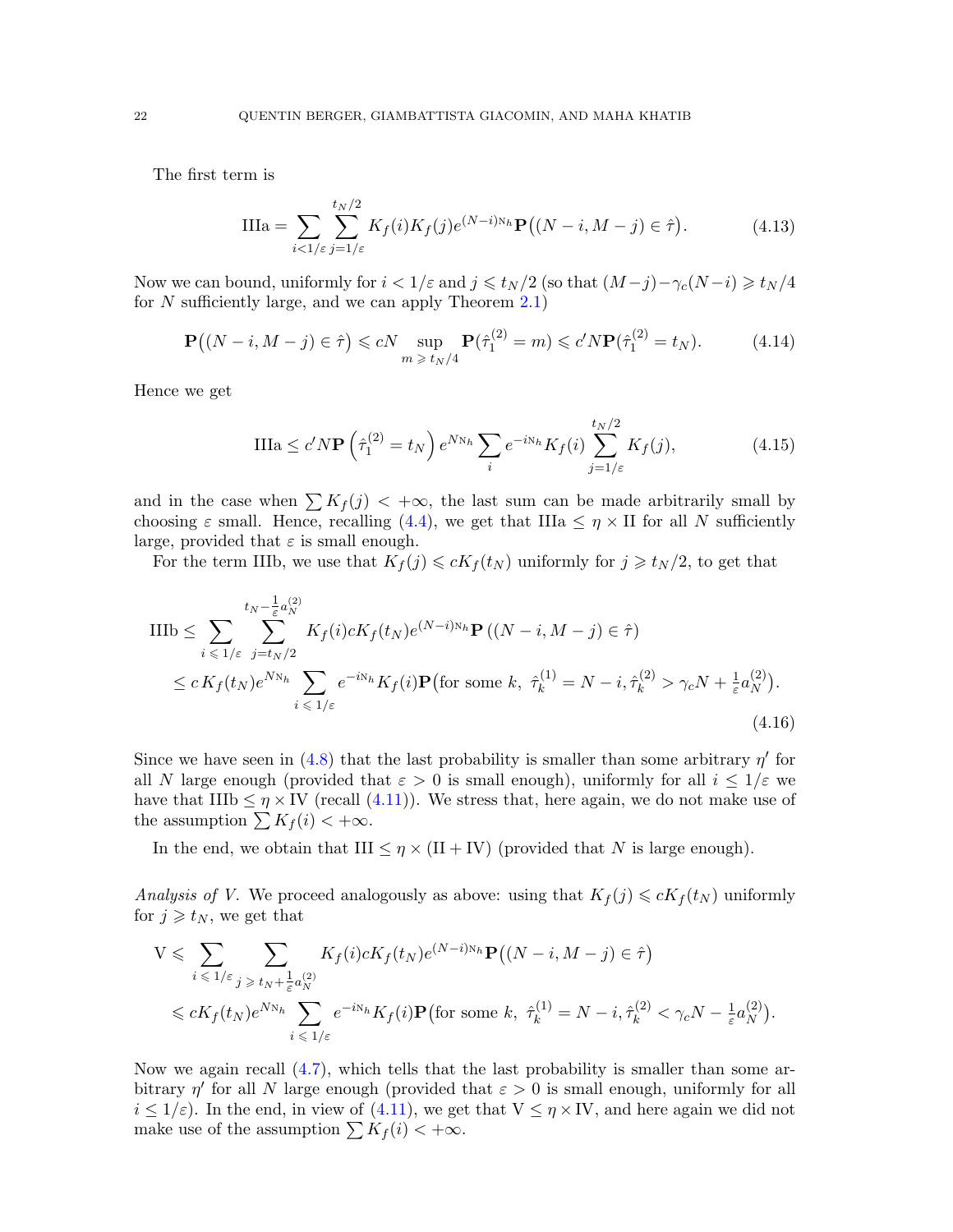Analysis of I. We separate it into two parts:  $V_1^{(N)} \geq (\log N)^2$ , and  $V_1^{(N)} \in (1/\varepsilon, (\log N)^2)$ . We have

$$
Z_{N,M,h}^{f}\Big(V_{1}^{(N)} \geq (log N)^{2}\Big) = \sum_{i \geq (log N)^{2}} \sum_{j=0}^{M} K_{f}(i) K_{f}(j) e^{(N-i)N_{h}} \mathbf{P}((N-i, M-j) \in \hat{\tau})
$$
  

$$
\leq \Big(\sum_{j=0}^{M} K_{f}(j)\Big) e^{N_{N_{h}}} \sum_{i=(log N)^{2}}^{N} e^{-i N_{h}} K_{f}(i) \leq c N^{c+2} e^{N_{N_{h}}} e^{-(log N)^{2}N_{h}}, \qquad (4.17)
$$

where we first simply bounded the probability by 1, and also that there is some constant  $c < 0$  such that  $K_f(i) \le cN^c$  for  $i \le N, M$ . Clearly, in view of  $(4.11)$  (or  $(4.4)$ ), we get  $\text{that } Z_{N,M,h}^f(V_1^{(N)} \geqslant (\log N)^2) = o({\rm IV}), \text{ since } 1/K_f(t_N) \text{ and } 1/\mathbf{P}(\hat{\tau}_1^{(2)} = t_N) \text{ are } O(N^{c'}) \text{ for }$ some  $c' > 0$ . Again, we did not use that  $\sum K_f(i) < +\infty$ , even if it would have simplified the upper bound.

We now turn to the case when  $V_1^{(N)} \leq (\log N)^2$ . We write

$$
Z_{N,M,h}^{f}\Big(V_{1}^{(N)} \in [1/\varepsilon, (\log N)^{2})\Big) = Z_{N,M,h}^{f}\Big(V_{1}^{(N)} \in [1/\varepsilon, (\log N)^{2}), V_{2}^{(N)} \le t_{N}/2\Big) + Z_{N,M,h}^{f}\Big(V_{1}^{(N)} \in [1/\varepsilon, (\log N)^{2}), V_{2}^{(N)} > t_{N}/2\Big).
$$
\n(4.18)

For the first term, and using that  $\mathbf{P}((N-i, M-j) \in \hat{\tau}) \leq cN \mathbf{P}(\hat{\tau}_1^{(2)} = t_N)$  uniformly for  $i \leqslant (\log N)^2$  and  $j \leqslant t_N/2$  (since then we have  $M - j - N - i \geq t_N/4$  for N large enough, similarly to  $(4.14)$ , we have

$$
Z_{N,M,h}^{f}\Big(V_{1}^{(N)} \in [1/\varepsilon, (\log N)^{2}), V_{2}^{(N)} \leq t_{N}/2\Big)
$$
  

$$
\leq \sum_{i \geq 1/\varepsilon} \sum_{j=0}^{t_{N}/2} K_{f}(i) K_{f}(j) e^{(N-i)N_{h}} c_{N} \mathbf{P}(\hat{\tau}_{1}^{(2)} = t_{N})
$$
  

$$
\leq c \Big(\sum_{j=0}^{t_{N}/2} K_{f}(j)\Big) N \mathbf{P}(\hat{\tau}_{1}^{(2)} = t_{N}) e^{N_{N_{h}}} \sum_{i \geq 1/\varepsilon} K_{f}(i) e^{-i N_{h}}. \quad (4.19)
$$

When  $\sum_j K_j(j) < +\infty$ , then recalling [\(4.4\)](#page-18-3), this term is smaller than  $\eta \times \Pi$  provided that  $\varepsilon$  is small enough.

<span id="page-22-0"></span>For the second term, we use that  $K_f(j) \leq cK_f(t_N)$  uniformly for  $j \geq t_N/2$  to get

<span id="page-22-1"></span>
$$
Z_{N,M,h}^{f}\Big(V_{1}^{(N)} \in (1/\varepsilon, (\log N)^{2}), V_{2}^{(N)} > t_{N}/2\Big)
$$
  
\$\leqslant \sum\_{i \geqslant 1/\varepsilon} \sum\_{j=t\_{N}/2+1}^{M} K\_{f}(i)cK\_{f}(t\_{N})e^{(N-i)N\_{h}} \mathbf{P}((N-i, M-j) \in \hat{\tau})\$  
\$\leqslant cK\_{f}(t\_{N})e^{N\_{N\_{h}}} \sum\_{i \geqslant 1/\varepsilon} K\_{f}(i)e^{-iN\_{h}}, (4.20)\$

where we used that the sum over j of  $\mathbf{P}((N-i, M-j) \in \hat{\tau})$  is bounded by 1. Then, the last sum can be made arbitrarily small by choosing  $\varepsilon$  small, so that in view of  $(4.11)$ , this term can be bounded by  $\eta \times \text{IV}$  (and note that we did not use that  $\sum_j K_j(j) < \infty$ ).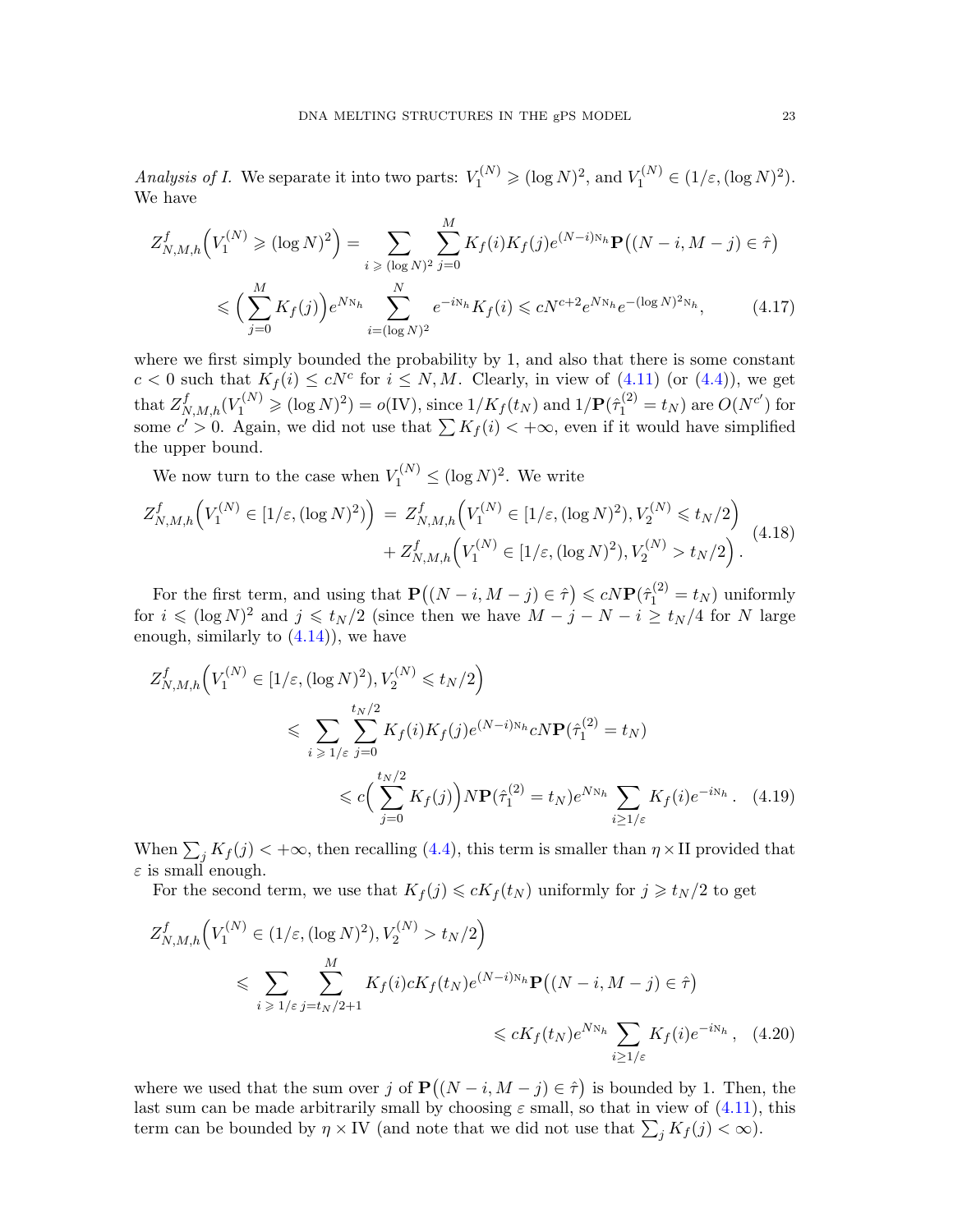Conclusion in the case of  $\sum_j K_j(j) < \infty$ . We have therefore proven that for any  $\eta > 0$ , we can choose  $\varepsilon > 0$  small such that, for all N large enough (how large depend on  $\varepsilon$ ),

$$
II + IV \le Z_{N,M,h}^f \le (1 + 2\eta)II + (1 + 4\eta)IV
$$
\n(4.21)

and the two terms behave asymptotically respectively as  $(4.4)$  and  $(4.11)$ : this proves  $(2.5)$ for  $\sum_j K_f(j) < \infty$ .

The case of  $\sum_j K_j(j) = \infty$ , with  $\overline{\alpha} < 1$ . This time we have to show that IV dominates. We go through the various terms, but as pointed out during the proof, we have not used  $\sum_j K_j(j) < \infty$  in estimating IV, so [\(4.11\)](#page-20-1) still holds. We retain, for local use, that IV behaves (and, in particular, is bounded from below by) a constant times  $K_f(t_N) \exp(NN_h)$ .

The estimate [\(4.4\)](#page-18-3) for II is still valid. This term can be dealt directly without troubles, but it is more practical to observe that this time II is dominated by IIIa (for N large, of course). We can therefore focus on [\(4.15\)](#page-21-1) which, up to a constant factor, is bounded by

$$
N\mathbf{P}\left(\hat{\tau}_1^{(2)} = t_N\right) \exp(N\mathbf{N}_h) \sum_{j \le t_N/2} K_f(j). \tag{4.22}
$$

Therefore, in view of the behavior of IV that we have just recalled, this term is negligible if

<span id="page-23-1"></span>
$$
Nt_N \mathbf{P}\left(\hat{\tau}_1^{(2)} = t_N\right) \ll 1, \tag{4.23}
$$

since  $\sum_{j \le t_N/2} K_f(j) \le cst_t t_N K_f(t_N)$  if  $\overline{\alpha} < 1$ .

But the left-hand side is equivalent to  $NL(t_N)/t_N^{1+\alpha}$  and hence [\(4.23\)](#page-23-1) directly follows by recalling the definition [\(1.13\)](#page-5-0) of  $a_N^{(2)}$  $\binom{2}{N}$  and that  $t_N \gg a_N^{(2)}$  $_N^{(2)}$ . This shows that both II and of IIIa are negligible compared to IV.

 $\sum_j K_j(j) < \infty$ , so we are left with controlling I. Recall that we split the contribution of I The estimates for IIIb and V, as already pointed out, are valid without assuming that into three parts: [\(4.17\)](#page-21-2), [\(4.19\)](#page-22-0) and [\(4.20\)](#page-22-1). As noticed above, the fact that  $\sum_j K_j(j) < \infty$ was not used in estimating  $(4.17)$  and  $(4.20)$ . Moreover  $(4.19)$  we can be bounded like [\(4.15\)](#page-21-1) (in fact, it is much smaller), that was found above to be negligible compared to IV. We therefore conclude that I is also negligible compared to IV, and this completes the analysis of the case  $\sum_j K_j(j) = \infty$ , and of the proof of Theorem [2.2.](#page-9-3)

#### **ACKNOWLEDGEMENTS**

G.G. acknowledges the support of grant ANR-15-CE40-0020.

APPENDIX A. THE CASE 
$$
\overline{\alpha} = 1
$$
 and  $\sum_j K_j(j) = +\infty$ 

<span id="page-23-0"></span>We treat this case in a concise way because most of the technical work has already been done above. To summarize – recall the different contributions in  $(4.1)$  – the term IV is well estimated in [\(4.11\)](#page-20-1) and the terms I, IIIb and V were found to be negligible compared to it – this was valid even when  $\sum_j K_j(j) = +\infty$ . When  $\sum_j K_j(j) = +\infty$ , then the term II is found to be negligible compared to IIIa, and we therefore focus on this last term.

We can again decompose IIIa into two contributions:

$$
\text{IIIa} = Z_{N,M,h}^f\Big(V_1^{(N)} < 1/\varepsilon; V_2^{(N)} \in (1/\varepsilon, \varepsilon t_N)\Big) + Z_{N,M,h}^f\Big(V_1^{(N)} < 1/\varepsilon; V_2^{(N)} \in (\varepsilon t_N, t_N/2)\Big) \,.
$$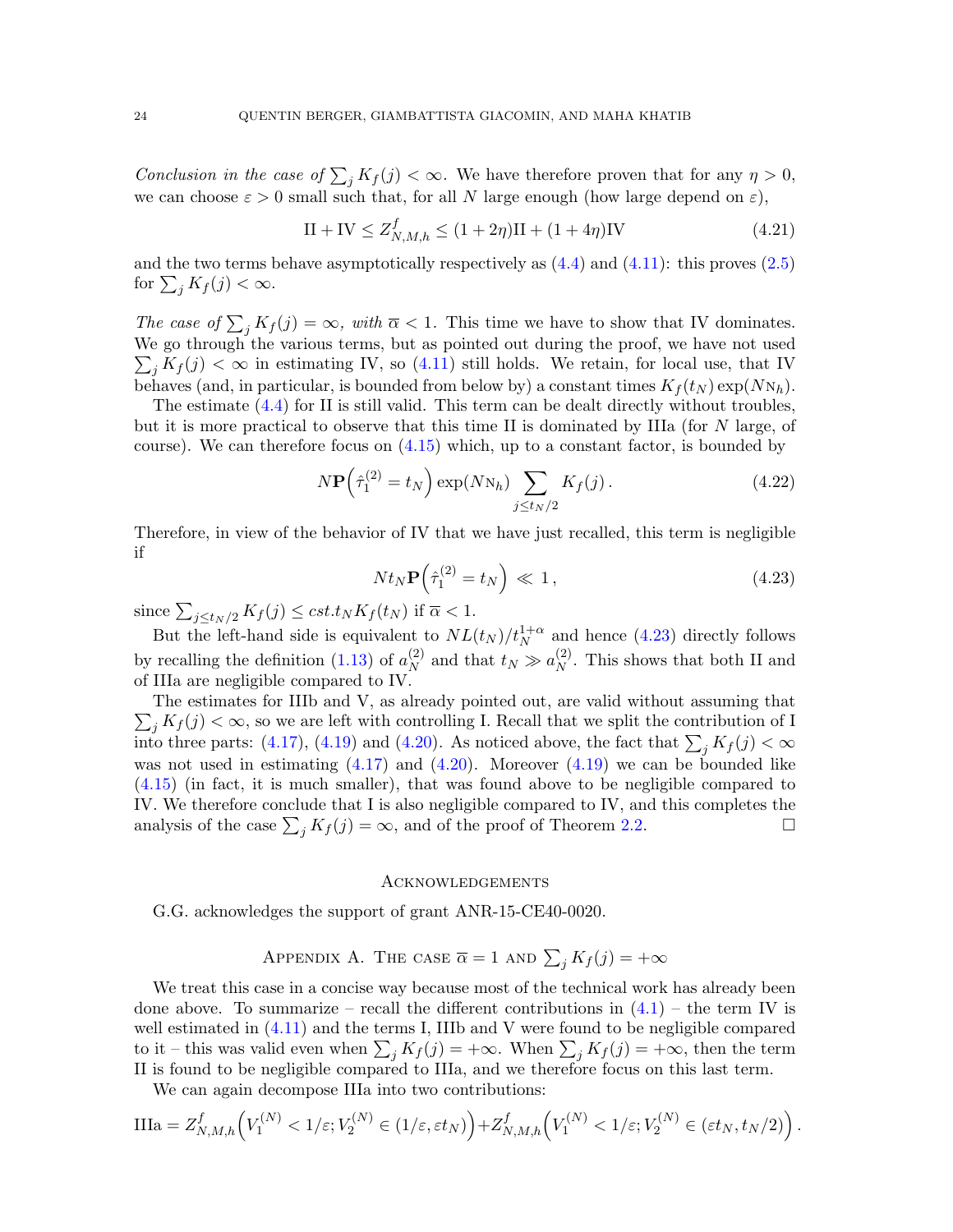The second one, exactly in the same manner as for IIIb, can be shown to be negligible compared to IV as  $N \to \infty$ . Then, the first term is equal to

$$
\text{IIIa}' := \sum_{i \leq 1/\varepsilon} \sum_{j=1/\varepsilon}^{\varepsilon t_N} K_f(i) K_f(j) e^{(N-i)N_h} \mathbf{P} \big( (N-i, M-j) \in \hat{\tau} \big).
$$

Then, thanks to Theorem [2.1,](#page-8-0) for every  $\eta > 0$  we can choose  $\varepsilon > 0$  small enough and  $N_{\varepsilon}$ large enough so that uniformly for the range of i and j considered, and  $N \geq N_{\varepsilon}$ 

$$
\mathbf{P}((N-i, M-j) \in \hat{\tau}) \begin{cases} \geq (1-\eta) \frac{N}{\hat{\mu}_1^2} \mathbf{P}(\hat{\tau}_1^{(2)} = t_N), \\ \leq (1+\eta) \frac{N}{\hat{\mu}_1^2} \mathbf{P}(\hat{\tau}_1^{(2)} = t_N), \end{cases}
$$

and we stress that the main contribution to this probability comes from a big loop event, of length larger than  $(1 - \varepsilon)t_N$ . We therefore get that, for N large enough, and denoting  $\overline{K}(x) := \sum_{j=1}^{x} K_j(j)$  which is a slowly varying function,

$$
\text{IIIa}' \ge (1 - \eta) \frac{N}{\hat{\mu}_1^2} \mathbf{P}(\hat{\tau}_1^{(2)} = t_N) e^{N N_h} \Big( \sum_{j=1/\varepsilon}^{\varepsilon t_N} K_f(j) \Big) \sum_{i < 1/\varepsilon} K_f(i) e^{-i N_h}
$$
\n
$$
\ge (1 - \eta) \frac{N}{\hat{\mu}_1^2} \mathbf{P}(\hat{\tau}_1^{(2)} = t_N) \overline{K}(t_N) e^{N N_h} \Big( \sum_{i \ge 0} K_f(i) e^{-i N_h} \Big),
$$

and similarly for an upper bound with  $1 - \eta$  replaced by  $1 + \eta$ .

We are actually able to narrow the condition  $V_2^{(N)} \in (1/\varepsilon, \varepsilon t_N)$  in IIIa' to a smaller interval  $(v_N, \varepsilon_N t_N)$  without changing the estimates, provided that  $v_N \to +\infty$  and  $\varepsilon_N \to 0$ slowly enough, precisely:

<span id="page-24-1"></span>
$$
\overline{K}(v_N) \ll \overline{K}(\varepsilon_N t_N), \qquad \overline{K}(\varepsilon_N t_N) \stackrel{N \to \infty}{\sim} \overline{K}(t_N). \tag{A.1}
$$

We end up with the following result: recall the definition [\(2.8\)](#page-9-0) of the Big Loop and Unbound strand, and when  $\overline{\alpha} = 1$  with  $\sum_j K_j(j) = +\infty$ , define the new event  $E_{mix}^{(N)}$  $_{mixed}$ 

$$
E_{mixed}^{(N)} = \left\{ \frac{\mathcal{M}_{1,\kappa_N}}{t_N} \in \left[1 - \varepsilon_N, 1 + \varepsilon_N\right], \mathcal{M}_{2,\kappa_N} < m_N^+, V_1^{(N)} \le u_N, V_2^{(N)} \in \left[v_N, \varepsilon_N t_N\right] \right\} \tag{A.2}
$$

where  $v_N \gg 1$  and  $\varepsilon_N \ll 1$  are chosen as in [\(A.1\)](#page-24-1). The event  $E_{mixed}^{(N)}$  is therefore a set of trajectories with both a big loop (of order  $t<sub>N</sub>$ ), and a large unbound strand (of large order, but much smaller than  $t_N$  – to optimize the interval for the length of the unbound strand, one can take  $v_N \to +\infty$  and  $\varepsilon_N \to 0$  as fast as possible, with the limitation given by  $(A.1)$ .

<span id="page-24-0"></span>**Theorem A.1.** Assume that  $\alpha > 0$  and [\(1.17\)](#page-6-1), and if  $\alpha \ge 1$  assume additionally [\(1.18\)](#page-6-0). We assume that  $\overline{\alpha} = 1$  and that  $\sum_j K_j(j) = +\infty$ , and we denote  $\overline{K}(x) := \sum_{j=1}^x K_j(j)$ . Then, as  $N \to \infty$ ,

$$
Z_{N,M,h}^f = (1 + o(1))Z_{N,M,h}^f\left(E_{mixed}^{(N)}\right) + (1 + o(1))Z_{N,M,h}^f\left(E_{US}^{(N)}\right),\tag{A.3}
$$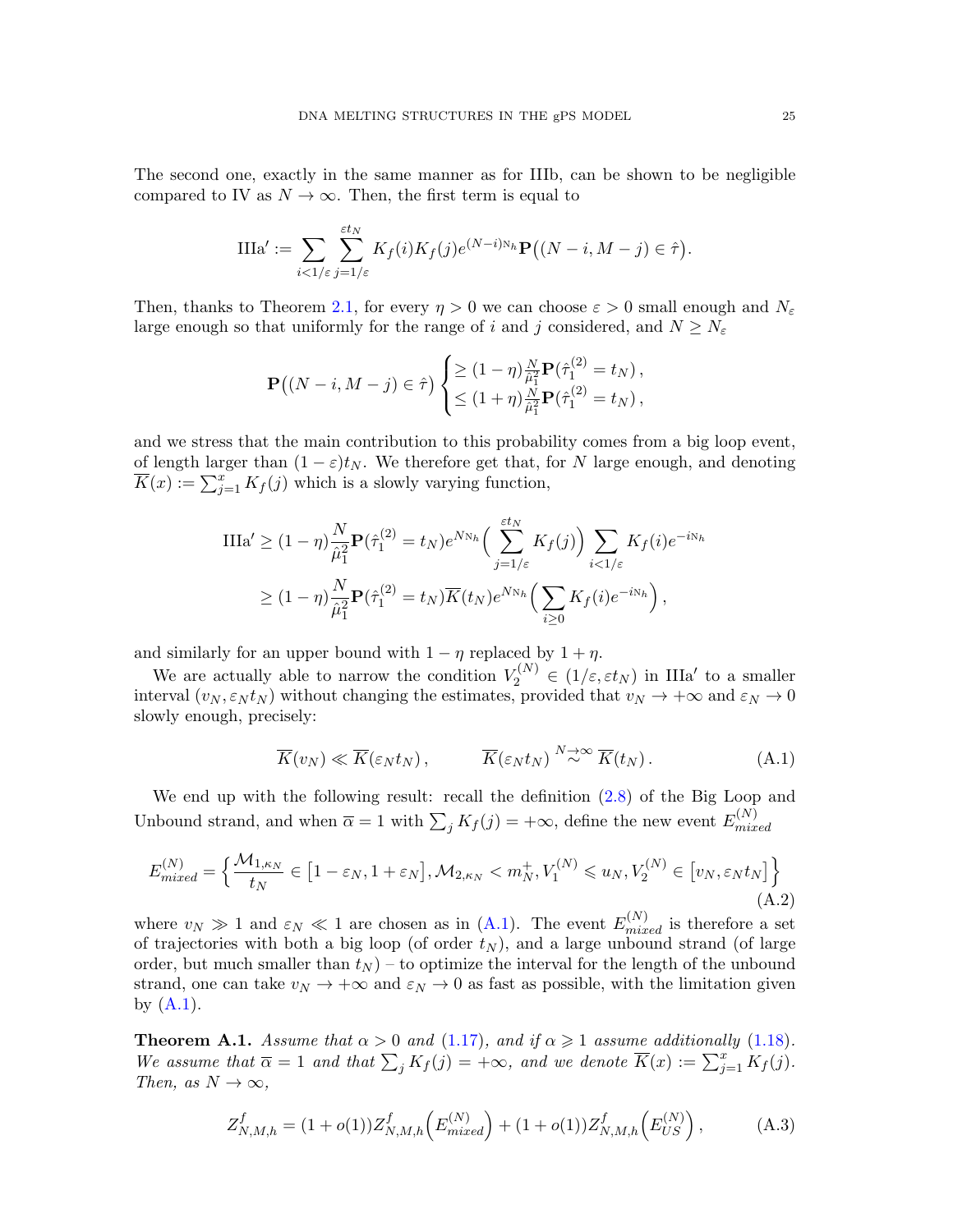with

$$
e^{-N\mathcal{N}_h} Z_{N,M,h}^f\Big(E_{mixed}^{(N)}\Big) \stackrel{N\to\infty}{\sim} \frac{N}{\hat{\mu}_1^2} \mathbf{P}(\hat{\tau}_1^{(2)} = t_N) \overline{K}(t_N) \Big(\sum_{i\geq 0} K_f(i) e^{-i\mathcal{N}_h}\Big),\tag{A.4}
$$

$$
e^{-N\mathcal{N}_h} Z^f_{N,M,h}\left(E_{US}^{(N)}\right) \stackrel{N\to\infty}{\sim} \frac{1}{\hat{\mu}_1} \bigg(\sum_{i\geqslant 0} K_f(i) e^{-i\mathcal{N}_h}\bigg) K_f\left(t_N\right) \,. \tag{A.5}
$$

Obviously, this theorem can easily be translated in term of path properties. Indeed, since  $\mathbf{P}(\hat{\tau}_1^{(2)} = t_N) \sim cst. t_N^{-1} \mathbf{P}(\hat{\tau}_1^{(2)} > t_N)$  and  $K_f(t_N) = \overline{L}(t_N)t_N^{-1}$  $N^1$ , we have the asymptotic of the ratio

<span id="page-25-1"></span>
$$
\widetilde{Q}_N = \widetilde{Q}_N(t_N) := \frac{Z_{N,M,h}^f(E_{mixed}^{(N)})}{Z_{N,M,h}^f(E_{US}^{(N)})} \stackrel{N \to \infty}{\sim} cst. N \mathbf{P}(\hat{\tau}_1^{(2)} > t_N) \frac{\overline{K}(t_N)}{\overline{L}(t_N)},\tag{A.6}
$$

with  $\overline{K}(x)/\overline{L}(x) \rightarrow +\infty$  as a slowly varying function. Therefore, we obtain

<span id="page-25-2"></span>
$$
\mathbf{P}_{N,M,h}^{f}(E_{US}^{(N)}) \stackrel{N \to \infty}{\sim} \frac{1}{1 + \widetilde{Q}_N} \quad \text{and} \quad \mathbf{P}_{N,M,h}^{f}(E_{mixed}^{(N)}) \stackrel{N \to \infty}{\sim} \frac{Q_N}{1 + \widetilde{Q}_N} \,. \tag{A.7}
$$

We stress that, when  $\alpha > 1$ , the ration  $\tilde{Q}_N$  always goes to 0 as  $N \to \infty$ : indeed, in that case  $N\mathbf{P}(\hat{\tau}_1^{(2)} > t_N)$  decays faster than any slowly varying function. However, in the case  $\alpha \in (0, 1]$ , the ratio  $\widetilde{Q}_N$  diverges when  $t_N \to +\infty$  slowly enough, showing that there is a regime under which the mixed trajectories described in the event  $E_{mixed}^{(N)}$  occur, in the sense that  $\mathbf{P}_{N,M,h}^{f}(E_{mixed}^{(N)}) \to 1$  as  $N \to \infty$ .

## APPENDIX B. ABOUT THE TRANSITION BETWEEN CRAMÉR AND non-Cramer regimes ´

<span id="page-25-3"></span>In this Appendix, we discuss the condition  $(1.17)-(1.18)$  $(1.17)-(1.18)$  $(1.17)-(1.18)$  ensuring that one lies in the big-jump regime described by Theorem [2.1.](#page-8-0) We focus on the constrained partition function  $$ or rather the probability  $\mathbf{P}((N, M) \in \hat{\tau})$  – to study the transition between the condensation phenomenon that we highlighted and the Cram´er regime, but all the observations made here could also apply to the other results. Like in Section [4](#page-17-1) we omit integer parts, so  $\gamma_c N$ stands for the (upper or lower, as one wishes) integer part of  $\gamma_c N$ .

<span id="page-25-0"></span>B.1. Between Cramér and non-Cramér regimes I. If one sets  $M = \gamma_c N$ , or in other words if  $t_N = 0$ , then [\[2\]](#page-28-15) proves that

<span id="page-25-4"></span>
$$
\mathbf{P}((N, \gamma_c N) \in \hat{\tau}) \stackrel{N \to \infty}{\sim} \frac{c_0}{a_N^{(2)}},
$$
\n(B.1)

where the constant  $c_0 > 0$  is explicit. The heuristics of this result can be easily understood: the typical number of renewal is  $k_N = N/\hat{\mu}_1 + O(\sqrt{N})$  and, for each k in that range, Doney's Local Limit Theorem [\[6\]](#page-28-14) gives that  $P(\hat{\tau}_k = (N, M))$  is equivalent up to a multiplicative constant to  $(a_N^{(2)})$ N  $(\sqrt{N})^{-1}$ . Hence, neither  $\hat{\tau}^{(1)}$  nor  $\hat{\tau}^{(2)}$  have to make an atypical deviation, and the term  $(a_N^{(2)})$  $\binom{2}{N}$ <sup>-1</sup> simply comes from a local limit theorem: there is no condensation phenomenon, i.e. the typical trajectories contributing to the event  $(N, \gamma_c N) \in \hat{\tau}$  do not exhibit a big jump. However, we are not in the Cramér regime – one component of the inter-arrivals does not have exponential tails, so there are jumps that are luch larger than  $\log N$  – and we can see this critical situation as a moderate Cramér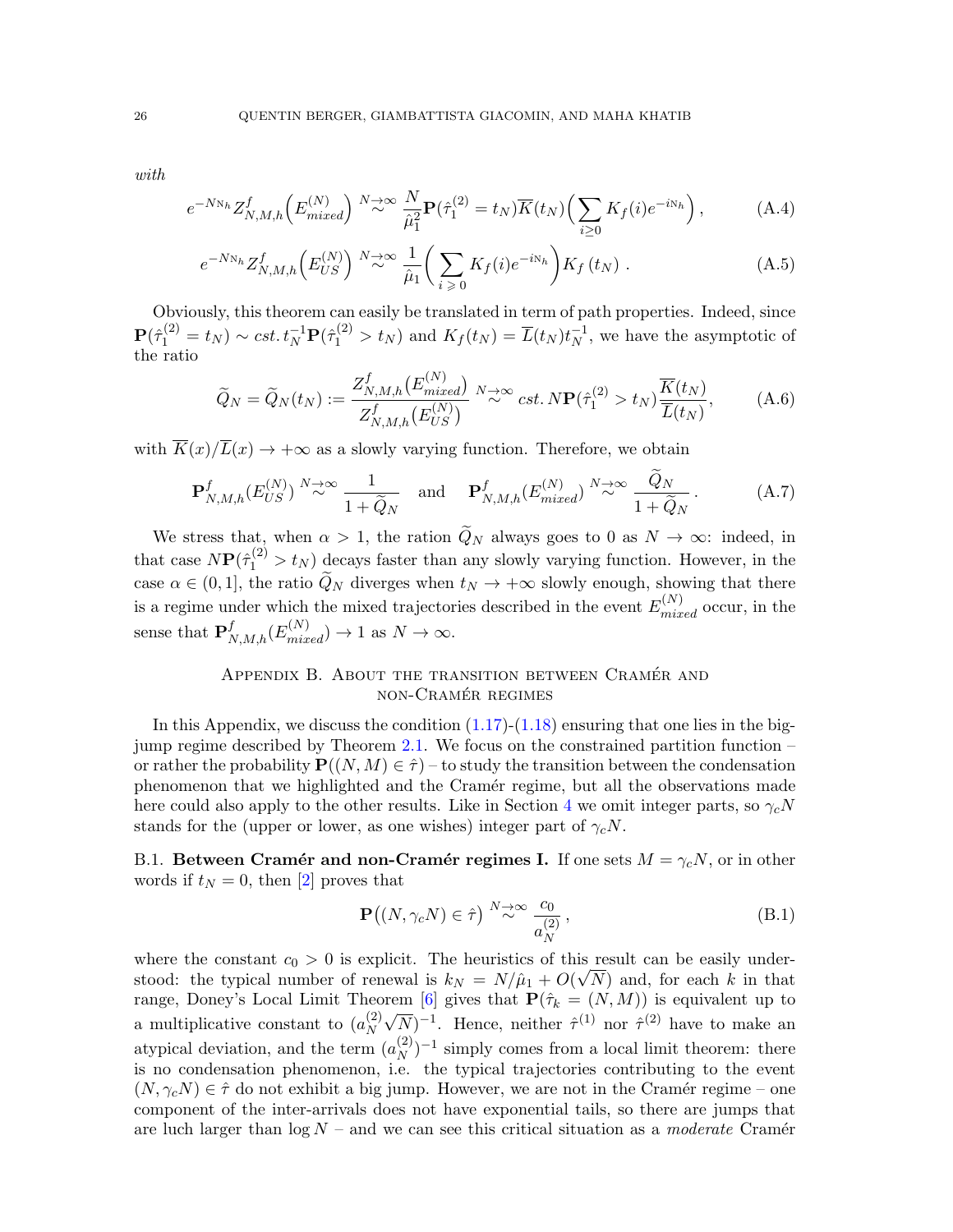regime, because (moderate) deviations are carried by both components, like in the Cramér regime the (large) deviations are carried by both components.

A behavior like [\(B.1\)](#page-25-4) also holds when  $t_N/a_N \to t \in \mathbb{R}$ : the constant  $c_0$  is simply replaced by a constant  $c_t$  depending on t. When  $\alpha \in (0,1)$ , the fact that one lies in the big-jump regime (and Theorem [2.1](#page-8-0) holds) as soon as  $t_N/a_N^{(2)} \to +\infty$  is optimal, in the sense that when  $\sup_N t_N / a_N^{(2)} < +\infty$ , then the typical trajectories do not exhibit a condensation phenomenon.

<span id="page-26-0"></span>B.2. Between Cramér and non-Cramér regimes II. When  $\alpha \geq 1$ , the situation is more involved because the condition  $t_N / a_N^{(2)} \to +\infty$  alone is not enough to ensure that the model is in the big-jump domain.

We conjecture that when  $\alpha > 1$ , there is some  $a_c = a_c(\alpha)$  – that we give explicitly below – such that the big-jump regime holds when  $t_N > a\sqrt{N \log N}$  with  $a > a_c$  (i.e. theorem [2.1](#page-8-0) holds), and a moderate Cramér regime holds when  $t_N < a\sqrt{N \log N}$  with  $a < a_c$  (we give an explicit conjectured analogue of Theorem [2.1,](#page-8-0) see [\(B.5\)](#page-27-0) below). Finding the correct threshold when  $\alpha = 1$  is even more involved and we prefer to leave it aside.

So let us now focus on the case  $\alpha > 1$ , and develop some heuristic arguments to conjecture the asymptotic behavior of  $\mathbf{P}((N, M) \in \hat{\tau})$ , and the typical behavior of trajectories contributing to this event. We take  $a_N^{(2)} = \sqrt{N}$ , and we are considering the case  $t_N/\sqrt{N} \to \infty$  (the case  $t_N/\sqrt{N} \to t \in \mathbb{R}$  being given in Appendix [B.1\)](#page-25-0), with  $t_N \leq C_0 \sqrt{N \log N}$  (otherwise we already know we are in the big-jump domain). Writing

$$
\mathbf{P}((N, \gamma_c N + t_N) \in \hat{\tau}) = \sum_{k=1}^{N} \mathbf{P}(\hat{\tau}_k^{(1)} = N, \hat{\tau}_k^{(2)} = \gamma_c N + t_N),
$$
 (B.2)

then, the k's bringing the main contribution to the sum are either  $k = N/\hat{\mu}_1 + O(\sqrt{N}),$ in which case the deviation is entirely carried by  $\hat{\tau}^{(2)}$ ;  $k = N/\hat{\mu}_1 + t_N/\hat{\mu}_2 + O(\sqrt{N})$ , in which case the cost is brought by  $\hat{\tau}^{(1)}$ ; or more generally  $k = N/\hat{\mu}_1 + \theta t_N/\hat{\mu}_2 + O(\sqrt{N})$ with some  $\theta \in \mathbb{R}$  (it is natural to expect  $\theta \in [0, 1]$ , but  $\theta \notin [0, 1]$  should not be excluded), in which case the cost is shared *jointly* by the two coordinates  $\hat{\tau}^{(1)}, \hat{\tau}^{(2)}$ .

Then, having a look at Nagaev's Theorem 1.9 in  $[16]$  suggests that for any k, only two possible behavior can contribute to  $\mathbf{P}(\hat{\tau}_k^{(1)} = N, \hat{\tau}_k^{(2)} = \gamma_c N + t_N)$ : having one large jump (in which case, and since  $\hat{\tau}^{(2)}$  has a heavier tail, the probability is maximal when  $k = N/\hat{\mu}_1 + O(\sqrt{N})$  so that only  $\hat{\tau}^{(2)}$  has to make a large jump), or using a collective joint strategy with no big jump (i.e. a moderate Cramér regime). The first possible behavior is therefore the big-jump strategy that we already identified, and we would therefore have that

<span id="page-26-1"></span>
$$
\mathbf{P}\Big((N,\gamma_c N+t_N) \in \hat{\tau}\Big) = (1+o(1))\frac{N}{\hat{\mu}_1^2} \mathbf{P}\big(\hat{\tau}_1^{(2)} = t_N\big) + (1+o(1))\sum_{k=1}^N \mathbf{P}\big(\hat{\tau}_k^{(1)} = N, \hat{\tau}_k^{(2)} = \gamma_c N + t_N, \text{ with no big jump''}\big),
$$
\n(B.3)

where by "no big jump" we mean that all jumps are  $O(m_N)$ .

Using a local moderate deviation theorem for the probability when no big jump occurs (such a local moderate deviation theorem should hold because  $t_N$  is not too large,  $t_N \leq$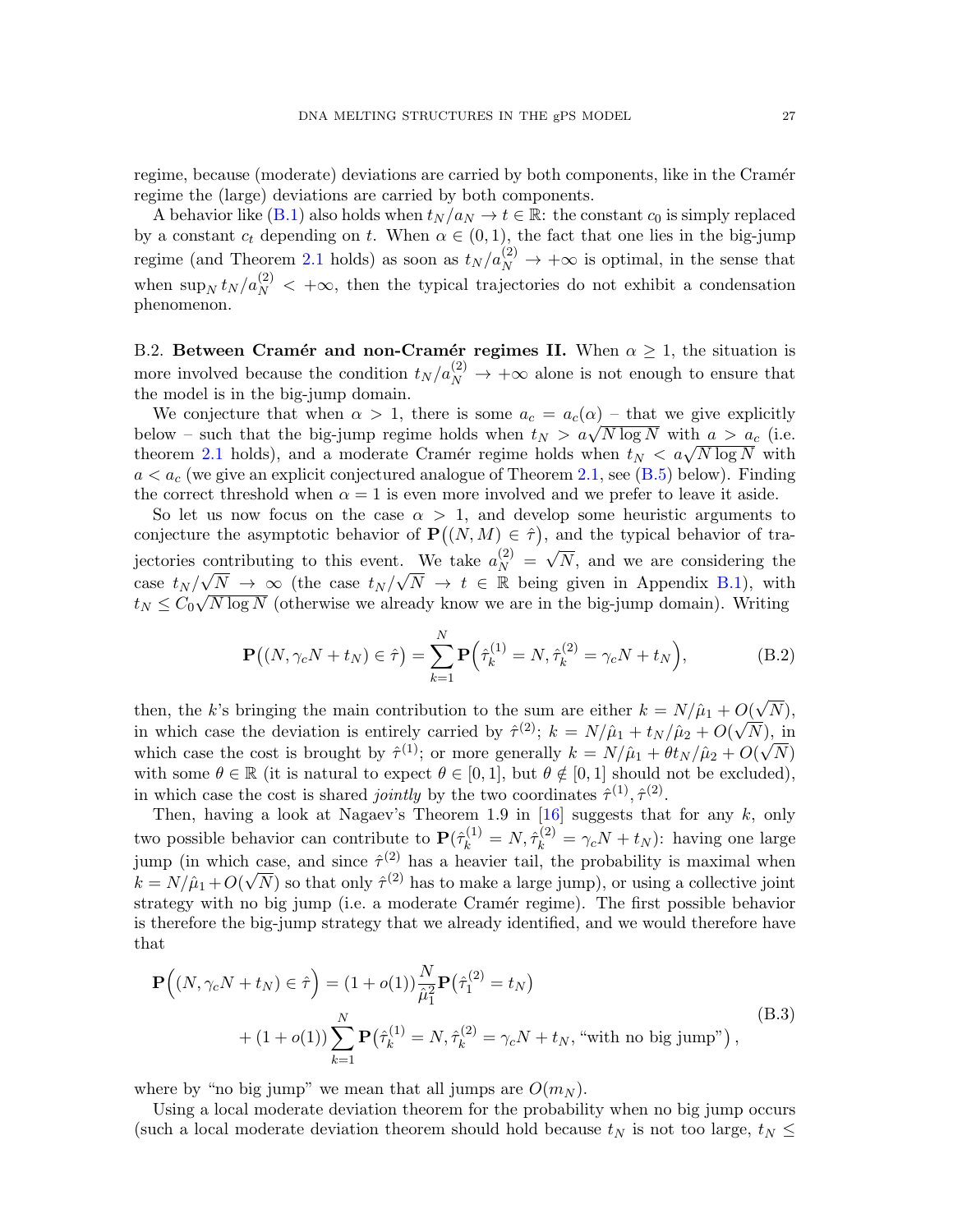<span id="page-27-1"></span>
$$
C_0\sqrt{N\log N}),
$$
 we would have that, for  $k = N/\hat{\mu}_1 + \theta t_N/\hat{\mu}_2$   
\n
$$
\mathbf{P}\left(\hat{\tau}_k^{(1)} = N, \hat{\tau}_k^{(2)} = \gamma_c N + t_N,
$$
 "no big jump" \right) =  $\frac{1 + o(1)}{k}g\left(\frac{N - \hat{\mu}_1 k}{\sqrt{k}}, \frac{\gamma_c N + t_N - \hat{\mu}_2 k}{\sqrt{k}}\right)$   
\n=  $\frac{(1 + o(1))\hat{\mu}_1}{2\pi N\sqrt{(1 - \rho^2)\sigma_1^2\sigma_2^2}} \exp\left(-\frac{\hat{\mu}_1 t_N^2}{2(1 - \rho^2)N}\left\{\frac{\theta^2}{\gamma_c^2\sigma_1^2} - 2\rho\frac{\theta(1 - \theta)}{\gamma_c\sigma_1\sigma_2} + \frac{(1 - \theta)^2}{\sigma_2^2}\right\}\right)$ , (B.4)

where  $g(\cdot, \cdot)$  is the bivariate normal density of the limit  $\frac{1}{\sqrt{2}}$  $\frac{1}{k}(\hat{\tau}_k\!-\!(\hat{\mu}_1,\hat{\mu}_2)k\big),$  which is centered with normalized covariance  $\rho = (\sigma_1 \sigma_2)^{-1} \text{Cov}(\hat{\tau}_1^{(1)})$  $\hat{\tau}_1^{(1)}, \hat{\tau}_1^{(2)}$  $\sigma_1^{(2)}$ ) ∈ (-1, 1) — and  $\sigma_1^2$ ,  $\sigma_2^2$  are the respective variances of  $\hat{\tau}_1^{(1)}$  $\hat{\tau}_1^{(1)}, \hat{\tau}_1^{(2)}$ <sup>(2)</sup>. For the second equality, we used that  $N - \hat{\mu}_1 k = \gamma_c^{-1} \theta t_N$ ,  $\gamma_c N + t_N - \hat{\mu}_2 k = (1 - \theta)t_N$  and  $k = (1 + o(1))N/\hat{\mu}_1$ .

Hence, in the sum over k in [\(B.3\)](#page-26-1), the main contribution should be for  $k = \frac{N}{\hat{u}_1}$  $\frac{N}{\hat{\mu}_1}+\frac{\theta_0}{\hat{\mu}_2}$  $\frac{\theta_0}{\hat{\mu}_2} t_N +$  $O(\sqrt{N})$ , with  $\theta_0$  minimizing  $Q(\theta) := \frac{\theta^2}{\gamma^2 \sigma^2}$  $\frac{\theta^2}{\gamma_c^2 \sigma_1^2} - 2\rho \frac{\theta(1-\theta)}{\gamma_c \sigma_1 \sigma_2}$  $\frac{\theta(1-\theta)}{\gamma_c \sigma_1 \sigma_2} + \frac{(1-\theta)^2}{\sigma_2^2}$  $\frac{(-\sigma)^2}{\sigma_2^2}$  — after some calculation we find that  $\min Q(\theta) = (1 - \rho^2)(\gamma_c^2 \sigma_1^2 + \frac{2\rho\gamma_c \sigma_1 \sigma_2 + \sigma_2^2)^{-1}$ . We end up with the following conjecture in the case  $\alpha > 1$ , when  $t_N / \sqrt{N} \rightarrow +\infty$ 

<span id="page-27-0"></span>
$$
\mathbf{P}\Big((N,\gamma_c N+t_N)\in\hat{\tau}\Big)=(1+o(1))\frac{N}{\hat{\mu}_1^2}\mathbf{P}\Big(\hat{\tau}_1^{(2)}=t_N\Big)+(1+o(1))\frac{c_1}{\sqrt{N}}\exp\Big(-c\frac{t_N^2}{N}\Big),\tag{B.5}
$$

with  $\mathbf{c} := \frac{\hat{\mu}_1}{2}$  $\frac{\partial^2 u}{\partial t^2}$  ( $\gamma_c^2 \sigma_1^2 + 2\rho \gamma_c \sigma_1 \sigma_2 + \sigma_2^2$ )<sup>-1</sup>, and the constant  $c_1$  could in principle be made explicit.

Plugging  $t_N = a\sqrt{N \log N}$  in [\(B.5\)](#page-27-0), we find that the first term is regularly varying with index  $-\alpha/2$  and that the second term has index  $-1/2 - ca^2$ . Hence, depending on a we can identify the dominant term in [\(B.5\)](#page-27-0):

$$
1^{\text{st}} \text{ term is dominant if } a > \sqrt{\frac{\alpha - 1}{2c}} \quad \text{ and } \quad 2^{\text{nd}} \text{ term is dominant if } a < \sqrt{\frac{\alpha - 1}{2c}}.
$$

We therefore interpret this as  $a_c = \sqrt{(\alpha - 1)/2c}$ , where  $a_c$  is the critical value mentioned at the beginning of Appendix [B.2,](#page-26-0) separating a big-jump domain (when  $t_N > a\sqrt{N \log N}$ with  $a > a_c$ ) from a moderate Cramér regime (when  $t_N < a\sqrt{N \log N}$  with  $a < a_c$ ).

| Cramér                                                 | moderate                     | non-Cramér                 |                      |                     |
|--------------------------------------------------------|------------------------------|----------------------------|----------------------|---------------------|
| $\alpha < 1$                                           | $t_N = (\gamma - \gamma_c)N$ | $t_N = O(a_N^{(2)})$       | $t_N \gg a_N^{(2)}$  |                     |
| $\gamma < \gamma_c$                                    | $-t_N \ll N$                 | $\gamma = (n - \gamma_c)N$ | $\text{moderate}$    | $\text{non-Cramér}$ |
| $\alpha > 1$                                           | $t_N = (\gamma - \gamma_c)N$ | $t_N < d_c \log N$         | $\text{Conjecture:}$ | $t_N > C_0 \log N$  |
| $t_N = \frac{(\gamma - \gamma_c)N}{\gamma < \gamma_c}$ | $t_N < d_c \log N$           | $\text{Conjecture:}$       | $t_N > C_0 \log N$   |                     |

FIGURE 4. A schematic sum-up of the correspondence of the the values of  $t_N = (\gamma - \gamma_c)N$ with the different regimes. We treat the big-jump domain and it is the one to the right of the right-most dashed line. We believe that to the right of the moderate Cramér regime there is the big-jump domain – put otherwise, the non-Cramér regime coincides with the big-jump domain – but this is proven only for  $\alpha < 1$ .